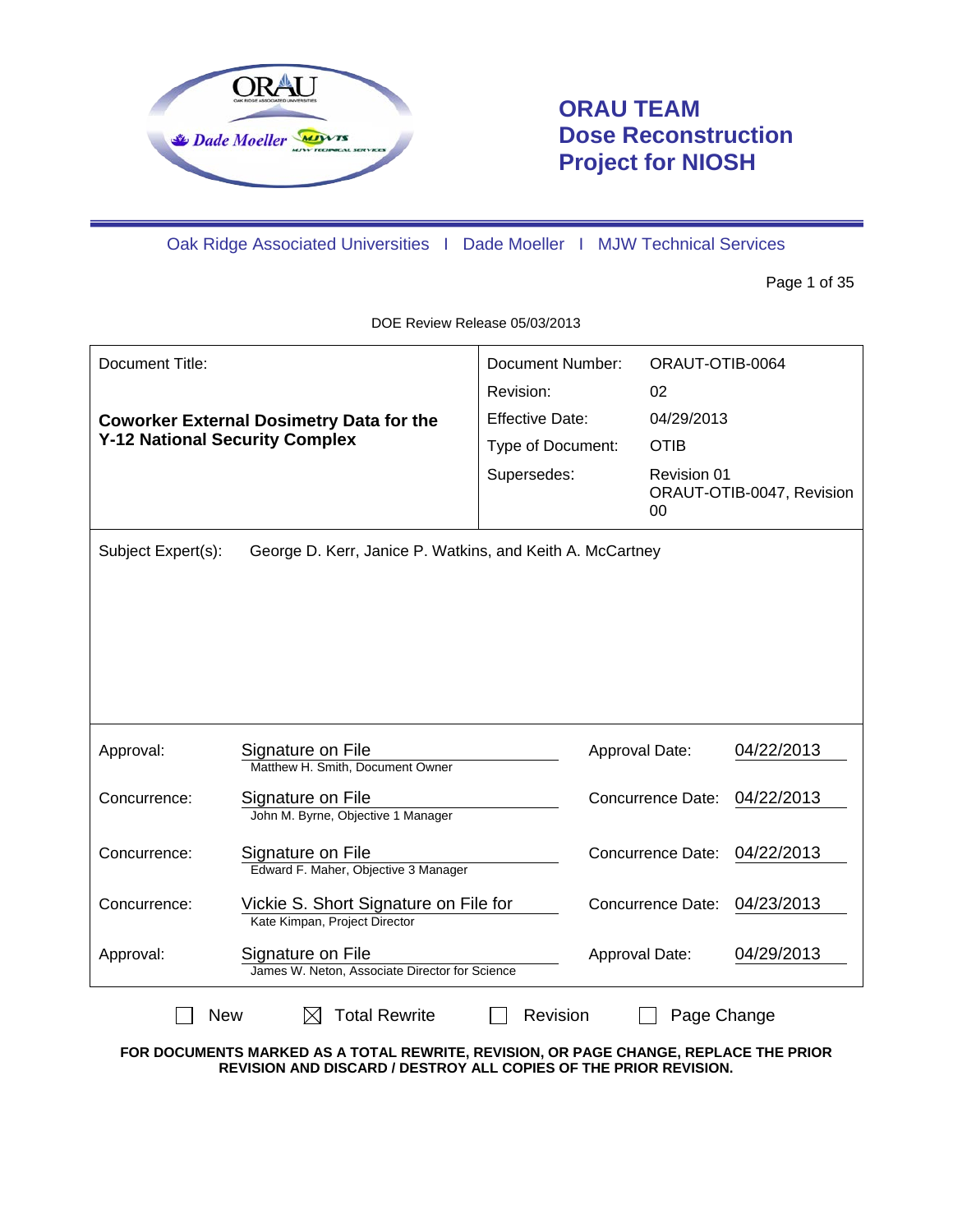| Document No. ORAUT-OTIB-0064 | Revision No. 02 | <b>Effective Date: 04/29/2013</b> | Page 2 of 35 |
|------------------------------|-----------------|-----------------------------------|--------------|
|------------------------------|-----------------|-----------------------------------|--------------|

# **PUBLICATION RECORD**

 $\mathbf{r}$ 

| <b>EFFECTIVE</b> | <b>REVISION</b> |                                                                                                                                                                                                                                                                                                                                                                                                                                                                                                                                                                                                                                                                                   |
|------------------|-----------------|-----------------------------------------------------------------------------------------------------------------------------------------------------------------------------------------------------------------------------------------------------------------------------------------------------------------------------------------------------------------------------------------------------------------------------------------------------------------------------------------------------------------------------------------------------------------------------------------------------------------------------------------------------------------------------------|
| <b>DATE</b>      | <b>NUMBER</b>   | <b>DESCRIPTION</b>                                                                                                                                                                                                                                                                                                                                                                                                                                                                                                                                                                                                                                                                |
| 08/03/2009       | 00 <sup>°</sup> | Approved new technical information bulletin that provides<br>background information on the Y-12 coworker external dosimetry<br>data and includes tables with annual values that may be used in the<br>process of assigning doses for unmonitored years of employment.<br>Incorporates formal internal and NIOSH review comments. Training<br>required: As determined by the Objective Manager. Initiated by<br>Janice P. Watkins.                                                                                                                                                                                                                                                 |
| 12/18/2009       | 01              | Revision to modify Sections 4.0 and 5.0 to be consistent with current<br>practices of applying coworker data. Table 7-1c and references to<br>Tables 7-1a, 7-1b, and 7-1c were added in Section 7.0. Table 7-1c<br>includes the 95th- and 50th-percentile annual doses derived from<br>Table 7-1a. Adds details for Table 7-1c in Section 7.0. In Section<br>7.0, Table 7-2 was updated to include 1947 to 1949. Incorporates<br>formal and NIOSH review comments. Updated Attributions and<br>Annotations. Updated references. No sections were deleted.<br>Training required: As determined by the Objective Manager.<br>Initiated by Keith A. McCartney and Janice P. Watkins. |
| 04/29/2013       | 02              | Revision initiated to update Section 6.1 and add update of previous<br>ORAUT-OTIB-0047, Rev 00 as Attachment A. No sections were<br>deleted. No changes occurred as a result of formal internal review.<br>Incorporates formal NIOSH review comments. Constitutes a total<br>rewrite of the document. Training required: As determined by the<br>Objective Manager. Initiated by George D. Kerr and Janice P.<br>Watkins.                                                                                                                                                                                                                                                         |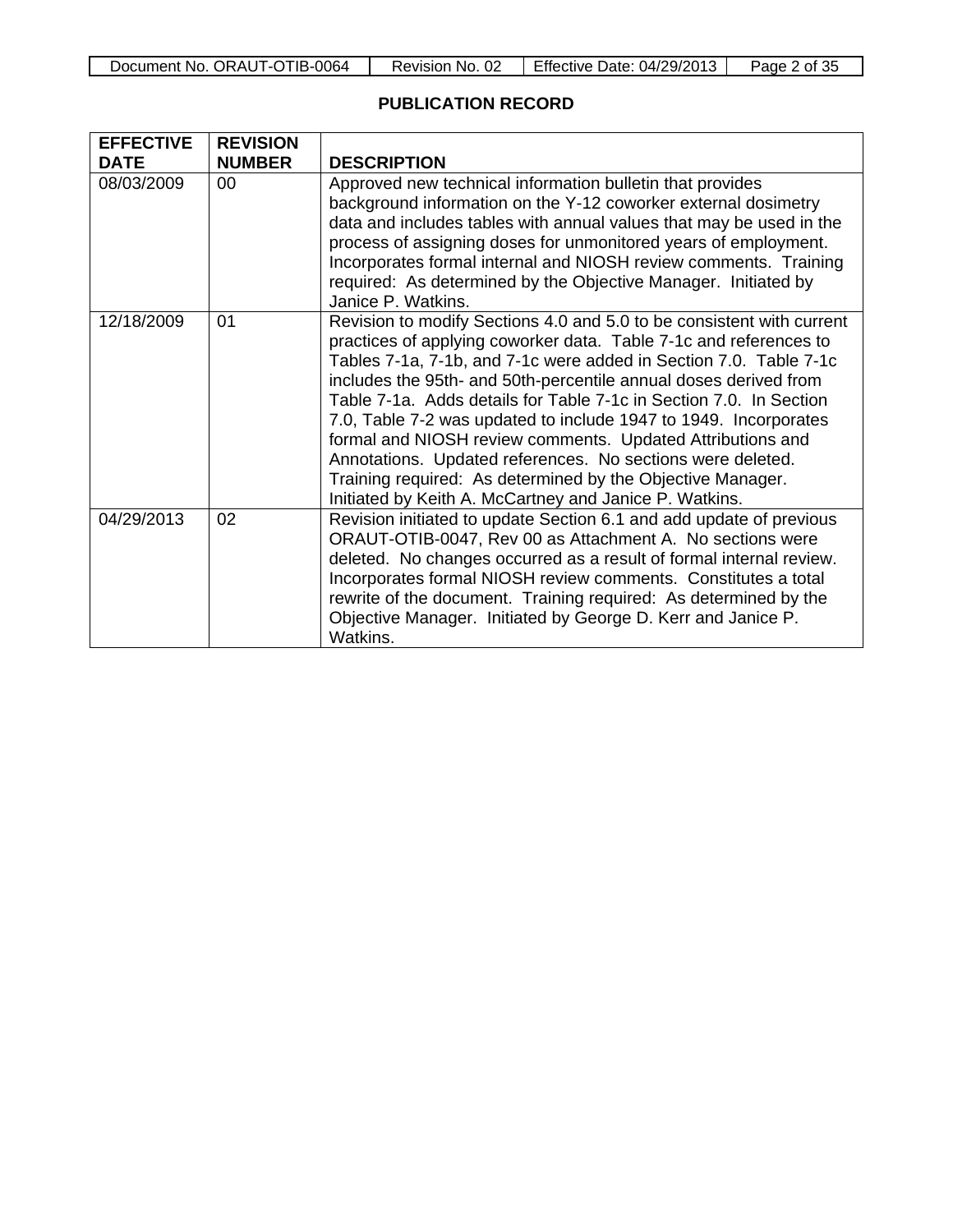| ORAUT-OTIB-0064<br>Document No. | 02<br>Revision No. | Effective Date: 04/29/2013 | of 35<br>Page |
|---------------------------------|--------------------|----------------------------|---------------|

# **TABLE OF CONTENTS**

| <b>SECTION</b> | <b>TITLE</b>                                                     | <b>PAGE</b> |
|----------------|------------------------------------------------------------------|-------------|
|                |                                                                  |             |
| 1.0            |                                                                  |             |
| 2.0            |                                                                  |             |
| 3.0            |                                                                  |             |
| 4.0            |                                                                  |             |
| 5.0            |                                                                  |             |
| 6.0            | 6.1<br>6.2                                                       |             |
| 7.0            |                                                                  |             |
| 8.0            |                                                                  |             |
|                |                                                                  |             |
|                | ATTACHMENT A, EXTERNAL RADIATION MONITORING AT THE Y-12 FACILITY |             |

| U INENTA. EATENNAE NADIATION MONTONING AT THE THZT AGIELT. |  |
|------------------------------------------------------------|--|
|                                                            |  |

# **LIST OF TABLES**

# **TABLE TITLE PAGE**

| $6 - 1$<br>$6 - 2$<br>$6 - 3$ | Comparisons of distributions of annual gamma doses and annual skin doses in 19629<br>Exchange frequencies for film badge dosimeters as a function of time12<br>MDLs and assigned MDL doses for film used to measure gamma and beta doses12 |     |
|-------------------------------|--------------------------------------------------------------------------------------------------------------------------------------------------------------------------------------------------------------------------------------------|-----|
| $6 - 4$                       | Potential missed dose from external radiation exposure during the film badge                                                                                                                                                               |     |
| 7-1a                          |                                                                                                                                                                                                                                            |     |
| $7-1b$                        | Annual coworker external doses for 1952 to 1979 with gamma and beta doses                                                                                                                                                                  |     |
|                               |                                                                                                                                                                                                                                            |     |
| $7-1c$                        | Annual coworker external doses for 1947 to 1951 based on combined quarterly results                                                                                                                                                        |     |
|                               |                                                                                                                                                                                                                                            | .16 |
| $7 - 2$                       | Annual coworker external doses with gamma and beta doses modified for construction                                                                                                                                                         |     |
|                               |                                                                                                                                                                                                                                            |     |
| A-1                           | Number of total and non-NR weekly records by month from Y-12 external monitoring                                                                                                                                                           |     |
|                               |                                                                                                                                                                                                                                            | .27 |
| $A-2$                         | Number of PIC weekly records from Y-12 monthly external monitoring file for 1948 and                                                                                                                                                       |     |
|                               |                                                                                                                                                                                                                                            | .28 |
| $A-3$                         | Number of sensitive film–open window (R2) weekly records from Y-12 monthly external                                                                                                                                                        |     |
|                               | monitoring file for 1948 and 1949 and number of these records equal to zero and to 30                                                                                                                                                      |     |
|                               | $m$ rem                                                                                                                                                                                                                                    | .28 |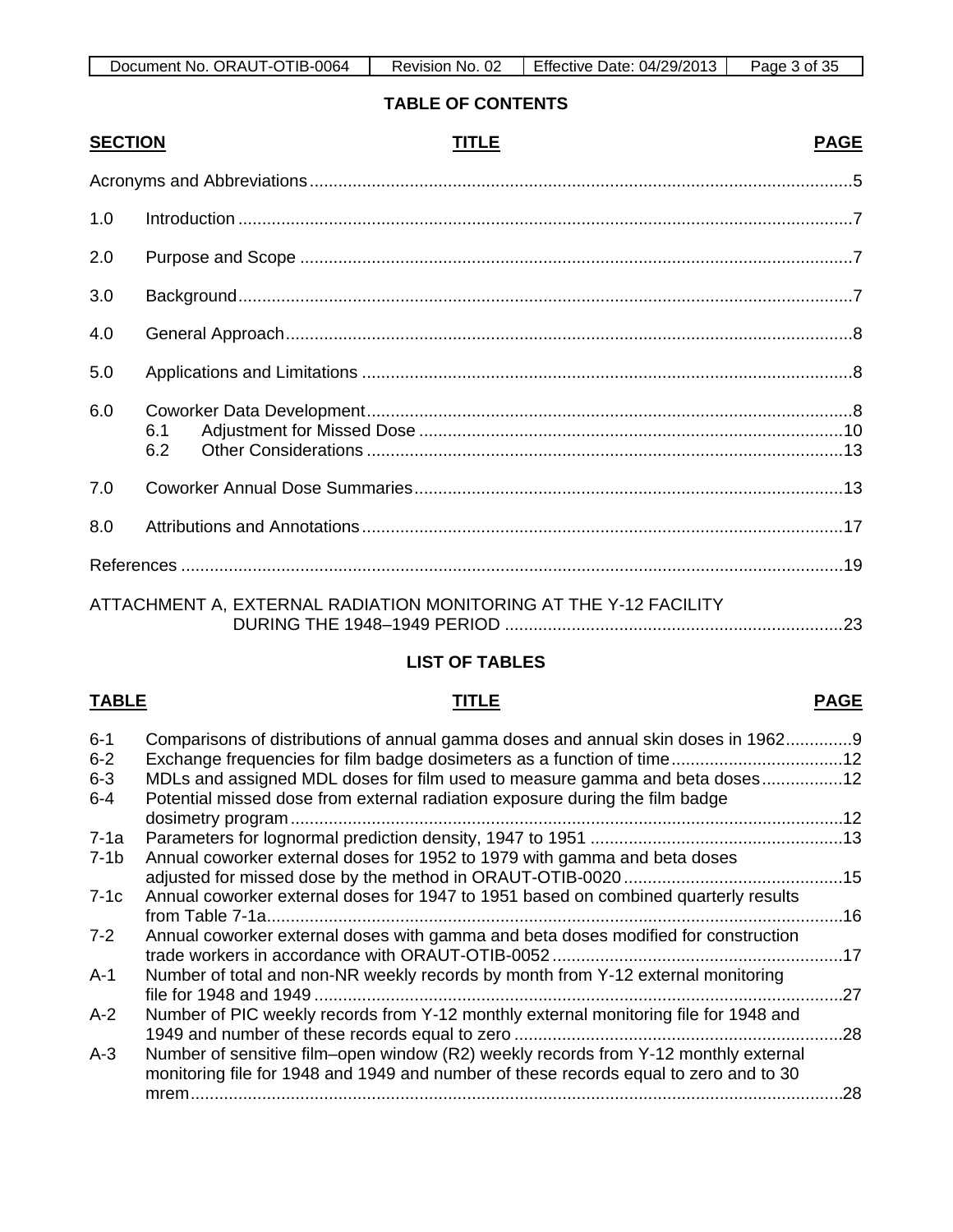| - 21<br>v.<br>ີ |                                     |                        |                                  |            |
|-----------------|-------------------------------------|------------------------|----------------------------------|------------|
|                 | TIB-0064<br>ORAUT-C<br>Document No. | -02<br>NO.<br>Revision | Effective<br>04/29/2013<br>Date: | Page<br>C. |

| $A-4$   | Number of sensitive film–cadmium shielded weekly records from Y-12 monthly external<br>monitoring file for 1948 and 1949 and number of these records equal to zero and to 30 | -29 |
|---------|------------------------------------------------------------------------------------------------------------------------------------------------------------------------------|-----|
| $A-5$   | Number of insensitive film–cadmium shielded weekly records from Y-12 monthly<br>external monitoring file for 1948 and 1949 and number of these records equal to zero         | .29 |
| $A-6$   | Means of weekly recorded doses in the quarter from Y-12 external monitoring file, 1948                                                                                       | -33 |
| $A-7$   | Comparison of mean weekly doses from Table A-6 scaled up to a full quarter and                                                                                               |     |
| $A - 8$ | Comparison of mean weekly doses from Table A-6 with an adjustment for doses<br>assigned when below MDL and mean quarterly dose estimates from regression                     | 34  |
|         |                                                                                                                                                                              |     |

# **LIST OF FIGURES**

#### **FIGURE TITLE PAGE**

| $6 - 1$ | Comparison of cumulative skin doses in rem from UCNC (1957) and the CER              |  |
|---------|--------------------------------------------------------------------------------------|--|
|         |                                                                                      |  |
| $6 - 2$ | Percentage of null penetrating and nonpenetrating doses among the recorded quarterly |  |
| $6 - 3$ | Percentage of null penetrating and nonpenetrating doses among the recorded quarterly |  |
|         |                                                                                      |  |
| $A-1$   | Sums of Y-12 weekly recorded doses by month and year for 1948 and 1949 30            |  |
| $A-2$   |                                                                                      |  |
| $A-3$   |                                                                                      |  |
| $A - 4$ |                                                                                      |  |
| $A-5$   |                                                                                      |  |
|         |                                                                                      |  |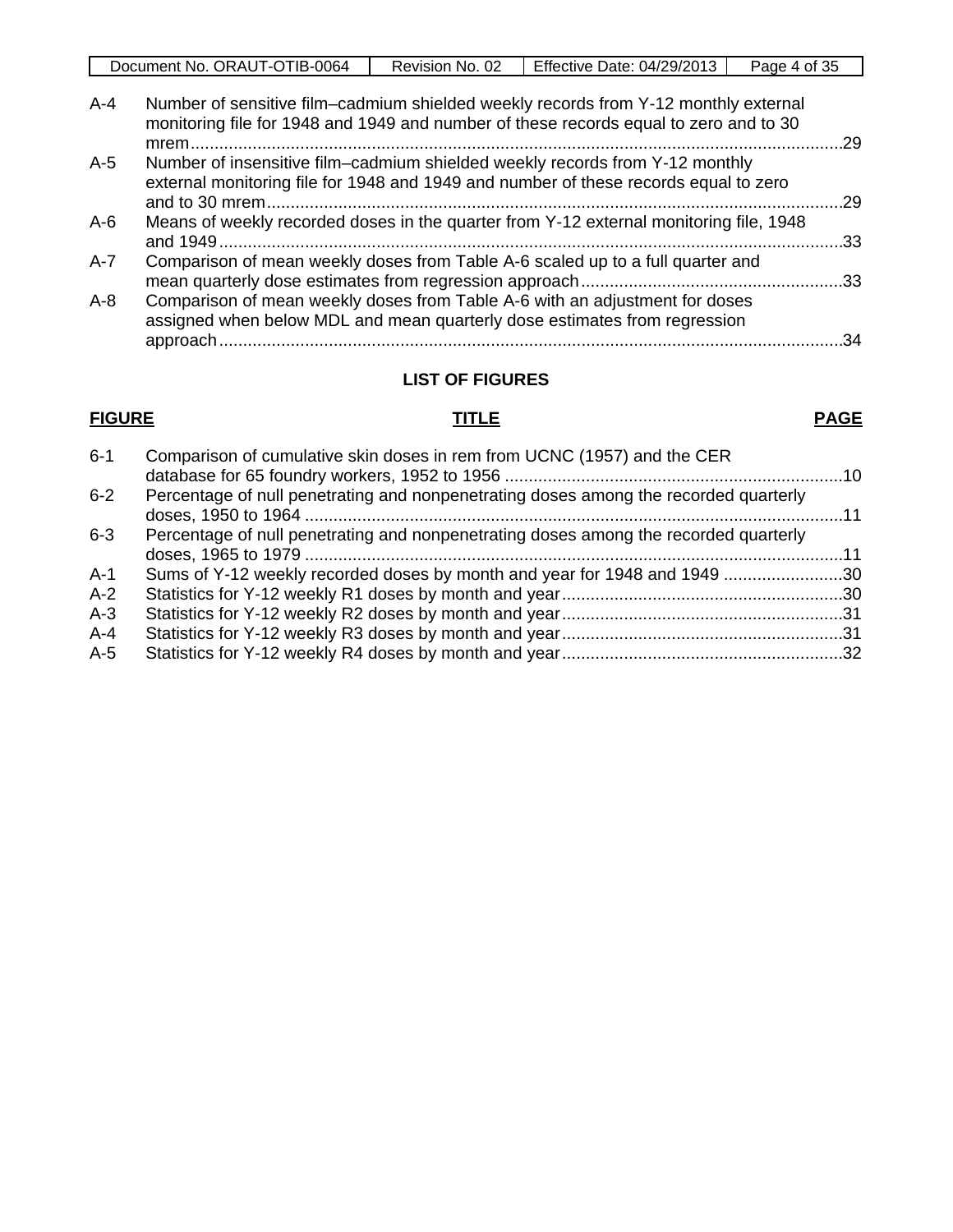# **ACRONYMS AND ABBREVIATIONS**

| <b>CER</b>                                               | Center for Epidemiologic Research                                                                                                                                                                                       |
|----------------------------------------------------------|-------------------------------------------------------------------------------------------------------------------------------------------------------------------------------------------------------------------------|
| <b>DOE</b>                                               | U.S. Department of Energy                                                                                                                                                                                               |
| $E$ (dose)                                               | Expected value of dose in the statistical sense; i.e., the mean dose on the original                                                                                                                                    |
| EU                                                       | scale<br>enriched uranium                                                                                                                                                                                               |
| <b>GM</b><br><b>GSD</b>                                  | geometric mean<br>geometric standard deviation                                                                                                                                                                          |
| HP<br>hr                                                 | health physics<br>hour                                                                                                                                                                                                  |
| ID                                                       | identifier                                                                                                                                                                                                              |
| keV                                                      | kiloelectron-volt (1,000 electron-volts)                                                                                                                                                                                |
| <b>LANL</b>                                              | Los Alamos National Laboratory                                                                                                                                                                                          |
| <b>MDL</b><br>MeV<br>mm<br>mR<br>mrem                    | minimum detectable level<br>megaelectron-volt, 1 million electron-volts<br>millimeter<br>milliroentgen, a unit of radiation exposure<br>millirem                                                                        |
| <b>NIOSH</b><br><b>NR</b>                                | National Institute for Occupational Safety and Health<br>no reading/no response                                                                                                                                         |
| <b>ORAU</b>                                              | Oak Ridge Associated Universities                                                                                                                                                                                       |
| <b>PIC</b>                                               | pocket ionization chamber                                                                                                                                                                                               |
| R <sub>1</sub><br>R <sub>2</sub><br>R <sub>3</sub><br>R4 | PIC reading<br>sensitive film reading under open window of film badge<br>sensitive film reading under 1-mm-thick cadmium shield of film badge<br>insensitive film reading under 1-mm-thick cadmium shield of film badge |
| <b>SRDB Ref ID</b><br><b>SSN</b>                         | Site Research Database Reference Identification (number)<br><b>Social Security Number</b>                                                                                                                               |
| TEC<br><b>TBD</b><br>TIB<br><b>TLD</b>                   | <b>Tennessee Eastman Corporation</b><br>technical basis document<br>technical information bulletin<br>thermoluminescent dosimeter                                                                                       |
| <b>UCC</b>                                               | <b>Union Carbide Corporation</b>                                                                                                                                                                                        |
| U.S.C.                                                   | <b>United States Code</b>                                                                                                                                                                                               |
| wk                                                       | week                                                                                                                                                                                                                    |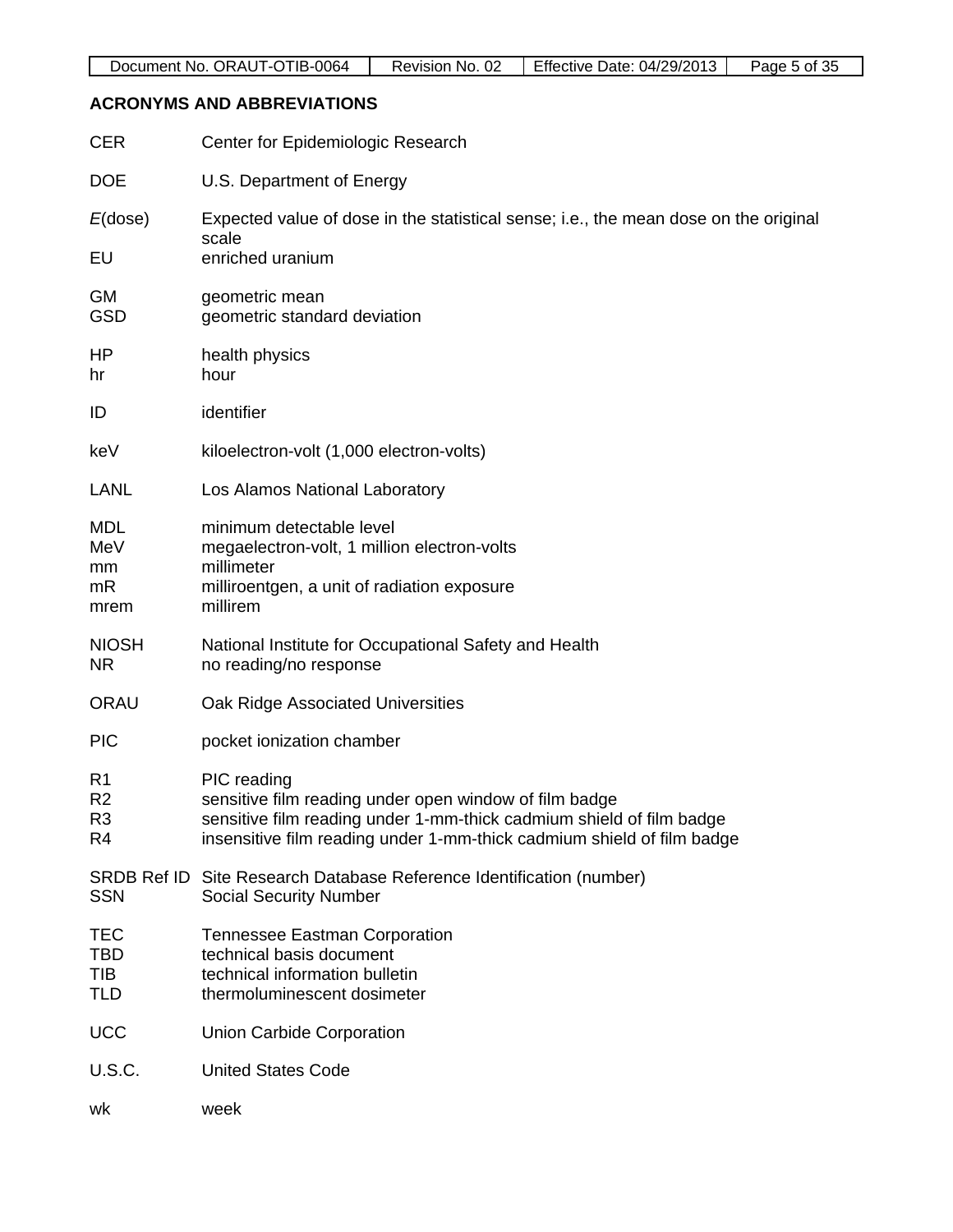- Y-12 Y-12 Plant, now the Y-12 National Security Complex<br>
yr year
- year
- § section or sections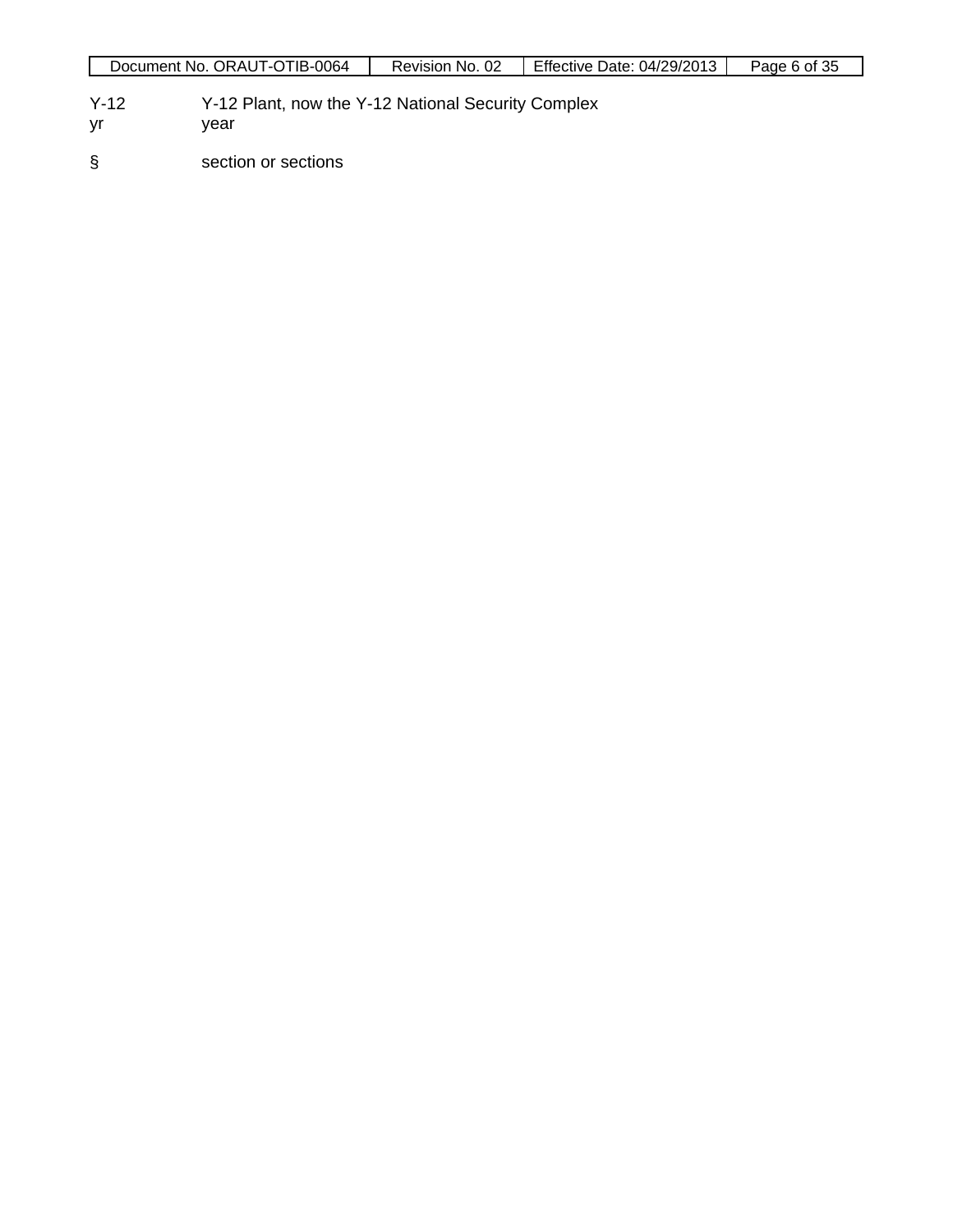|  | Document No. ORAUT-OTIB-0064 | Revision No. 02 | <b>Effective Date: 04/29/2013</b> | Page 7 of 35 |
|--|------------------------------|-----------------|-----------------------------------|--------------|
|--|------------------------------|-----------------|-----------------------------------|--------------|

### **1.0 INTRODUCTION**

Technical information bulletins (TIBs) are not official determinations made by the National Institute for Occupational Safety and Health (NIOSH) but are rather general working documents that provide historical background information and guidance to assist in the preparation of dose reconstructions at particular sites or categories of sites. They will be revised in the event additional relevant information is obtained about the affected site(s). TIBs may be used to assist NIOSH staff in the completion of individual dose reconstructions.

In this document, the word "facility" is used as a general term for an area, building, or group of buildings that served a specific purpose at a site. It does not necessarily connote an "atomic weapons employer facility" or a "Department of Energy (DOE) facility" as defined in the Energy Employees Occupational Illness Compensation Program Act of 2000 [42 U.S.C. § 7384l(5) and (12)].

# **2.0 PURPOSE AND SCOPE**

The purpose of this TIB is to provide information that will enable Oak Ridge Associated Universities (ORAU) Team dose reconstructors to assign doses based on site coworker data to workers at the Y-12 Plant who have limited or no monitoring data. The data in this TIB are to be used in conjunction with ORAUT-OTIB-0020, *Use of Coworker Dosimetry Data for External Dose Assignment* (ORAUT 2011a). This TIB is for use in reconstructions for the period from January 1947 to December 1979.

The purpose of Attachment A is to verify that the coworker data in Table 7-1a provide conservative but realistic estimates of the radiation doses to Y-12 workers who were not routinely monitored for exposure to external fields of gamma radiation and beta particles prior to 1952. This attachment analyzes the limited data available for Y-12 workers who were monitored for exposure to external radiation during 1948 and 1949.

Attributions and annotations within the text of this report are indicated by bracketed callouts and used to identify the source, justification, or clarification of the associated information. The attributions and annotations are presented in Section 8.0.

# **3.0 BACKGROUND**

The ORAU Team is conducting a series of coworker data studies to permit dose reconstructors to complete cases for which external and/or internal monitoring data are unavailable or incomplete. Such cases can fall into one of several categories, as follows:

- The worker was unmonitored and, even by today's standards, did not need to be monitored (e.g., a nonradiological worker).
- The worker was unmonitored but by today's standards would have been monitored.
- It is possible that the worker was monitored, but if so the data are not available.
- There is some information available for the worker, but it is insufficient to permit a dose reconstruction.

The Union Carbide Corporation Nuclear Division assumed the management of the Y-12 Plant in May 1947, and the Plant mission changed from the electromagnetic enrichment of uranium using calutrons to the processing and fabrication of uranium and other nuclear materials (ORAUT 2007). The first experience with the machining of uranium metal at the Y-12 Plant was in December 1947 in a shop in Building 9766 (Emlet 1952). In the spring of 1948, steps were taken for the transfer of certain weapon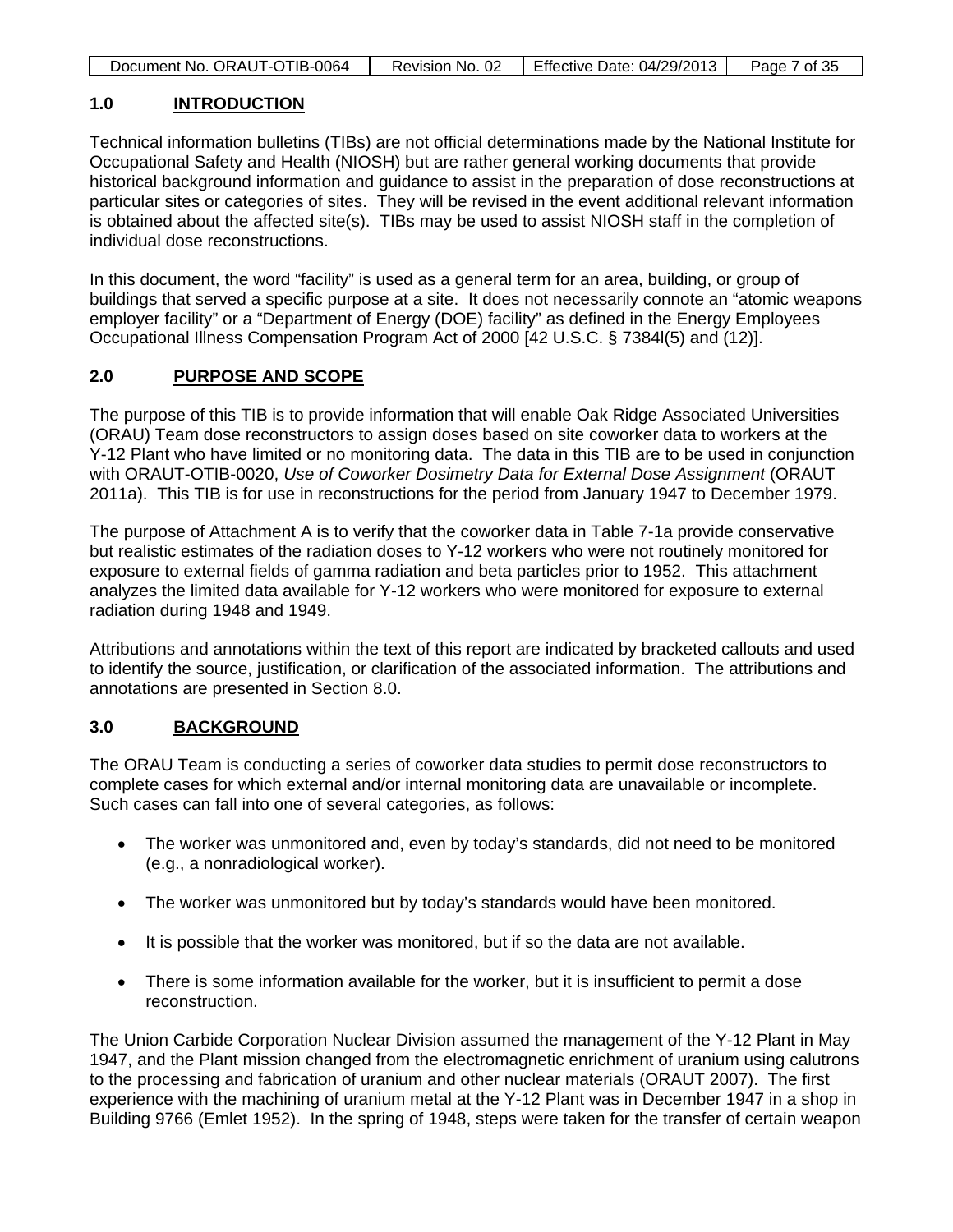| Document No. ORAUT-OTIB-0064 | Revision No. 02 | Effective Date: 04/29/2013 | Page 8 of 35 |
|------------------------------|-----------------|----------------------------|--------------|

fabrication functions from Los Alamos to Y-12 Plant facilities, which were established in Building 9212 where chemical processing of uranium had long occurred. At that time, the responsibility for the study and monitoring of the uranium machining operations was transferred from a Special Hazards Group to a Health Physics (HP) Department in the Medical Division (Emlet 1952).

The HP Department started a film badge dosimetry program in 1948 to monitor external radiation exposures to Y-12 workers in the Assay Laboratories, Radiographic Shop, Spectrographic Shop, and Machine Shops, which handled uranium metals (Struxness 1948a). The external monitoring data for 1948 and 1949 are not readily available by Social Security Number (SSN), and have not been supplied by Y-12 in response to requests under EEOICPA (Souleyrette 2003). Attachment A contains information about the external monitoring data for 1948 and 1949 that are available from previous epidemiological studies by the ORAU Center for Epidemiologic Research (CER). These CER data have been placed on the secure data server at the ORAU Cincinnati Operations Office for use in dose reconstructions for workers at the Y-12 facility. In addition, the data on the server have been linked to each worker's badge identification number and SSN (see Attachment A).

An extensive documentation of the worker radiological programs beginning in the 1950s is provided in the *Recycled Uranium Mass Balance Project for the Y-12 National Security Complex Site Report* (BWXT Y-12 2000). The film badge dosimetry program was expanded in 1950 to include all Y-12 personnel who worked with (1) depleted uranium metal, (2) discrete sources of gamma rays or beta particles, (3) X-rays, and (4) materials that were contaminated with fission products (McLendon 1960). This external radiation dosimetry policy of monitoring only the Y-12 workers who were involved with those four types of radioactive materials (about 10% to 20% of all workers) was continued until 1961 (ORAUT 2013). In 1961, a new policy was instituted that required all Y-12 workers to be monitored for external radiation exposure with film dosimeters, which were integrated into the worker's identification badges and contained components for both routine and accident-related dosimetry. The use of film dosimeters ended in 1979 when they were largely replaced by thermoluminescent dosimeters (TLDs) (McLendon et al. 1980; West 1993). The data in this TIB address penetrating gamma radiation and nonpenetrating electron and low-energy photon radiation.

# **4.0 GENERAL APPROACH**

As described in ORAUT (2011a), the general approach to the application of coworker data to cases without external monitoring data is to assign either the 50th- or 95th-percentile doses with the intent that the assigned doses represent, but do not underestimate, the doses that would have been assigned had the worker been monitored.

# **5.0 APPLICATIONS AND LIMITATIONS**

Some Y-12 workers could have worked at one or more other major sites in the DOE complex during their employment histories. Therefore, the data in this TIB must be used with caution to ensure that, for likely noncompensable cases, unmonitored external doses from multiple site employments have been overestimated. This typically requires the availability of the recorded doses or TIBs for external coworker dosimetry data for all relevant sites.

External onsite ambient dose should be applied as specified in the latest revision of ORAUT-PROC-0060, *Occupational Onsite Ambient Dose Reconstruction for DOE Sites* (ORAUT 2006).

# **6.0 COWORKER DATA DEVELOPMENT**

From 1978 through the early 1990s, the Y-12 site delivered electronic files of worker data to the ORAU CER as a resource for the Health and Mortality Studies for DOE and its predecessor agencies (Watkins et al. 1993). Files that were received on magnetic tapes contained records for more than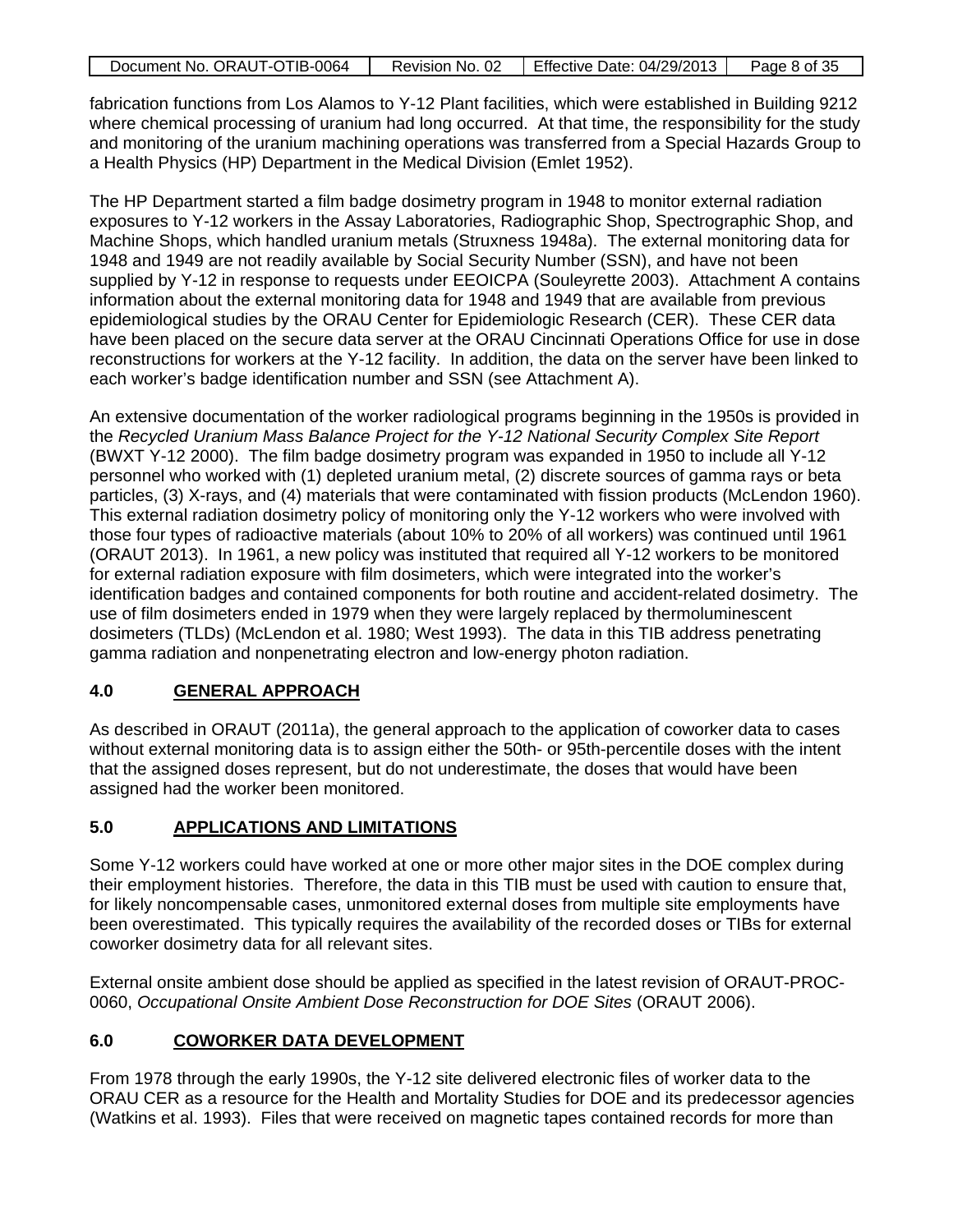| Document No. ORAUT-OTIB-0064 | Revision No. 02 | <b>Effective Date: 04/29/2013</b> | Page 9 of 35 |
|------------------------------|-----------------|-----------------------------------|--------------|
|                              |                 |                                   |              |

17,000 Y-12 workers. The records included doses from gamma, beta, and neutron exposures as well as other relevant information. Due to changes over time in recordkeeping practices and procedures at Y-12, the files were in several similar but not identical formats. CER transferred all the data from tape to disk and later constructed a carefully linked relational database with a standardized file format. Since 2002, the data have resided in a Structured Query Language database. The data that were used in this work consist of more than 425,000 records for 1950 through 1979. All records contain the data elements from original Y-12 files, which included first, middle, and last names; plant badge number; SSN; year; quarter; quarterly summations of dose readings for different monitoring periods (i.e., weekly, monthly, or quarterly); and other work history and demographic data. The quarterly summations give results in millirem for all beta, gamma, and neutron doses. Although each record has a flag to note an error condition, this flag is null for years before 1980 and so is not relevant for the film badge period. The external radiation doses that are being provided to NIOSH are effectively the same as those in the CER database.

The validity of the CER database was confirmed by a number of comparisons with summaries of film badge dose data in Y-12 internal correspondence and Y-12 HP progress reports [1]. The progress reports were produced with varying frequency (monthly, quarterly, and semiannually) and have been retrieved from as early as September 1947 (Murray 1947). Examples of such comparisons are provided in Table 6-1 and Figure 6-1. The left-hand portion of Table 6-1 lists the distribution of annual gamma doses and annual skin doses (i.e., annual gamma dose plus annual beta dose) to Y-12 workers during 1962 from a progress report for the fourth quarter of 1962 (UCNC 1963a). The righthand portion of Table 6-1 lists the same annual dose distributions from the CER database. The two sets of annual dose distributions in Table 6-1 are in excellent agreement. The second example, shown in Figure 6-1, is from internal correspondence on the radiation doses to Y-12 foundry workers (UCNC 1957). The open circles in Figure 6-1 represent a comparison of cumulative skin doses to 65 Y-12 foundry workers over the 5-year period from 1952 to 1956 from UCNC (1957) and those derived from sums of 194 person-years of recorded skin dose data over the same period and for the same 65 Y-12 foundry workers. The two sets of cumulative skin doses have high correlation as Figure 6-1 shows. The Pearson correlation coefficient, which assumes a bivariate normal distribution, is 0.841 (Pearson 1896), and the nonparametric Spearman (rank) correlation coefficient is 0.975 (Spearman 1904). Overall, the CER database was found to be acceptable for dose reconstruction purposes and for the development of coworker doses at the Y-12 Plant for 1952 to 1979.

| HP progress report (UCNC 1963a) |                          |                  | <b>CER</b> database |                          |                  |  |
|---------------------------------|--------------------------|------------------|---------------------|--------------------------|------------------|--|
| Dose range                      | <b>Number of workers</b> |                  | Dose range          | <b>Number of workers</b> |                  |  |
| (mrem)                          | Gamma                    | <b>Skin dose</b> | (mrem)              | Gamma                    | <b>Skin dose</b> |  |
| < 1,000                         | 5,787                    | 5,108            | $0 - 1,000$         | 5,771                    | 4,990            |  |
| 2,000                           | 6                        | 324              | $1,001 - 2,000$     | 20                       | 403              |  |
| 3,000                           |                          | 173              | 2,001-3,000         | $\overline{2}$           | 197              |  |
| 4,000                           | 0                        | 91               | $3,001 - 4,000$     |                          | 98               |  |
| 5,000                           | 0                        | 40               | 4,001-5,000         | 0                        | 43               |  |
| 6,000                           | 0                        | 25               | 5,001-6,000         | 0                        | 28               |  |
| 7,000                           | 0                        | 15               | $6,001 - 7,000$     | $\Omega$                 | 16               |  |
| 8,000                           | 0                        | 9                | 7,001-8,000         | 0                        | 10               |  |
| 9,000                           | 0                        | 6                | 8,001-9,000         | 0                        | 6                |  |
| 10,000                          | 0                        | 2                | $9,001 - 10,000$    | 0                        | $\overline{2}$   |  |
| 11,000                          | 0                        | 0                | 10,001-11,000       | 0                        |                  |  |
| 12,000                          | 0                        |                  | 11,001-12,000       | 0                        | 0                |  |
| >12,000                         | 0                        | 0                | >12,000             | 0                        | $\Omega$         |  |
| Total                           | 5,794                    | 5,794            | Total               | 5,794                    | 5,794            |  |

Table 6-1. Comparisons of distributions of annual gamma doses and annual skin doses (gamma plus beta radiation) in 1962.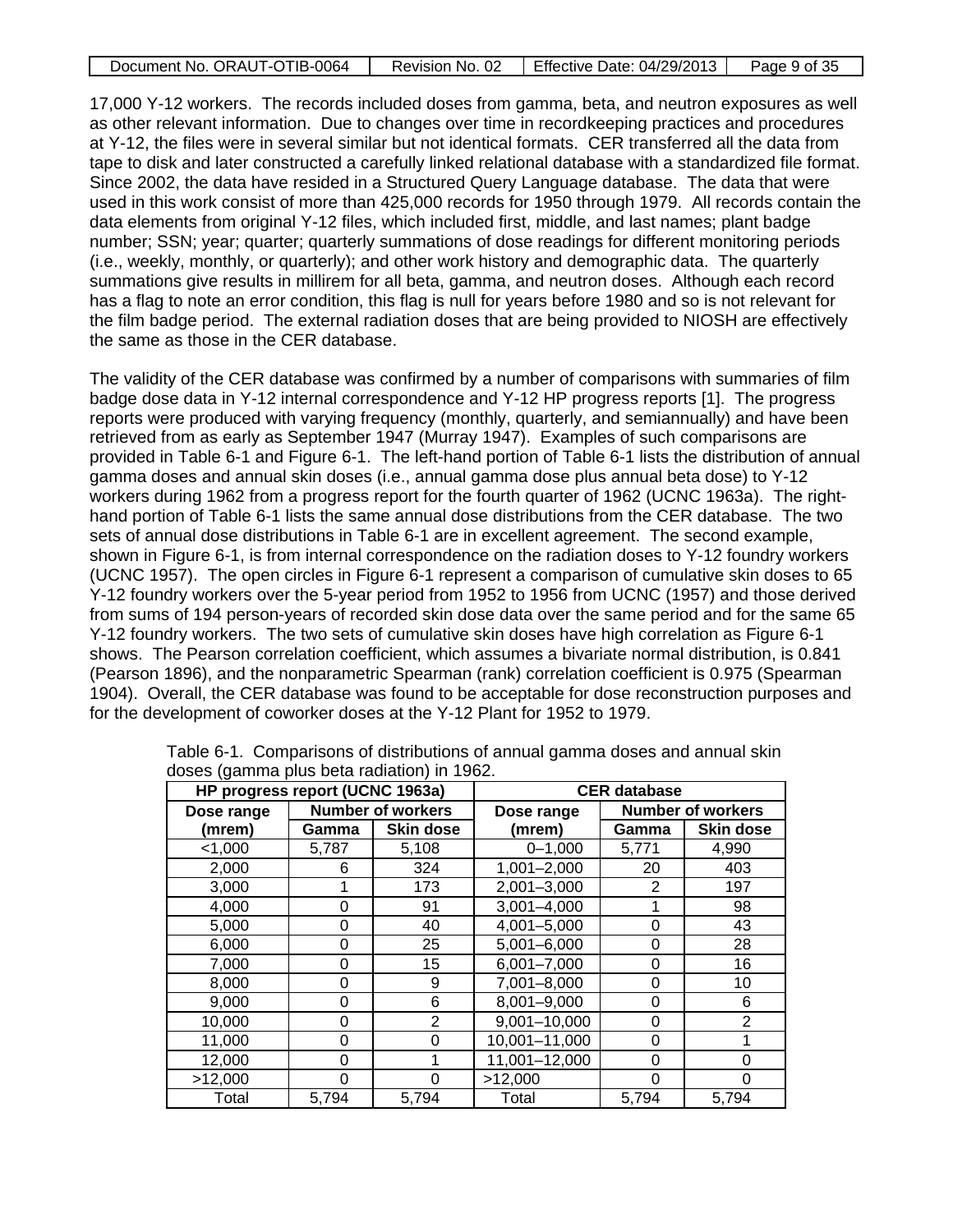|  | Document No. ORAUT-OTIB-0064 | Revision No. 02 | Effective Date: 04/29/2013 | Page 10 of 35 |
|--|------------------------------|-----------------|----------------------------|---------------|
|--|------------------------------|-----------------|----------------------------|---------------|

# **6.1 ADJUSTMENT FOR MISSED DOSE**

OCAS-IG-001, *External Dose Reconstruction Implementation Guideline* (NIOSH 2007), states that missed doses are to be assigned for null dosimeter readings to account for the possibility that doses



database for 65 foundry workers, 1952 to 1956.

were received but either not recorded by the film badge dosimeter or not reported by the site. These missed doses are calculated by multiplying the minimum detectable level (MDL) of the dosimeters by the number of null badge readings and summing the results; these values are used as the 95thpercentile values of a lognormal distribution for calculating probability of causation for a specific cancer.

The assignment of missed doses for monitored workers is particularly significant for Y-12 workers, as Figures 6-2 and 6-3 show, because historically there was a high percentage of null dosimeter results for this site. The large number of null results in the monitoring data is largely due to the weekly exchange of film badge dosimeters for monitored workers in the early 1950s and to the monitoring of the entire Y-12 workforce with film badge dosimeters staring in 1961. Because Y-12 workers with null monitoring data should be assigned missed dose, including those workers who probably had no potential for exposure to external radiation during their employment, the assignment of doses to Y-12 workers with no monitoring data based on coworker data must also account for the assignment of missed dose [2].

The magnitude of missed dose depended on both the exchange frequency and the MDL of the film badge dosimeters in use during the time of interest. Table 6-2 provides information of the exchange frequencies of the film badge dosimeters from 1948 through 1979, and Table 6-3 gives the MDLs along with the assigned MDL dose during the corresponding periods. It is important to note that the MDL and the assigned MDL dose to workers changed significantly with time. As noted, the dates in Table 6-2 and 6-3 are approximate because the changes did not occur for all Y-12 employees at the same time. During 1950 and 1951 the beta and gamma doses were recorded as zero if they were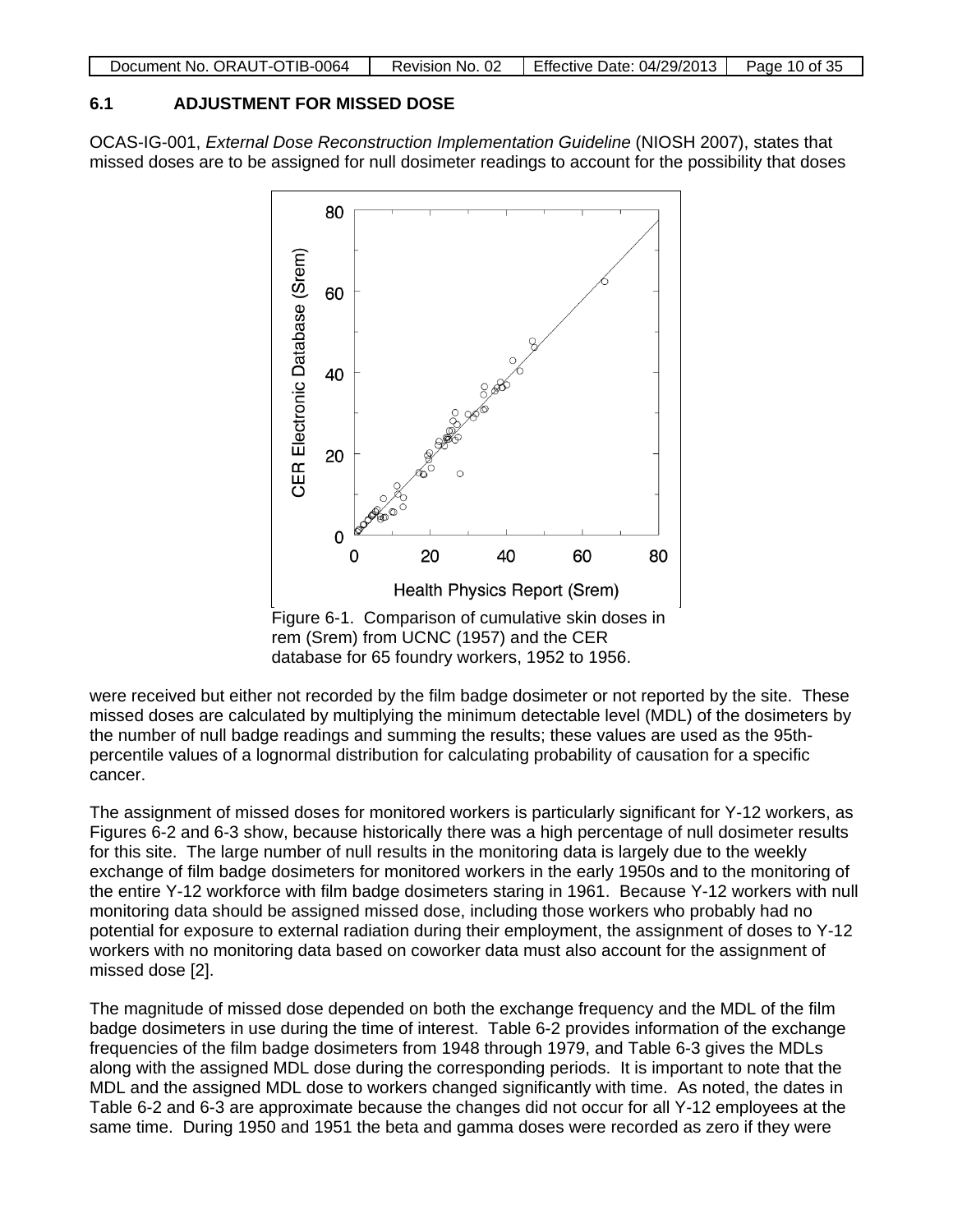| Document No. ORAUT-OTIB-0064 |  | Revision No. 02   Effective Date: $04/29/2013$   Page 11 of 35 |  |
|------------------------------|--|----------------------------------------------------------------|--|
|------------------------------|--|----------------------------------------------------------------|--|

less than the MDL of 30 mrem (see Table 6-3). As a result, there was only one positive gamma dose of 65 mrem among the 268 recorded doses for 148 monitored workers in 1950; no positive gamma doses were recorded for the 184 monitored workers in 1951. There were also no beta doses recorded for these monitored workers in either 1950 or 1951 (see Figure 6-2).



Figure 6-2. Percentage of null penetrating (gamma) and nonpenetrating (beta) doses among the recorded quarterly doses, 1950 to 1964.



Figure 6-3. Percentage of null penetrating (gamma) and nonpenetrating (beta) doses among the recorded quarterly doses, 1965 to 1979.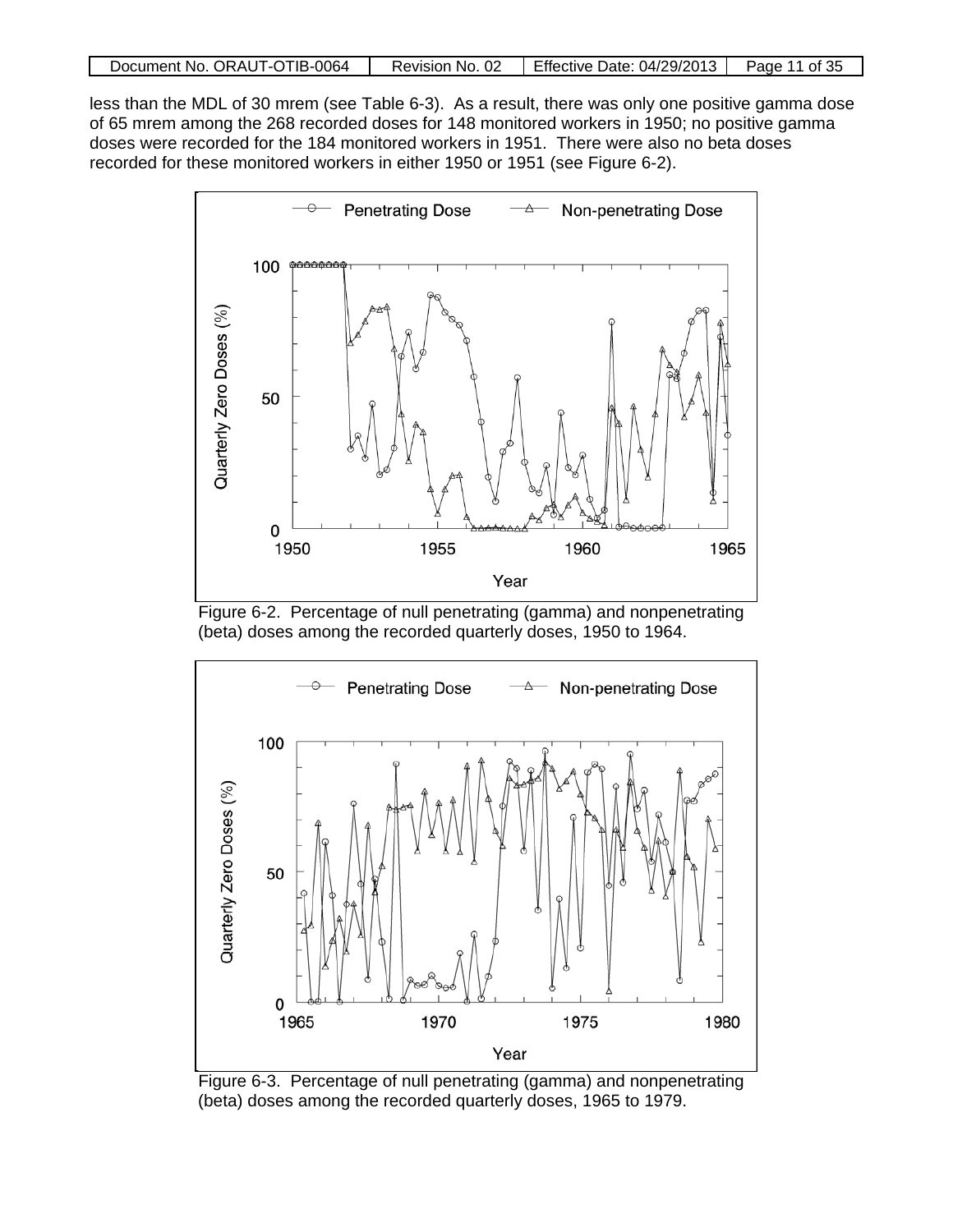| Document No. ORAUT-OTIB-0064 |  | Revision No. 02 Fffective Date: $04/29/2013$ Page 12 of 35 |  |
|------------------------------|--|------------------------------------------------------------|--|
|------------------------------|--|------------------------------------------------------------|--|

The data in Tables 6-2 and 6-3 were used in the development of the data in Table 6-4, which lists the maximum annual missed gamma and beta doses by period. Although some workers might have been on a film dosimeter exchange cycle that was less or more frequent than the typical cycle (ORAUT 2009a), the great majority of Y-12 workers were on the schedule in Table 6-2. Therefore, the values in Table 6-4 are appropriate for the adjustment of reported coworker doses to account for missed dose.

Table 6-2. Exchange frequencies for film badge dosimeters as a function of time.<sup>a</sup>

| Period <sup>o</sup>        | <b>Exchange frequency</b> |  |  |
|----------------------------|---------------------------|--|--|
| May 1948-September 1958    | Weekly                    |  |  |
| October 1958–December 1960 | Monthly                   |  |  |
| January 1961-December 1979 | Quarterly                 |  |  |

a. Attachment A, West (1993), McLendon (1958), and Reavis (1958).

b. Dates are approximate because changes did not occur for all employees at the same time.

| Table 6-3. MDLs and assigned MDL doses (mrem) for film |  |  |
|--------------------------------------------------------|--|--|
| used to measure gamma and beta doses. <sup>a</sup>     |  |  |

| Period <sup>b</sup>         | <b>MDL</b> | <b>Assigned dose</b>        |
|-----------------------------|------------|-----------------------------|
| May 1948-December 1949      | 30         | $30^\circ$                  |
| January 1950-December 1951  | 30         |                             |
| January 1952-September 1952 | 50         | $50^{\circ}$                |
| October 1952-December 1952  | 43         | $43^{\circ}$                |
| January 1953-June 1954      | 50         | $50^{\circ}$                |
| July 1954-December 1954     | 30         | $30^{\circ}$                |
| January 1955-December 1957  | 30         | $15^d$                      |
| January 1958-October 1979   | 30         | Not applicable <sup>e</sup> |

a. Attachment A; West (1993).

- b. Dates are approximate because the changes did not occur for all employees at the same time.
- c. Assigned to gamma dose for those workers with a high potential for exposure to gamma rays or to beta dose for those workers with a high potential for exposure to beta particles (or soft X-rays) if shielded and open-window film readings were less than the MDL.
- d. Assigned to beta dose if shielded and open-window film readings were less than the MDL.
- e. The actual shielded and open-window film readings were used to calculate the gamma and beta doses even when the film readings were less than the MDL.

Table 6-4. Potential missed dose (mrem) from external radiation exposure during the film badge dosimetry program.

|                   | Gamma      | <b>Beta</b> | <b>Exchange</b> | <b>Maximum annual missed dose</b> |             |
|-------------------|------------|-------------|-----------------|-----------------------------------|-------------|
| Period            | <b>MDL</b> | <b>MDL</b>  | frequency       | Gamma (mrem)                      | Beta (mrem) |
| May 1948-Dec 1949 | 30         | 30          | Weekly          | 1,560                             | 1,560       |
| Jan 1950-Dec 1951 | 30         | 30          | Weekly          | 1,560                             | 1.560       |
| Jan 1952-Sep 1952 | 50         | 50          | Weekly          | 2,600                             | 2,600       |
| Oct 1952-Dec 1952 | 43         | 43          | Weekly          | 2,236                             | 2,236       |
| Jan 1953-Jun 1954 | 50         | 50          | Weekly          | 2,600                             | 2,600       |
| Jul 1954-Sep 1958 | 30         | 30          | Weekly          | 1,560                             | 1.560       |
| Oct 1958-Dec 1960 | 30         | 30          | Monthly         | 360                               | 360         |
| Jan 1961-Dec 1979 | 30         | 30          | Quarterly       | 120                               | 120         |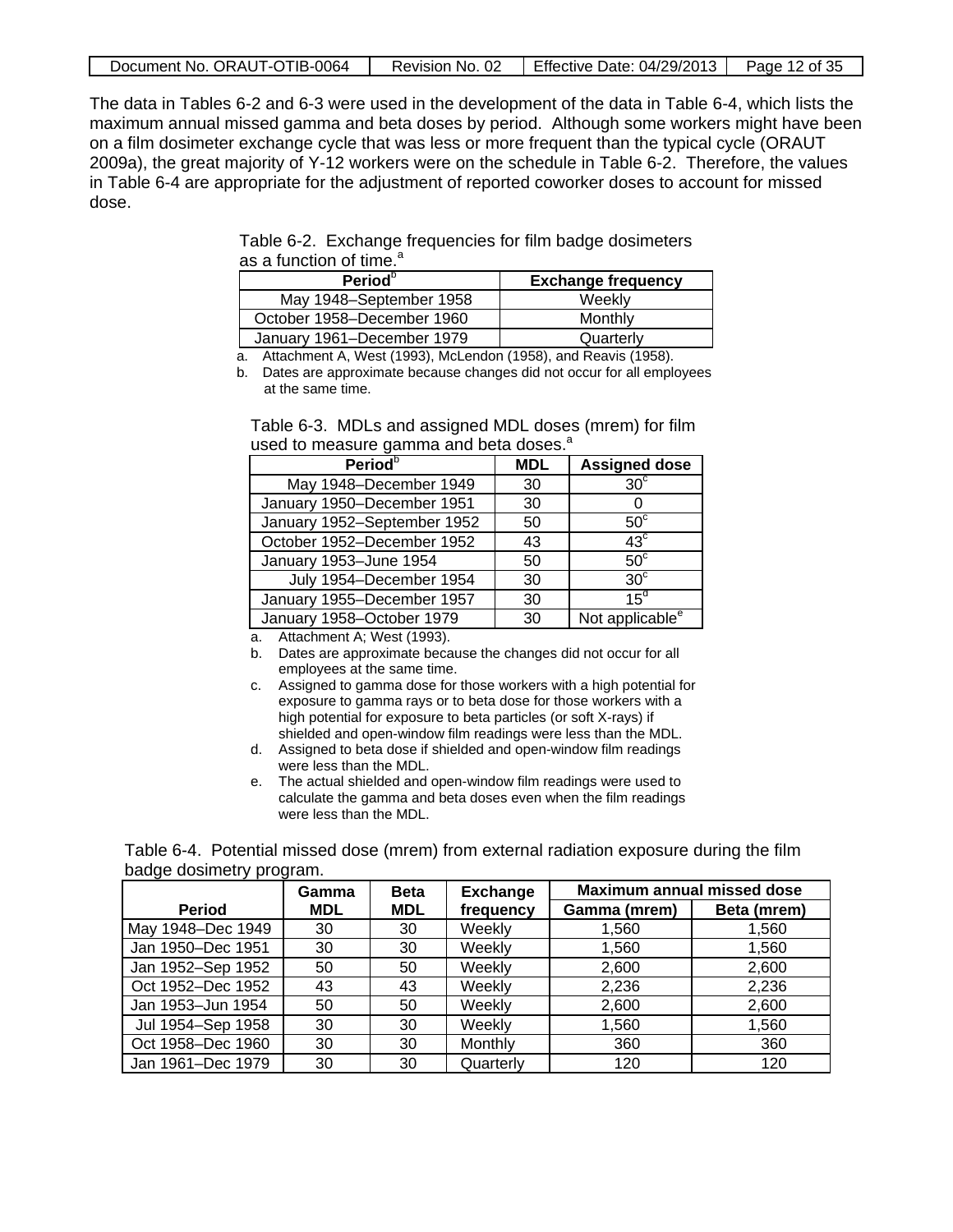| Document No. ORAUT-OTIB-0064 | Revision No. 02 | Effective Date: $04/29/2013$ Page 13 of 35 |  |
|------------------------------|-----------------|--------------------------------------------|--|

# **6.2 OTHER CONSIDERATIONS**

Certain aspects of the external dosimetry practices at the Y-12 Plant that are documented in the external radiation technical basis document (TBD) for the Y-12 site (ORAUT 2009a) were considered in the analysis of the site data. These include:

- In some cases, values less than the dosimeter MDL were reported by the site. A lower detection limit of approximately 10 mrem was possible if an experienced technician evaluated the exposed film with special care (Morgan 1961). Therefore, values as low as 10 to 20 mrem were reported even though the MDL was considered to be 30 mrem or more.
- Before 1961, dosimeter use was not expressly required for all workers. Badges were typically provided only to people who entered a radiation area, and the badges were worn based on an honor system rather than on a strict requirement. A review of worker data indicates that most workers did wear the badges when they were provided.

As Section 7.0 describes, the approach for the development of coworker dose summaries was favorable to claimants, and this approach should account for any underestimates of doses to radiation workers at the Y-12 site based on these considerations.

#### **7.0 COWORKER ANNUAL DOSE SUMMARIES**

Based on the information and approaches described above, Y-12 coworker annual external dosimetry summaries were developed for use in the evaluation of external dose for workers who were potentially exposed to workplace radiation but for whom DOE could not provide monitoring data. These summaries were developed as follows:

#### **Table 7-1a**

Table 7-1a provides quarterly data for beta and gamma doses from the third quarter of 1947 through the fourth quarter 1951 based on subgroup regression analysis (ORAUT 2007, 2013). Percentile values in Table 7-1c are derived from these data.

| Year                    | Qtr            |        | σ      | GM (mrem) | <b>GSD</b> | $E$ (dose)<br>(mrem) |
|-------------------------|----------------|--------|--------|-----------|------------|----------------------|
| Gamma dose <sup>a</sup> |                | μ      |        |           |            |                      |
| 1947                    | 3              | 5.2684 | 1.1710 | 194.1093  | 3.2254     | 385.3264             |
|                         | 4              | 5.2380 | 1.1710 | 188.3017  | 3.2251     | 373.7602             |
| 1948                    | 1              | 5.2077 | 1.1709 | 182.6679  | 3.2248     | 362.5419             |
|                         | 2              | 5.1773 | 1.1708 | 177.2026  | 3.2245     | 351.6610             |
|                         | 3              | 5.1469 | 1.1707 | 171.9009  | 3.2243     | 341.1072             |
|                         | 4              | 5.1165 | 1.1706 | 166.7578  | 3.2240     | 330.8709             |
| 1949                    | 1              | 5.0862 | 1.1706 | 161.7685  | 3.2238     | 320.9423             |
|                         | 2              | 5.0558 | 1.1705 | 156.9285  | 3.2235     | 311.3123             |
|                         | 3              | 5.0254 | 1.1704 | 152.2334  | 3.2233     | 301.9717             |
|                         | 4              | 4.9950 | 1.1703 | 147.6787  | 3.2230     | 292.9120             |
| 1950                    | 1              | 4.9647 | 1.1703 | 143.2603  | 3.2228     | 284.1247             |
|                         | $\overline{2}$ | 4.9343 | 1.1702 | 138.9740  | 3.2226     | 275.6015             |
|                         | 3              | 4.9039 | 1.1701 | 134.8161  | 3.2224     | 267.3344             |
|                         | 4              | 4.8735 | 1.1701 | 130.7825  | 3.2222     | 259.3159             |
| 1951                    | 1              | 4.8432 | 1.1700 | 126.8696  | 3.2220     | 251.5383             |
|                         | 2              | 4.8128 | 1.1699 | 123.0738  | 3.2217     | 243.9945             |
|                         | 3              | 4.7824 | 1.1699 | 119.3915  | 3.2216     | 236.6773             |

Table 7-1a. Parameters for lognormal prediction density, 1947 to 1951.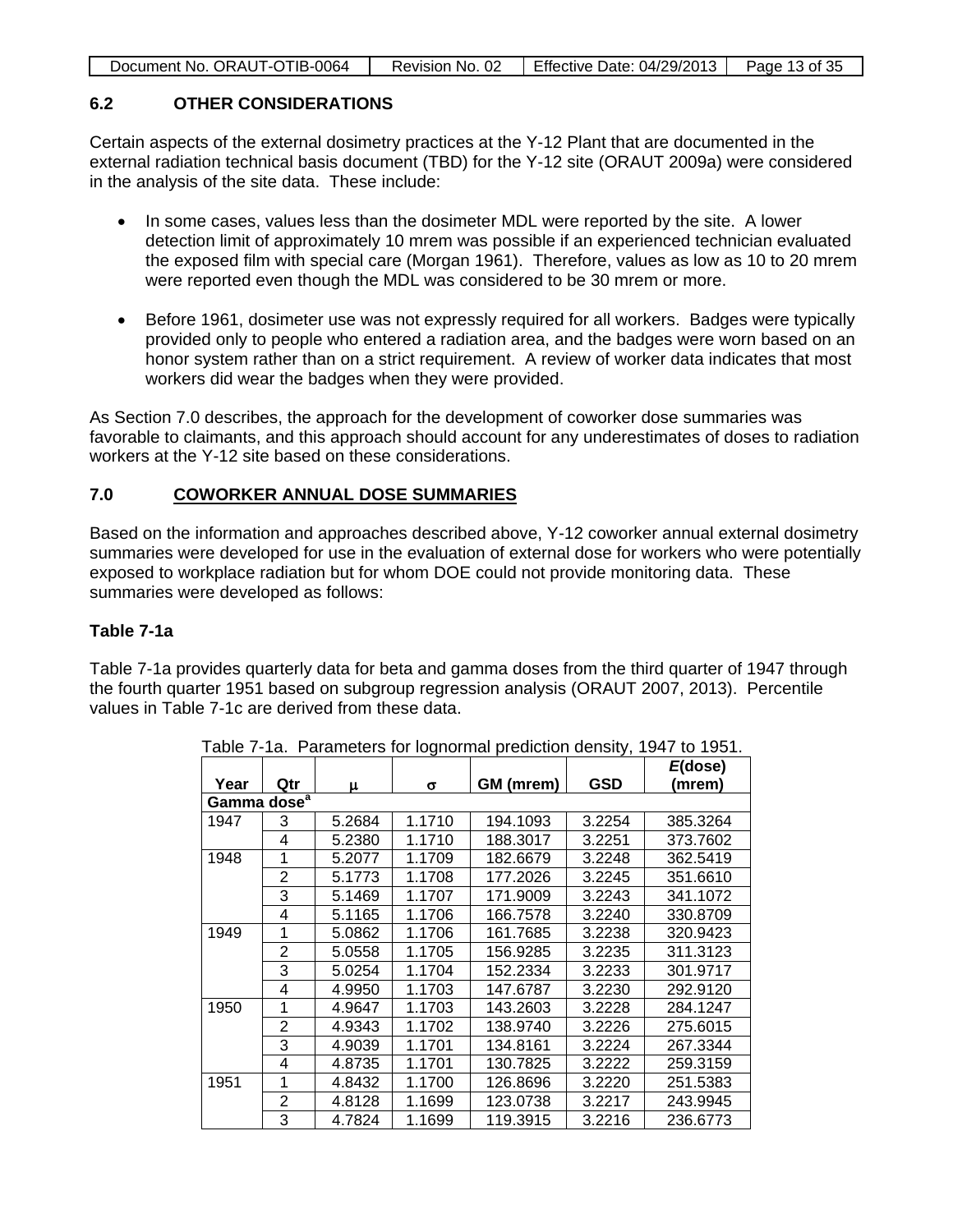| Year                   | Qtr            | μ      | σ      | GM (mrem) | <b>GSD</b> | $E$ (dose)<br>(mrem) |
|------------------------|----------------|--------|--------|-----------|------------|----------------------|
|                        | 4              | 4.7520 | 1.1698 | 115.8194  | 3.2214     | 229.5801             |
| Beta dose <sup>b</sup> |                |        |        |           |            |                      |
| 1947                   | 3              | 6.8231 | 1.3687 | 918.82    | 3.9304     | 2,344.4              |
|                        | 4              | 6.8075 | 1.3687 | 904.61    | 3.9304     | 2,308.2              |
| 1948                   | 1              | 6.7917 | 1.3687 | 890.41    | 3.9304     | 2,272.0              |
|                        | 2              | 6.7756 | 1.3687 | 876.20    | 3.9304     | 2,235.7              |
|                        | 3              | 6.7593 | 1.3687 | 862.00    | 3.9304     | 2,199.5              |
|                        | 4              | 6.7426 | 1.3687 | 847.79    | 3.9304     | 2,163.2              |
| 1949                   | 1              | 6.7257 | 1.3687 | 833.59    | 3.9304     | 2,127.0              |
|                        | 2              | 6.7085 | 1.3687 | 819.38    | 3.9304     | 2,090.7              |
|                        | 3              | 6.6911 | 1.3687 | 805.17    | 3.9304     | 2,054.5              |
|                        | 4              | 6.6733 | 1.3687 | 790.97    | 3.9304     | 2,018.2              |
| 1950                   | 1              | 6.6551 | 1.3687 | 776.76    | 3.9304     | 1,982.0              |
|                        | 2              | 6.6367 | 1.3687 | 762.56    | 3.9304     | 1,945.7              |
|                        | 3              | 6.6179 | 1.3687 | 748.35    | 3.9304     | 1,909.5              |
|                        | 4              | 6.5987 | 1.3687 | 734.15    | 3.9304     | 1,873.2              |
| 1951                   | 1              | 6.5792 | 1.3687 | 719.94    | 3.9304     | 1,837.0              |
|                        | $\overline{2}$ | 6.5592 | 1.3687 | 705.73    | 3.9304     | 1,800.7              |
|                        | 3              | 6.5389 | 1.3687 | 691.53    | 3.9304     | 1,764.5              |
|                        | 4              | 6.5181 | 1.3687 | 677.32    | 3.9304     | 1,728.2              |

a. From ORAUT-OTIB-0044 (ORAUT 2013).

b. From ORAUT-OTIB-0046 (ORAUT 2007).

### **Table 7-1b**

- 1. The gamma and beta doses available from CER (see Section 6.0) were converted to annual data by summing the reported quarterly data for 1952 to 1979. Consistent with the guidelines in ORAUT-OTIB-0020 (ORAUT 2011a), gamma and beta doses for individuals with fewer than 4 quarters of data for a particular year were converted to annual doses by extrapolation: One quarterly result was multiplied by 4; the sum of two quarterly results was multiplied by 2; and the sum of 3 quarterly results was multiplied by 1.333.
- 2. For the gamma doses, one-half of the year's maximum possible annual missed dose was added to each annual dose from Step 1 using the MDLs and badge exchange frequencies in Tables 6-2 and 6-3. The added amount for a quarter was the MDL/2 multiplied by the badge exchange frequency. If a reported quarterly dose was positive, the badge exchange frequency was reduced by 1 because it is not possible that all individual badge results were zero if a positive annual dose was reported. Note that this is not the procedure in OCAS-IG-001 (NIOSH 2007, Section 2.1.2.3), which applies to situations in which the number of zero measurements cannot be determined, as occurs for Y-12 doses before 1961.
- 3. The 50th- and 95th-percentile annual gamma and beta dose values were derived from the gamma and beta doses in Step 2 by ranking the data and extracting percentiles for each year.
- 4. The results in Table 7-1b are presented for both gamma and beta doses. The gamma dose percentiles should be used for selected Y-12 workers with limited or no monitoring data using the methods in Section 7.0 of ORAUT-OTIB-0020 (ORAUT 2011a). The percentiles for beta doses should be applied only to Y-12 workers who were employed in areas with beta dose potential.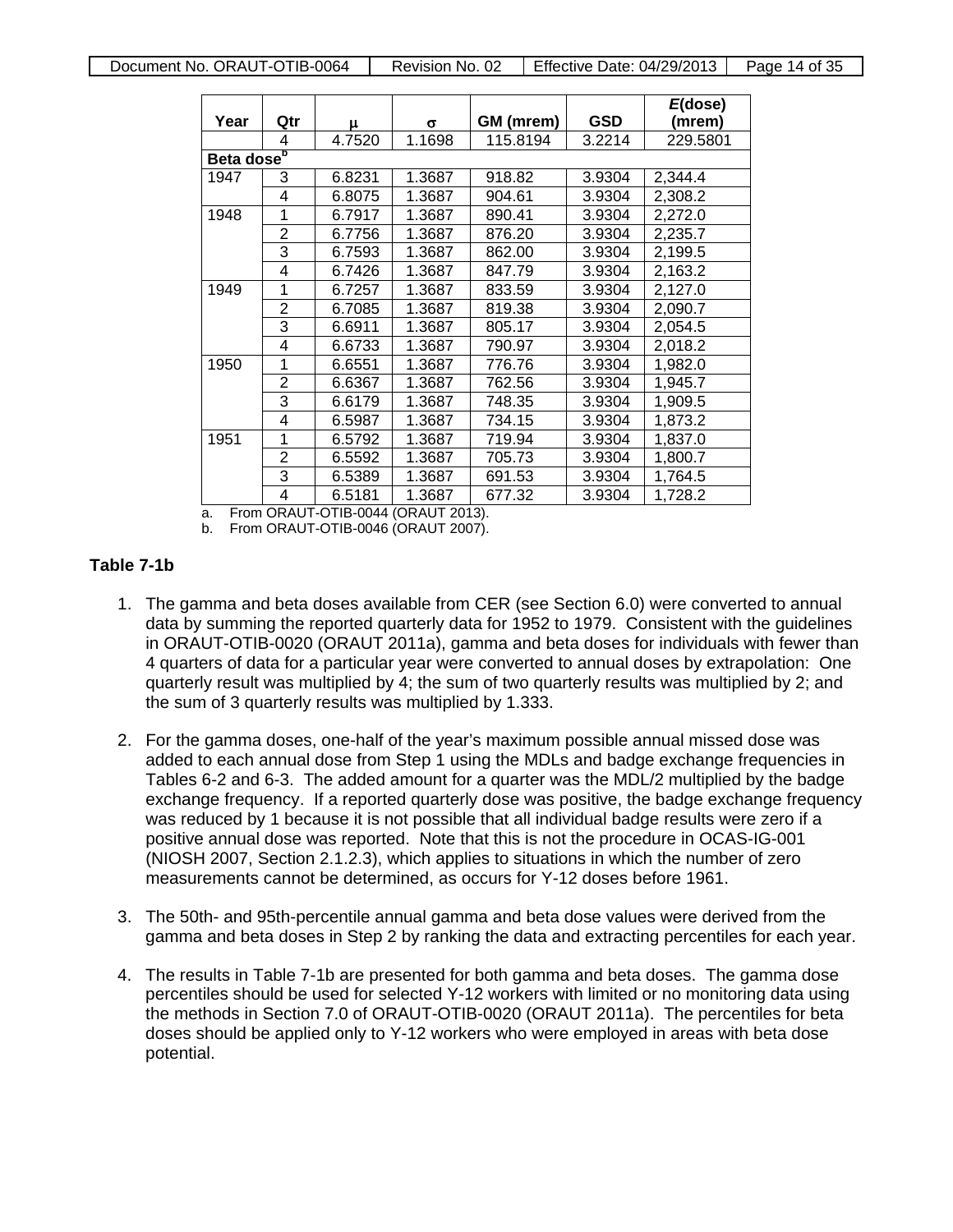Table 7-1b. Annual coworker external doses (mrem) for 1952 to 1979 with gamma and beta doses adjusted for missed dose by the method in ORAUT-OTIB-0020 (ORAUT 2011a).

|      |            | Gamma dose | <b>Beta dose</b> |            | <b>Number of</b> |
|------|------------|------------|------------------|------------|------------------|
|      | 95th       | 50th       | 95th             | 50th       | monitored        |
| Year | percentile | percentile | percentile       | percentile | workers          |
| 1952 | 3,453      | 2,419      | 5,623            | 1,300      | 497              |
| 1953 | 4,216      | 1,300      | 7,429            | 2,475      | 386              |
| 1954 | 3,608      | 1,300      | 11,843           | 3,039      | 681              |
| 1955 | 2,572      | 780        | 11,482           | 3,241      | 623              |
| 1956 | 1,810      | 961        | 8,404            | 2,541      | 729              |
| 1957 | 1,556      | 934        | 7,777            | 2,384      | 795              |
| 1958 | 1,797      | 1,065      | 4,470            | 1,745      | 995              |
| 1959 | 1,173      | 448        | 3,928            | 875        | 1,265            |
| 1960 | 1,124      | 423        | 5,093            | 894        | 1,335            |
| 1961 | 491        | 155        | 2,322            | 91         | 5,869            |
| 1962 | 519        | 171        | 2,257            | 101        | 5,793            |
| 1963 | 360        | 58         | 1,464            | 82         | 5,789            |
| 1964 | 397        | 72         | 1,578            | 97         | 5,592            |
| 1965 | 382        | 110        | 1,083            | 70         | 5,138            |
| 1966 | 478        | 87         | 1,185            | 118        | 4,730            |
| 1967 | 372        | 71         | 1,014            | 81         | 5,016            |
| 1968 | 271        | 141        | 897              | 48         | 5,580            |
| 1969 | 364        | 127        | 624              | 52         | 6,319            |
| 1970 | 366        | 122        | 863              | 53         | 7,122            |
| 1971 | 325        | 110        | 469              | 47         | 7,055            |
| 1972 | 208        | 57         | 586              | 48         | 6,880            |
| 1973 | 198        | 53         | 510              | 60         | 6,503            |
| 1974 | 366        | 93         | 614              | 60         | 5,836            |
| 1975 | 171        | 54         | 613              | 60         | 5,282            |
| 1976 | 179        | 58         | 410              | 89         | 5,062            |
| 1977 | 158        | 52         | 350              | 57         | 5,360            |
| 1978 | 219        | 86         | 385              | 57         | 5,573            |
| 1979 | 156        | 60         | 571              | 71         | 5,964            |

#### **Table 7-1c**

- 1. The quarterly gamma and beta doses in Table 7-1a were combined into annual dose distributions using Monte Carlo techniques. Dose for 1947 was doubled to normalize the data to one full year of exposure.
- 2. Missed dose was not added to the resultant annual dose distributions from Step 1 above. The original analysis in ORAUT-OTIB-0044 (ORAUT 2013) includes an analysis of missed dose. Therefore, additional missed dose was not added to the quarterly dose distributions.
- 3. The 50th- and 95th-percentile annual gamma and beta dose values were derived from the resultant lognormal distributions from Step 1.
- 4. The results in Table 7-1c are presented for both gamma and beta doses. The gamma dose percentiles should be used for selected Y-12 workers with limited or no monitoring data using the methods in Section 7.0 of ORAUT-OTIB-0020 (ORAUT 2011a). The percentiles for beta doses should be applied only to Y-12 workers who were employed in areas with beta dose potential.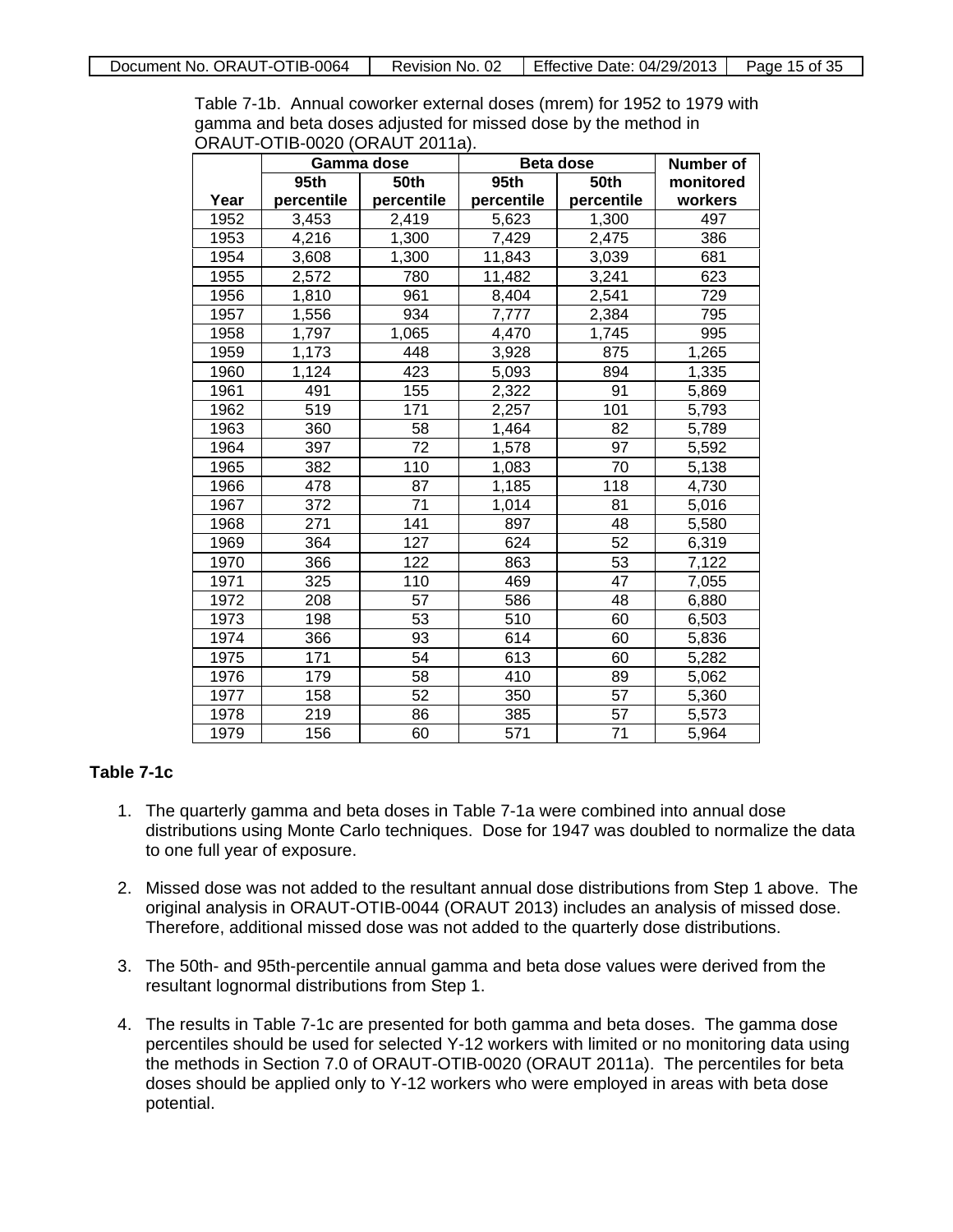|      | Gamma dose |             | <b>Beta dose</b>    |            |
|------|------------|-------------|---------------------|------------|
|      | 95th       | <b>50th</b> | 95th<br><b>50th</b> |            |
| Year | percentile | percentile  | percentile          | percentile |
| 1947 | 4,427      | 1,005       | 29,514              | 5,180      |
| 1948 | 3,345      | 1,089       | 23,471              | 6,222      |
| 1949 | 2,981      | 962         | 22,343              | 5,830      |
| 1950 | 2,592      | 851         | 20,713              | 5,487      |
| 1951 | 2,373      | 762         | 18,861              | 4,975      |

Table 7-1c. Annual coworker external doses (mrem) for 1947 to 1951 based on combined quarterly results from Table 7-1a.

5. Beta dose 95th-percentile values for 1947 to 1951 might need adjustment for dose reconstruction. These values are above or in close proximity to the yearly radiological protection guidelines for that era, 25 rem for 1947 and 1948 and 15 rem for 1949 to 1951 (ORAUT 2007). There were no reported beta doses above these yearly radiation protection guidelines for 1947 to 1951 (Attachment A, ORAUT 2007).

Doses to organs that are affected only by gamma radiation (e.g., organs other than the skin, breast, and testes) should be calculated based only on the gamma dose columns in Table 7-1b and 7-1c in combination with the appropriate organ dose conversion factors (NIOSH 2007). Doses to the skin, breast, and testes (or any other cancer location that could be affected by beta radiation) should be determined based on both the gamma and beta columns. Gamma doses should be assigned as photons with energy ranges consistent with information in the external dosimetry TBD for the Y-12 site (ORAUT 2009a), and beta doses should be assigned as electrons with energy greater than 15 keV (or photons less than 30 keV if appropriate) with corrections to account for clothing attenuation or other relevant considerations (ORAUT 2005). Work with depleted uranium has been responsible for the majority of the beta (or nonpenetrating) doses at the Y-12 facility (UCNC 1963a,b; Henderson 1991; Ashley et al. 1995; ORAUT 2007).

As footnoted in Table 6-3 and demonstrated in the example in Section 6.2, significant amounts of missed dose were already added to the recorded dose of Y-12 workers in the late 1940s and early 1950s. With the addition of more missed dose to these workers' recorded doses as outlined above, the amount of missed dose that was added to some of these workers' recorded doses from January 1952 to September 1952 and from January 1953 to June 1954 could be as large as 75 mrem/wk, or 3.9 rem/yr. Therefore, the Y-12 coworker doses in this report are expected to be favorable to claimants for the period before the start of the monthly and quarterly exchange of the film badge dosimeters in the late 1950s and early 1960s (see Table 6-2).

Table 7-2 contains the 50th- and 95th-percentile values of the gamma dose for construction trade workers who meet the criteria in Section 3.0 of ORAUT-OTIB-0052 (ORAUT 2011b). These percentile values, which are based on the annual values in Tables 7-1b and 7-1c, were calculated using the guidance in Section 8.0 of ORAUT-OTIB-0052 and should not be used for workers who do not meet the specified criteria.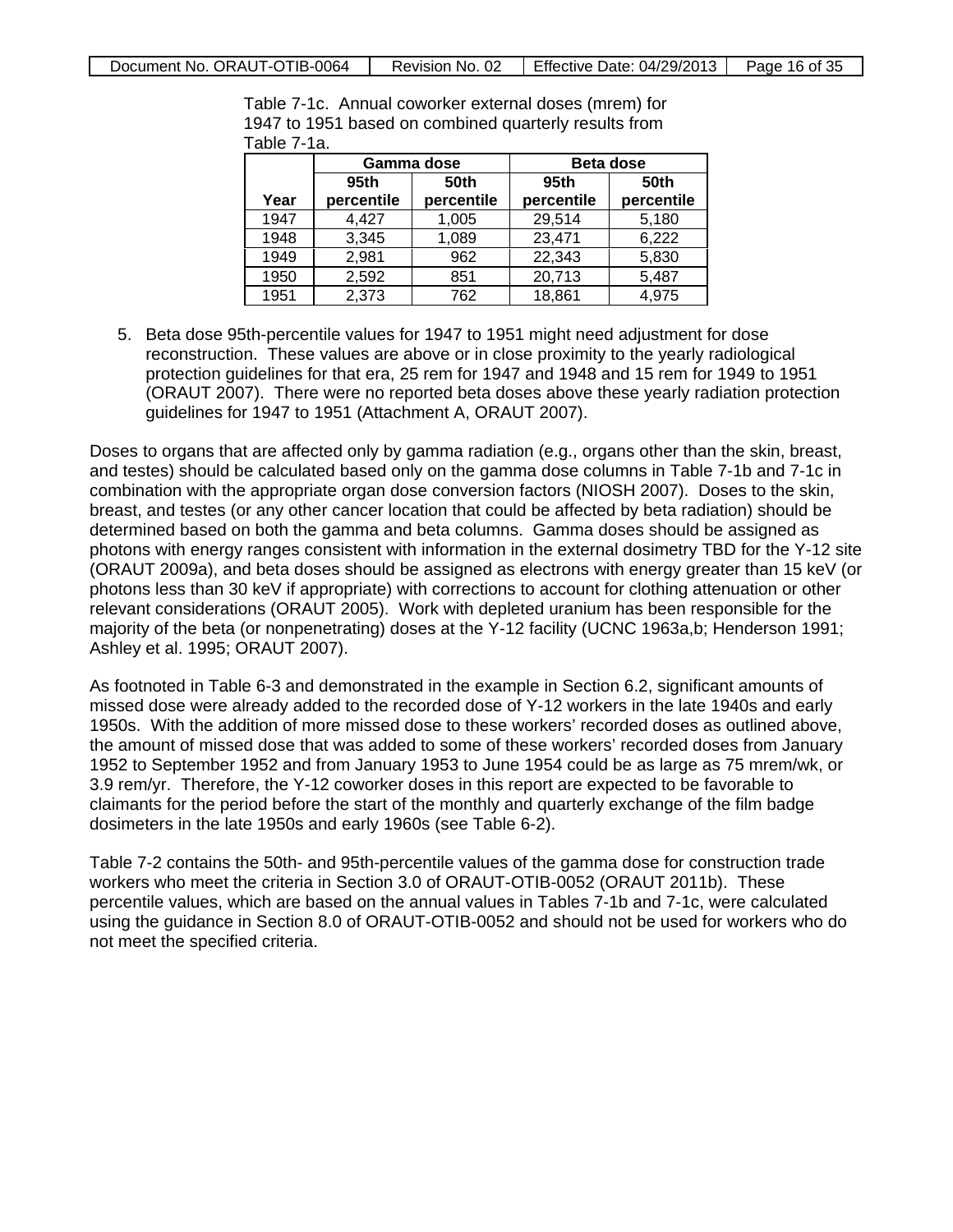Table 7-2. Annual coworker external doses (mrem) with gamma and beta doses modified for construction trade workers in accordance with ORAUT-OTIB-0052 (ORAUT 2011b).

|      |            | Gamma dose | .<br>Beta dose |             |
|------|------------|------------|----------------|-------------|
|      | 95th       | 50th       | 95th           | <b>50th</b> |
| Year | percentile | percentile | percentile     | percentile  |
| 1947 | 6,198      | 1,407      | 29,514         | 5,180       |
| 1948 | 4,684      | 1,525      | 23,471         | 6,222       |
| 1949 | 4,174      | 1,347      | 22,343         | 5,830       |
| 1950 | 3,629      | 1,191      | 20,713         | 5,487       |
| 1951 | 3,322      | 1,067      | 18,861         | 4,975       |
| 1952 | 4,324      | 2,877      | 5,623          | 1,300       |
| 1953 | 5,392      | 1,300      | 7,429          | 2,475       |
| 1954 | 4,542      | 1,300      | 11,843         | 3,039       |
| 1955 | 3,294      | 780        | 11,482         | 3,241       |
| 1956 | 2,227      | 1,039      | 8,404          | 2,541       |
| 1957 | 1,873      | 1,002      | 7,777          | 2,384       |
| 1958 | 2,210      | 1,185      | 4,470          | 1,745       |
| 1959 | 1,576      | 561        | 3,928          | 875         |
| 1960 | 1,508      | 526        | 5,093          | 894         |
| 1961 | 669        | 199        | 2,322          | 91          |
| 1962 | 708        | 221        | 2,257          | 101         |
| 1963 | 486        | 63         | 1,464          | 82          |
| 1964 | 538        | 83         | 1,578          | 97          |
| 1965 | 517        | 136        | 1,083          | 70          |
| 1966 | 651        | 104        | 1,185          | 118         |
| 1967 | 503        | 81         | 1,014          | 81          |
| 1968 | 362        | 179        | 897            | 48          |
| 1969 | 492        | 160        | 624            | 52          |
| 1970 | 494        | 153        | 863            | 53          |
| 1971 | 437        | 136        | 469            | 47          |
| 1972 | 273        | 62         | 586            | 48          |
| 1973 | 259        | 56         | 510            | 60          |
| 1974 | 494        | 112        | 614            | 60          |
| 1975 | 221        | 58         | 613            | 60          |
| 1976 | 233        | 63         | 410            | 89          |
| 1977 | 203        | 55         | 350            | 57          |
| 1978 | 289        | 102        | 385            | 57          |
| 1979 | 200        | 60         | 571            | 71          |

#### **8.0 ATTRIBUTIONS AND ANNOTATIONS**

Where appropriate in this document, bracketed callouts have been inserted to indicate information, conclusions, and recommendations provided to assist in the process of worker dose reconstruction. These callouts are listed here in the Attributions and Annotations section, with information to identify the source and justification for each associated item. Conventional References, which are provided in the next section of this document, link data, quotations, and other information to documents available for review on the Project's Site Research Database (SRDB).

[1] Tankersley, William G. Oak Ridge Associated Universities. Industrial Hygienist. March 2007. Comparisons were made between the CER database and original plant documents in relation to total number of workers monitored by year and department, cumulative annual doses for individuals and groups, magnitude of particularly outstanding results, specific years of monitoring for individuals, count of doses within or exceeding regulatory limits, average annual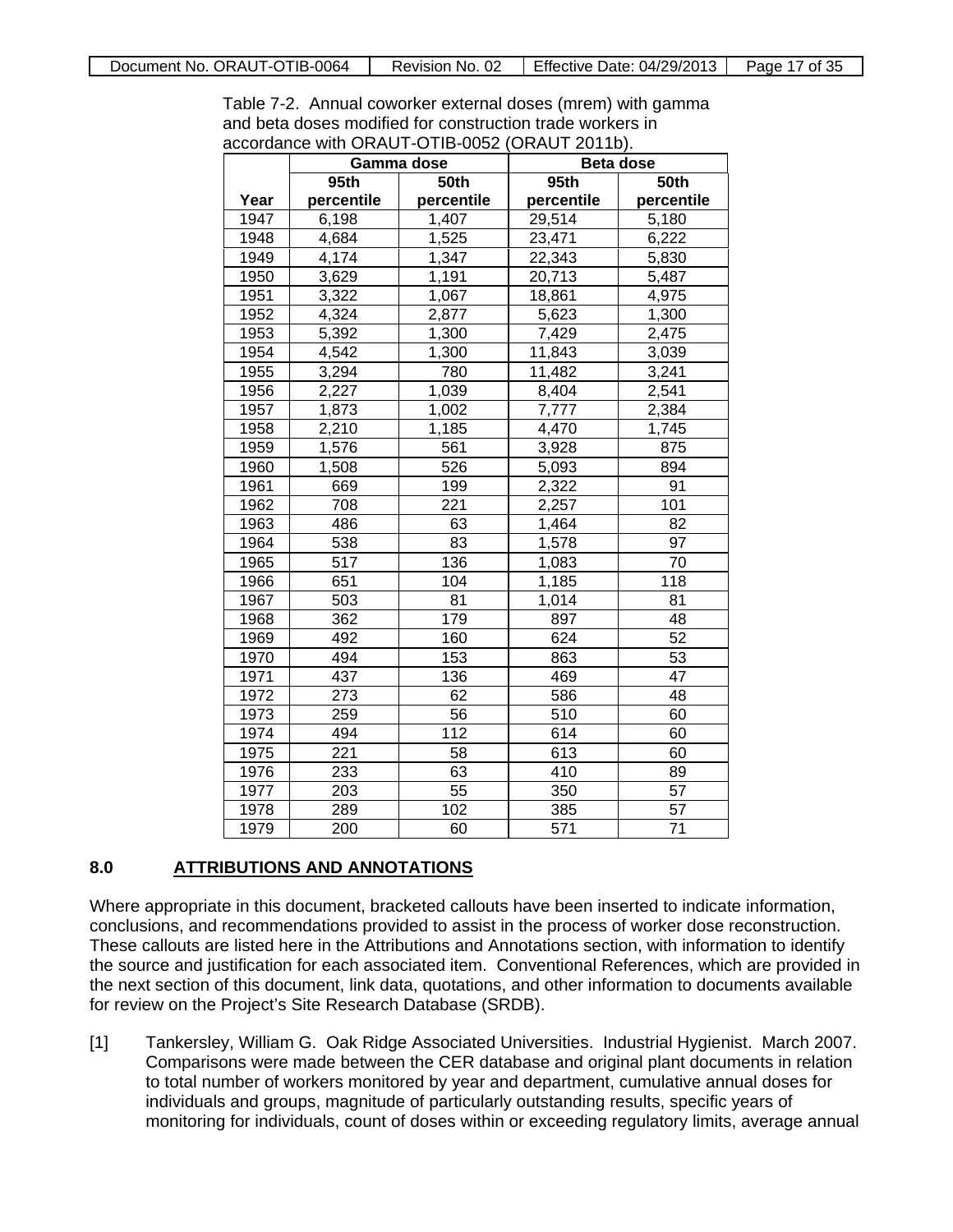| Document No. ORAUT-OTIB-0064 | Revision No. 02 | Effective Date: 04/29/2013 | Page 18 of 35 |
|------------------------------|-----------------|----------------------------|---------------|
|                              |                 |                            |               |

exposures for multiple years, count of monitoring results within dose ranges, and others. Results of the comparisons provided strong evidence of the reliability and completeness of the CER database. Specific documents that contained the data with which comparisons were carried out included the following:

- Y-12 Plant Health Physics Progress Report for Period July 1, 1951 to December 31, 1951 (Ballenger 1952);
- Y-12 Plant Quarterly Health Physics Report, Third Quarter CY 1962 (UCNC 1963b);
- Y-12 Plant Quarterly Health Physics Report, Fourth Quarter CY 1962 (UCNC 1963a); and
- "Cumulative External Radiation Exposures" (McLendon 1957).
- [2] Watkins, Janice P. Oak Ridge Associated Universities. Biostatistician. March 2007. The *External Dose Reconstruction Implementation Guideline* (NIOSH 2007) mandates the assignment of missed dose for periods of employment when badge readings were zero regardless of whether the worker's tasks involved potential for external radiation exposure. To maintain consistency, doses based on coworker data for unmonitored periods of employment should also be augmented to account for possible missed dose.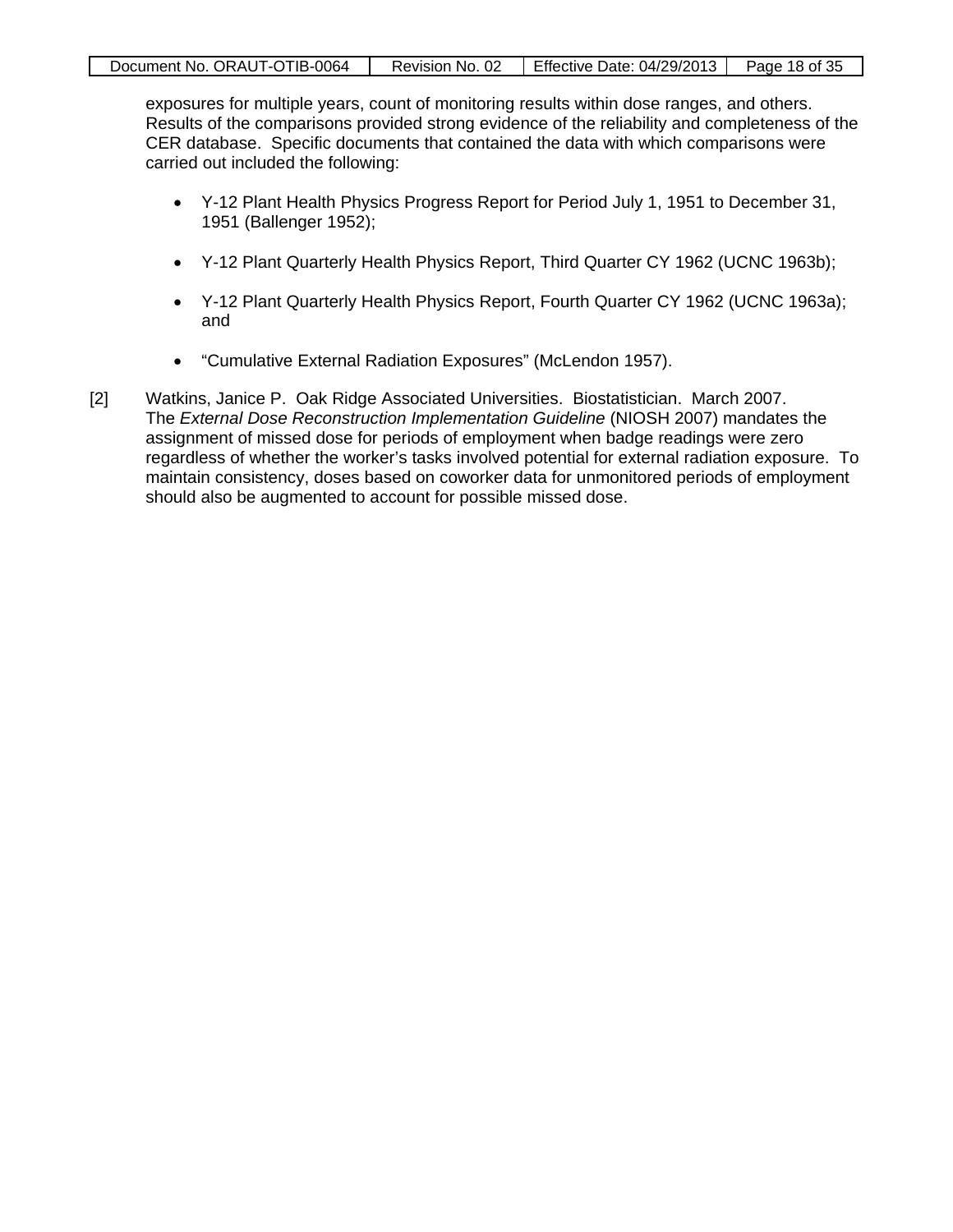| Document No. ORAUT-OTIB-0064 | Revision No. 02 | Effective Date: $04/29/2013$   Page 19 of 35 |  |
|------------------------------|-----------------|----------------------------------------------|--|
|                              |                 |                                              |  |

#### **REFERENCES**

- Ashley, J. C., J. E. Turner, M. L. Souleyrette, R. S. Bogard, and K. L. McMahan, 1995, *A Technical Study of TLD Beta Calibration Factor for Exposure to Depleted Uranium*, Y/DQ-59, Y-12 Plant, Oak Ridge, Tennessee, June. [SRDB Ref ID: 16474]
- Auxier, J. A., 1967, "Special Methods in Radiation Dosimetry," pp. 215–241, *Principles of Radiation Protection*, K. Z. Morgan and J. E. Turner, editors, John Wiley & Sons, New York, New York.
- Ballenger, H. F., editor, 1952, *Y-12 Plant Health Physics Progress Report, July 1, 1951 to December 31, 1951*, Y-858, Union Carbide Nuclear Company, Y-12 Plant, Oak Ridge, Tennessee, March 15. [SRDB Ref ID: 13055]
- BWXT Y-12, 2000, *Recycled Uranium Mass Balance Project Y-12 National Security Complex Site Report*, Y/LB-16,036, Rev. 1, Y-12 National Security Complex, Oak Ridge, Tennessee, December. [SRDB Ref ID: 16500]
- Craft, H. R., J. C. Ledbetter, and J. C. Hart, 1953, *Personnel Monitoring Operating Techniques*, ORNL-1411, Carbide and Carbon Chemicals Company, Oak Ridge National Laboratory, Oak Ridge, Tennessee, January 21. [SRDB Ref ID: 8576]
- DOE (U.S. Department of Energy), 2004, *Guide of Good Practices for Occupational Radiological Protection at Uranium Facilities*, DOE-STD-1136-2004, Washington, D.C., December. [SRDB Ref ID: 18881]
- Dupree, E. A., J. P. Watkins, J. N. Ingle, P. W. Wallace, C. M. West, and W. G. Tankersley, 1994, "Uranium Dust Exposure and Lung Cancer Risk in Four Uranium Processing Operations," *Epidemiology*, volume 6, number 4, pp. 370–375. [SRDB Ref ID: 79538]
- Emlet, L. B., 1952, "Contamination Control: Appendix A Health Physics Aspects," letter to R. C. Armstrong (U.S. Atomic Energy Commission, Oak Ridge Operations), Carbide and Carbon Chemicals Company, Oak Ridge, Tennessee, July 21. [SRDB Ref ID: 20122]
- Handloser, J. S., 1959, *Health Physics Instrumentation*, Pergamon Press, New York, New York.
- Hart, J. C., 1966, *A Progress Report Dealing with the Derivation of Dose Data from ORNL Personnel Exposure Records Applicable to the Mancuso Study*, ORNL-CF-66-1-84, Oak Ridge National Laboratory, Oak Ridge, Tennessee, January 14. [SRDB Ref ID: 862]
- Henderson, M. D., 1991, *Evaluation of Radiation Exposure in Metal Preparation Depleted Uranium Process Areas*, Y/DQ-5/R1, Martin Marietta Energy Systems, Y-12 Plant, Oak Ridge, Tennessee, May. [SRDB Ref ID: 8538]
- McLendon, J. D., 1957, "Cumulative External Radiation Exposures," memorandum to J. S. Reece et al., Union Carbide Nuclear Company, Oak Ridge, Tennessee, July 1. [SRDB Ref ID: 23622]
- McLendon, J. D., 1958 , "Change in Y-12 Film Badge Program," memorandum to E. W. Bailey et al., Union Carbide Nuclear Company, Oak Ridge, Tennessee, March 31. [SRDB Ref ID: 20093]
- McLendon, J. D., 1960, "Personnel Radiation Exposure Data," memorandum to G. W. Flack, Union Carbide Nuclear Company, Y-12 Plant, Oak Ridge, Tennessee, August 25. [SRDB Ref ID: 3694]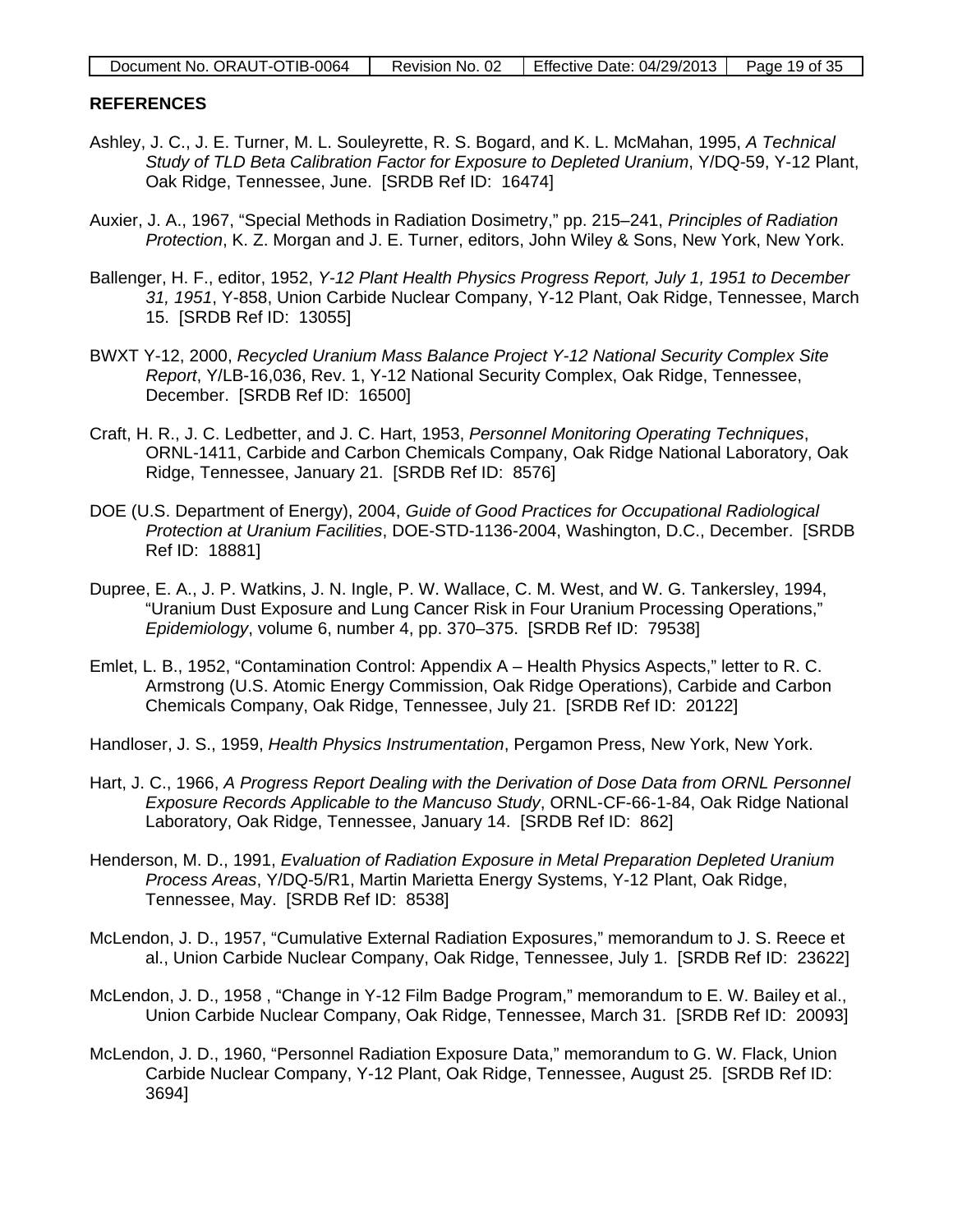| Document No. ORAUT-OTIB-0064 | Revision No. 02 | Effective Date: 04/29/2013 | Page 20 of 35 |
|------------------------------|-----------------|----------------------------|---------------|
|------------------------------|-----------------|----------------------------|---------------|

- McLendon, J. D., R. G. Affel, A. G. Bailey, K. A. Davis, and E. D. Gupton, 1980, *External Radiation Monitoring of Union Carbide Nuclear Division Personnel*, Y/DD-268, Union Carbide Corporation, Y-12 Plant, Oak Ridge, Tennessee, March 23. [SRDB Ref ID: 8589]
- Morgan, K. Z., 1961, "Dosimetry Requirements for Protection from Ionizing Radiation," *Selected Topics in Radiation Dosimetry, Proceedings of the Symposium on Selected Topics in Radiation Dosimetry, Sponsored by and Held in Vienna 7-11 June 1960*, International Atomic Energy Agency, Vienna, Austria, pp. 3–23. [SRDB Ref ID: 8345]
- Murray, R., 1947, *Y-12 Plant Health Physics Progress Report*, September 1-30, 1947, Y-40, Union Carbide and Carbon Chemicals Corporation, Y-12 Plant, Oak Ridge, Tennessee, October 16. [SRDB Ref ID: 8602, p. 495]
- Murray, R., 1948, *Health Physics Progress Report, January 1-31, 1948*, Y-120, Carbide and Carbon Chemicals Company, Y-12 Plant, Oak Ridge, Tennessee, February 16. [SRDB Ref ID: 8602, p. 476]
- NBS (National Bureau of Standards), 1962, *Physical Aspects of Irradiation, Recommendations of the International Commission on Radiological Units and Measurements*, Handbook 85, U.S. Government Printing Office, Washington, D.C.
- NIOSH (National Institute for Occupational Safety and Health), 2007, *External Dose Reconstruction Implementation Guideline*, OCAS-IG-001, Rev. 3, Office of Compensation Analysis and Support, Cincinnati, Ohio, November 21.
- ORAUT (Oak Ridge Associated Universities Team), 2005, *Interpretation of Dosimetry Data for Assignment of Shallow Dose*, ORAUT-OTIB-0017, Rev. 01, Oak Ridge, Tennessee, October 11.
- ORAUT (Oak Ridge Associated Universities Team), 2006, *Occupational Onsite Ambient Dose Reconstruction for DOE Sites*, ORAUT-PROC-0060, Rev. 01, Oak Ridge, Tennessee, June 28.
- ORAUT (Oak Ridge Associated Universities Team), 2007, *Historical Evaluation of the Film Badge Program at the Y-12 Plant in Oak Ridge, Tennessee: Part 3 – Beta Radiation*, ORAUT-OTIB-0046, Rev. 00, Oak Ridge Associated Universities, Oak Ridge, Tennessee, June 22.
- ORAUT (Oak Ridge Associated Universities Team), 2009a, *Y-12 National Security Complex – Occupational External Dosimetry*, ORAUT-TBKS-0014-6, Rev. 02, Oak Ridge, Tennessee, December 18.
- ORAUT (Oak Ridge Associated Universities Team), 2009b, *Historical Evaluation of the Film Badge Program at the Y-12 Plant in Oak Ridge, Tennessee: Part 2 – Neutron Radiation*, ORAUT-OTIB-0045, Rev. 01, Oak Ridge Associated Universities, Oak Ridge, Tennessee, November 30.
- ORAUT (Oak Ridge Associated Universities Team), 2011a, *Use of Coworker Dosimetry Data for External Dose Assignment*, ORAUT-OTIB-0020, Rev. 03, Oak Ridge, Tennessee, November 14.
- ORAUT (Oak Ridge Associated Universities Team), 2011b, *Parameters to Consider When Processing Claims for Construction Trade Workers*, ORAUT-OTIB-0052, Rev. 01, Oak Ridge, Tennessee, February 17.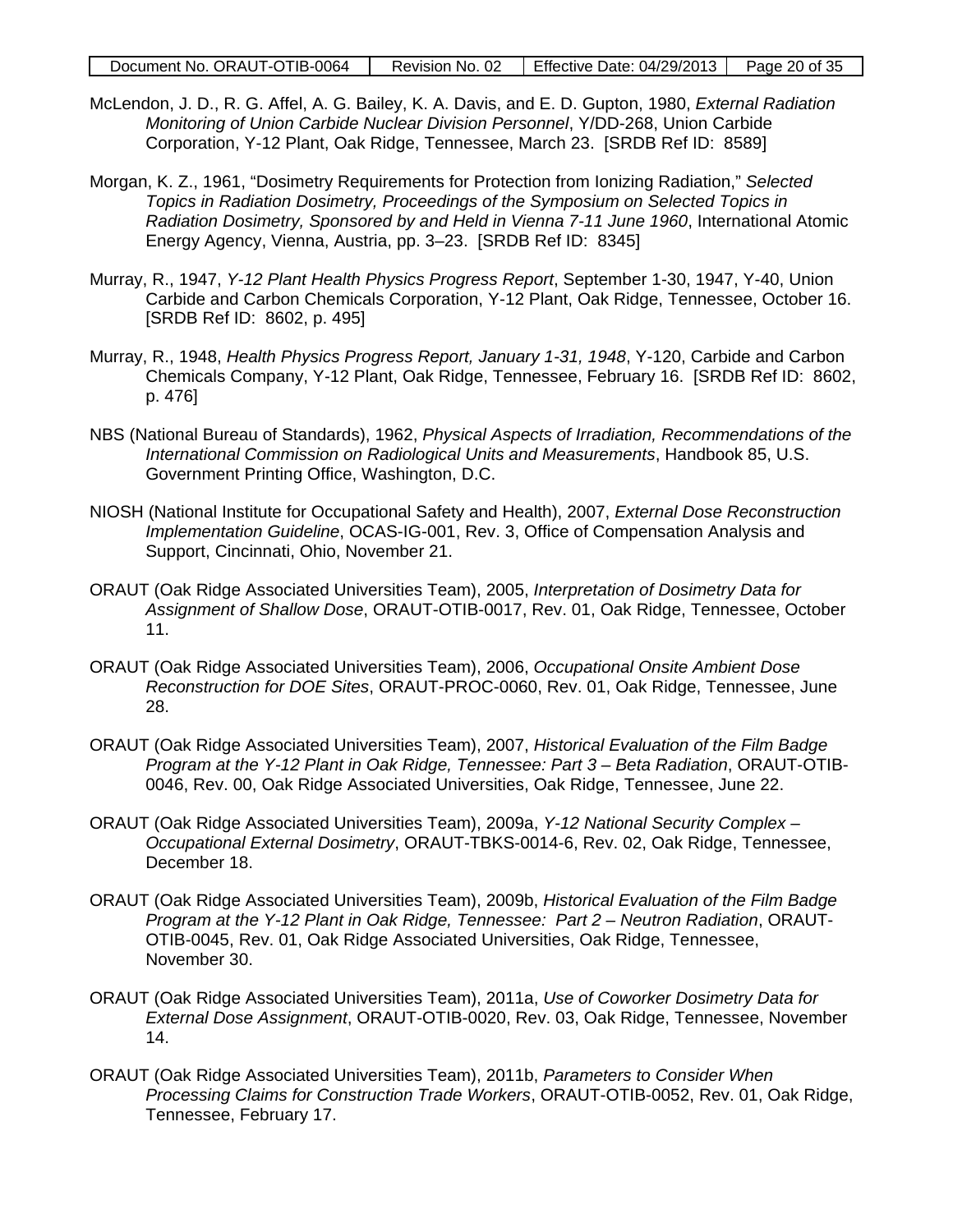| Document No. ORAUT-OTIB-0064 |  | Revision No. 02   Effective Date: $04/29/2013$   Page 21 of 35 |  |
|------------------------------|--|----------------------------------------------------------------|--|
|------------------------------|--|----------------------------------------------------------------|--|

- ORAUT (Oak Ridge Associated Universities Team), 2013, *Historical Evaluation of the Film Badge Dosimetry Program at the Y-12 Facility in Oak Ridge, Tennessee: Part 1 – Gamma Radiation*, ORAUT-OTIB-0044, Rev. 01, Oak Ridge, Tennessee, April 29.
- Ostrouchov, G., E. L. Frome, and G. D. Kerr, 2000, *Dose Estimation from Daily and Weekly Dosimetry Data*, ORNL/TM-1999/282, UT-Battelle, Oak Ridge National Laboratory, Oak Ridge, Tennessee, May. [SRDB Ref ID: 24174]
- Parrish, B. R., 1979, *Analysis of External Personnel Monitoring Devices and Data for Oak Ridge Epidemiological Study*, Master's Thesis, School of Public Health, University of North Carolina, Chapel Hill, North Carolina. [SRDB Ref ID: 8579]
- Patterson, C. M. Jr., C. M. West, and J. D. McLendon, 1957, *The Y-12 Health Physics Program*, Y-1186 Deleted Revision, Union Carbide Nuclear Company, Y-12 Plant, Oak Ridge, Tennessee, December 27. [SRDB Ref ID: 14022]
- Pearson, K., 1896, "Mathematical Contributions to the Theory of Evolution; III. Regression, Heredity and Panmixia," *Philosophical Transactions of the Royal Society of London, Series A, Containing Papers of a Mathematical or Physical Character*, volume 187, pp. 253–318.
- Price, W. J., 1958, *Nuclear Radiation Detection*, McGraw-Hill Book Company, New York, New York.
- Reavis, J. P., 1958, "Frequency of Film Badge Analysis," memorandum to C. M. West, Union Carbide Nuclear Company, Oak Ridge, Tennessee, October 8. [SRDB Ref ID: 20094]
- Souleyrette, M. L., 2003, *Y-12 National Security Complex, Summary of Historical Monitoring Techniques Provided to NIOSH for EEOICPA Data Requests*, Rev. 0, BWXT Y-12, Y-12 National Security Complex, Oak Ridge, Tennessee, February 18. [SRDB Ref ID: 8586]
- Spearman, C. E., 1904, "General Intelligence, Objectively Determined and Measured," *American Journal of Psychology*, volume 15, number 2, pp. 201–293.
- Struxness, E. G., 1948a, *Health Physics - Industrial Hygiene Progress Report, May 1, - 31, 1948*, Y-181/1R, Carbide and Carbon Chemicals Corporation, Y-12 Plant, Oak Ridge, Tennessee, June 16. [SRDB Ref ID: 8602, p. 456]
- Struxness, E. G., 1948b, *Health Physics - Industrial Hygiene Progress Report, September 1 - 30, 1948*, Y-259, Carbide and Carbon Chemicals Corporation, Y-12 Plant, Oak Ridge, Tennessee, October 8. [SRDB Ref ID: 8602, p. 400]
- Struxness, E. G., 1948c, *Health Physics - Industrial Hygiene Progress Report, November 1 - 30, 1948*, Y-300/1R, Carbide and Carbon Chemicals Corporation, Y-12 Plant, Oak Ridge, Tennessee, December 15. [SRDB Ref ID: 8602, p. 376]
- Struxness, E. G., 1949, *Health Physics - Industrial Hygiene Progress Report, December 1 - 31, 1948*, Y-318/1R, Carbide and Carbon Chemicals Corporation, Y-12 Plant, Oak Ridge, Tennessee, January 11. [SRDB Ref ID: 8602 p. 364]
- Tankersley, W. G., 1982, "Pre-1950 Y-12 Radiation Records," memorandum to S. A. Fry, Oak Ridge Associated Universities, Oak Ridge, Tennessee, July 22. [SRDB Ref ID: 24019]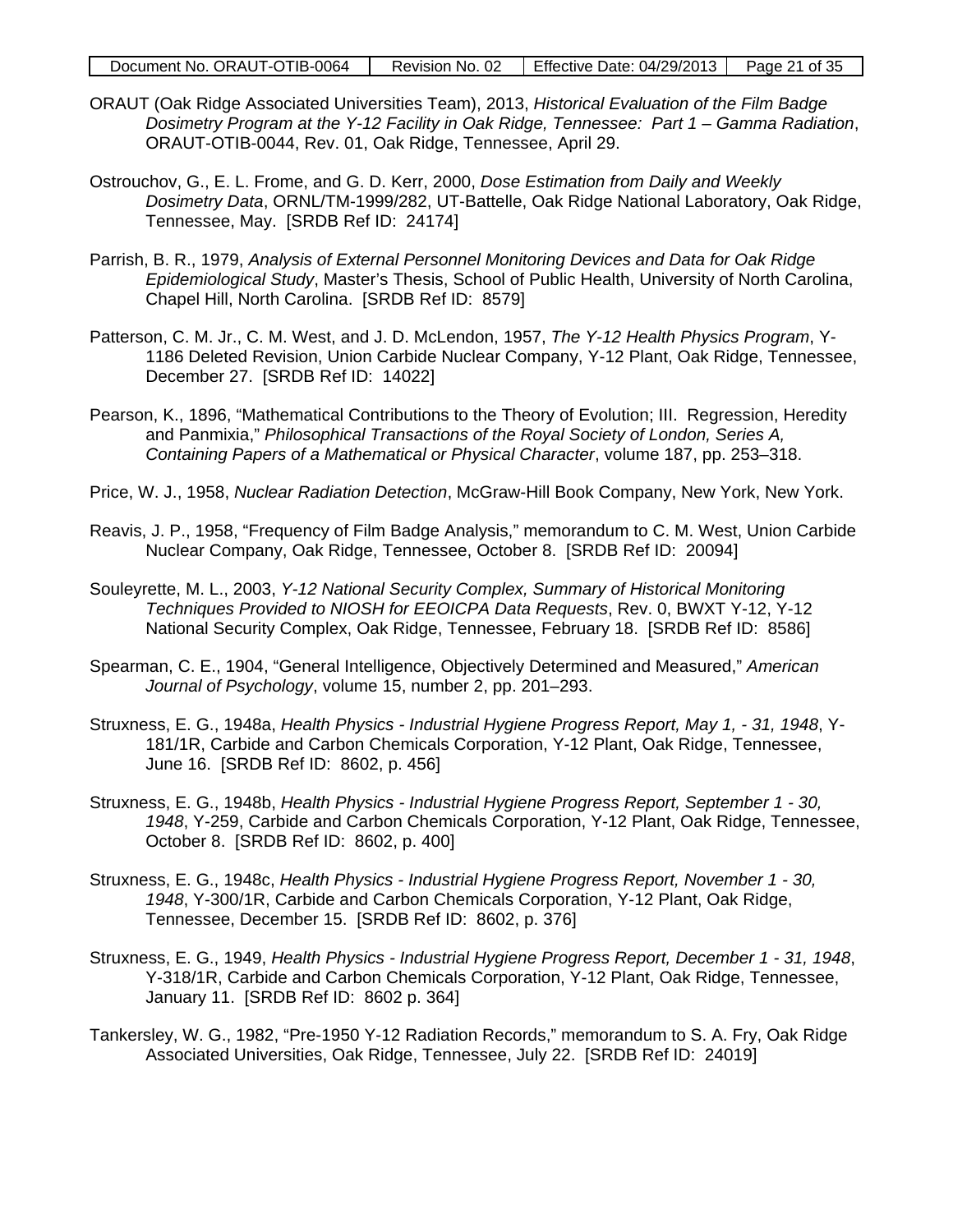| Document No. ORAUT-OTIB-0064 | Revision No. 02 | Effective Date: $04/29/2013$ Page 22 of 35 |  |
|------------------------------|-----------------|--------------------------------------------|--|
|------------------------------|-----------------|--------------------------------------------|--|

- Thornton, W. T., D. M. Davis, and E. D. Gupton, 1961, *The ORNL Badge Dosimeter and Its Personnel Monitoring Applications*, ORNL-3126, Union Carbide Corporation, Oak Ridge National Laboratory, Oak Ridge, Tennessee. [SRDB Ref ID: 8573]
- UCNC (Union Carbide Nuclear Company), 1957, "December Health Physics Report Mechanics Operation Division," Y-B94-8 (Excerpt), letter to J. M. Case, Oak Ridge, Tennessee, January 24. [SRDB Ref ID: 23626]
- UCNC (Union Carbide Nuclear Company), 1963a, *Y-12 Plant Quarterly Health Physics Report, Fourth Quarter CY 1962*, Y-KB-26, Y-12 Plant, Oak Ridge, Tennessee, March 20. [SRDB Ref ID: 23618]
- UCNC (Union Carbide Nuclear Company), 1963b, *Y-12 Plant Quarterly Health Physics Report, Third Quarter CY 1962*, Y-KB-24, Y-12 Plant, Oak Ridge, Tennessee, February 7. [SRDB Ref ID: 23167]
- Watkins, J. P., J. L. Reagan, D. L. Cragle, E. L. Frome, C. M. West, D .J. Crawford-Brown, and W. G. Tankersley, 1993, *Data Collection, Validation, and Description for the Oak Ridge Nuclear Facilities Mortality Study,* ORISE 93/J-42, Oak Ridge Institute for Science and Education, Oak Ridge, Tennessee, October. [SRDB Ref ID: 10133]
- Watkins, J. P., D. L. Cragle, E. L. Frome, J. L. Reagan, C. M. West, D. J. Crawford-Brown, and W. G. Tankersley, 1997, "Collection, Validation, and Treatment of Data for a Mortality Study of Nuclear Industry Workers," *Applied Occupational and Environmental Hygiene*, volume 12, number 3, pp. 195–205. [SRDB Ref ID: 91045]
- West, C. M., 1980, "Names of Persons Having Dosimetry Information in the 1947-1950 Period in the Y-12 Record Center," memorandum to H. B. McBride, Jr., Union Carbide Corporation, Oak Ridge Gaseous Diffusion Plant, Oak Ridge, Tennessee, October 16. [SRDB Ref ID: 24018]
- West, H. [C. M.], 1993, "Brief History of the Y-12 External Monitoring Program," memorandum to D. Cragle, Oak Ridge Institute for Science and Education, Oak Ridge, Tennessee, June 7. [SRDB Ref ID: 8532]
- Whyte, G. N., 1959, *Principles of Radiation Dosimetry*, John Wiley & Sons, New York, New York.
- Wilcox, W. J. Jr., 2001, *An Overview of the History of Y-12, 1942 - 1992*, American Museum of Science and Energy, Oak Ridge, Tennessee, August. [SRDB Ref ID: 9609]
- Williams, W. J., 1948, "Fabrication of Weapon Components," memorandum to J. C. Franklin, U.S. Atomic Energy Commission, Oak Ridge Directed Operations, Washington, D.C., January 15. [SRDB Ref ID: 46691]
- Wilson, R. H., J. J. Fix, W. V. Baumgartner, and L. L. Nichols, 1990, *Description and Evaluation of the Hanford Personnel Dosimeter Program from 1944 to 1989*, PNL-7447, Battelle Memorial Institute, Pacific Northwest Laboratory, Richland, Washington, September. [SRDB Ref ID: 4793]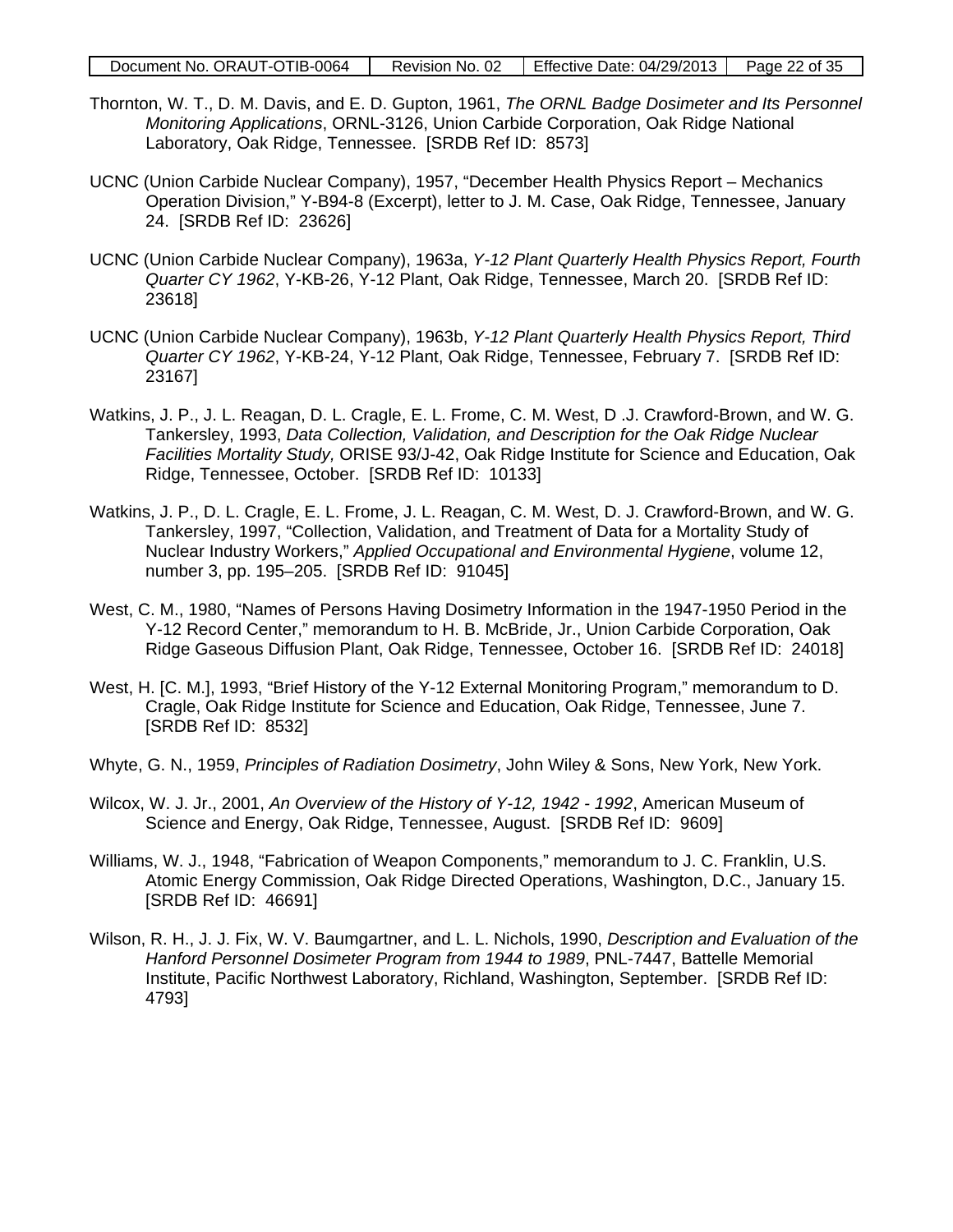**EXTERNAL RADIATION MONITORING AT THE Y-12 FACILITY DURING THE 1948–1949 PERIOD** Page 1 of 13

<span id="page-22-0"></span>

| <b>SECTION</b> | TITLE                                                                         | <b>PAGE</b> |
|----------------|-------------------------------------------------------------------------------|-------------|
| A.1            |                                                                               |             |
| A.2            |                                                                               |             |
| A.3            |                                                                               |             |
| A.4            |                                                                               |             |
| A.5            |                                                                               |             |
| A.6            | Comparison with Regression Approach Estimates for 1948-1949 Quarterly Doses32 |             |
| A.7            |                                                                               |             |

# **TABLE TITLE PAGE**

| Number of total and non-NR weekly records by month from Y-12 external monitoring                                                                                                        | 27                                                          |
|-----------------------------------------------------------------------------------------------------------------------------------------------------------------------------------------|-------------------------------------------------------------|
| Number of pocket ionization chamber weekly records from Y-12 monthly external<br>monitoring file for 1948 and 1949 and number of these records equal to zero                            | .28                                                         |
| Number of sensitive film–open window (R2) weekly records from Y-12 monthly external<br>monitoring file for 1948 and 1949 and number of these records equal to zero and to 30            | .28                                                         |
| Number of sensitive film–cadmium shielded weekly records from Y-12 monthly external<br>monitoring file for 1948 and 1949 and number of these records equal to zero and to 30<br>$m$ rem | .29                                                         |
| Number of insensitive film-cadmium shielded weekly records from Y-12 monthly<br>external monitoring file for 1948 and 1949 and number of these records equal to zero                    | .29                                                         |
| Means of weekly recorded doses in the quarter from Y-12 external monitoring file, 1948<br>and 1949                                                                                      | .33                                                         |
| Comparison of mean weekly doses from Table 6-1 scaled up to a full quarter and mean                                                                                                     | .33                                                         |
| Comparison of mean weekly doses from Table 6-1 with an adjustment for doses<br>assigned when below MDL and mean quarterly dose estimates from regression<br>approach                    | .34                                                         |
|                                                                                                                                                                                         | $mrem$<br>quarterly dose estimates from regression approach |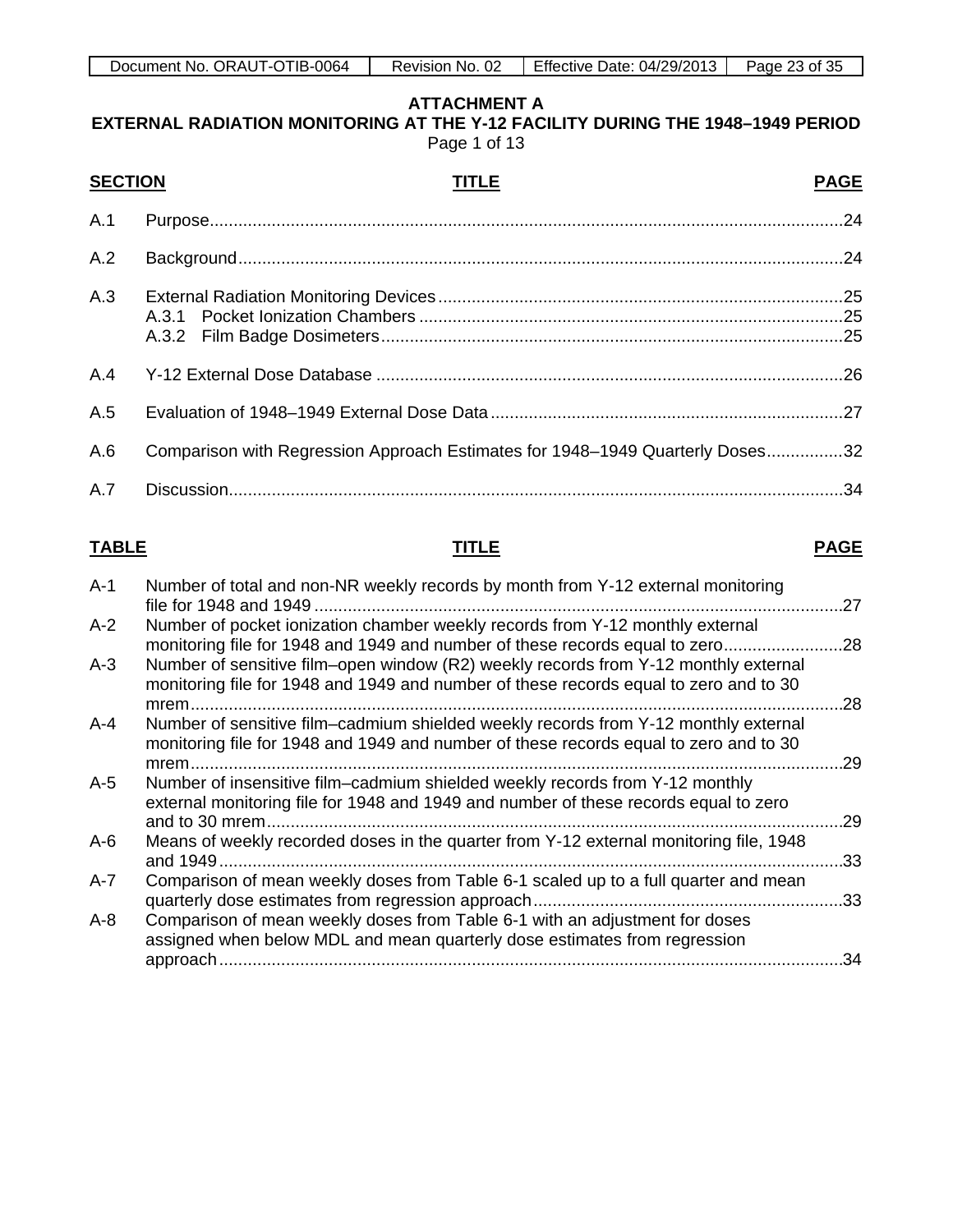| Document No. ORAUT-OTIB-0064 | Revision No. 02 | Effective Date: $04/29/2013$   Page 24 of 35 |  |
|------------------------------|-----------------|----------------------------------------------|--|
|------------------------------|-----------------|----------------------------------------------|--|

**EXTERNAL RADIATION MONITORING AT THE Y-12 FACILITY DURING THE 1948–1949 PERIOD** Page 2 of 13

| <b>FIGURE</b> | TITLE                                                                         | <b>PAGE</b> |
|---------------|-------------------------------------------------------------------------------|-------------|
|               | A-1 Sums of Y-12 weekly recorded doses by month and year for 1948 and 1949 30 |             |
| $A-2$         |                                                                               |             |
|               |                                                                               |             |
|               |                                                                               |             |

A-5 Statistics for Y-12 weekly R4 doses by month and year...........................................................32

# **A.1 PURPOSE**

The purpose of this Attachment is to discuss and summarize the 1948–1949 external monitoring data that are now available for use in the NIOSH Dose Reconstruction Project for workers at facilities operated by the DOE and its predecessor agencies (NIOSH 2007). The 1948–1949 external monitoring data were made available to the ORAU Team, along with other data for use in epidemiological studies of workers at the Y-12 Plant and other DOE sites in Oak Ridge, Tennessee (Watkins et al. 1993, 1997). These 1948–1949 data have been placed on a secure data server at the ORAU Cincinnati Operations Center for use in dose reconstructions for workers at the Y-12 facility.

# **A.2 BACKGROUND**

The Y-12 Plant, now the Y-12 National Security Complex, was conceived in the fall of 1942 by engineers of the Manhattan Engineer District of the U.S. Army Corps of Engineers, and construction of the first building was completed in 1943 (Wilcox 2001; ORAUT 2009b). The Tennessee Eastman Corporation (TEC) operated Y-12 from 1943 to May 1947. During this period, operations primarily involved the use of the electromagnetic separation process to enrich uranium; the enriched product was shipped to Los Alamos National Laboratory (LANL) for use in the construction of nuclear weapons. Until the latter part of 1945, Y-12 converted  $UO<sub>3</sub>$  to UCl<sub>4</sub> which was enriched by the electromagnetic separation process using two calutron stages ("alpha" and "beta"). In the latter part of 1945, Y-12 discontinued the use of the alpha stage and began receiving UF<sub>6</sub> from the Oak Ridge Gaseous Diffusion Plant, also called the K-25 Plant. The UF<sub>6</sub> from K-25 was converted into UCl<sub>4</sub>, enriched using the beta calutrons, converted to  $UF_4$ , and shipped to LANL. In these early days, TEC relied entirely on facility monitoring to measure and control occupational external and internal radiation exposures to workers. The nature of the work at the Y-12 facility in these early years primarily resulted in occupational internal exposure from uranium dust particles, which was a greater potential hazard than occupational external exposure (Dupree et al. 1994).

In May 1947, management of Y-12 was assigned to the Union Carbide Corporation (UCC) and the emphasis at Y-12 was directed from the enrichment of uranium to the fabrication of parts for nuclear weapons (Williams 1948; ORAUT 2009b). Numerous changes have occurred over the years in the fabrication procedures, but the general procedures have remained essentially the same. Enriched uranium (EU) typically was received at Y-12 in the form of  $UF_6$ , converted to UF<sub>4</sub>, reduced to a metal, and fabricated into weapon parts. These fabrication processes involved casting, rolling, forming, and machining the EU metal and recycling the EU salvage. In addition to facility monitoring to measure and control radiation exposure to workers, an external dosimetry program was started in 1948 to monitor individual personnel working in the Assay Laboratories, Radiographic Shop, Spectrographic Shop, and the "Metal" Machine Shops. Other groups of workers were added in July 1948, January 1949, and July 1949. The occupational external monitoring since 1950 has been reviewed in ORAUT (2009b) and other ORAUT reports (ORAUT 2007, 2013).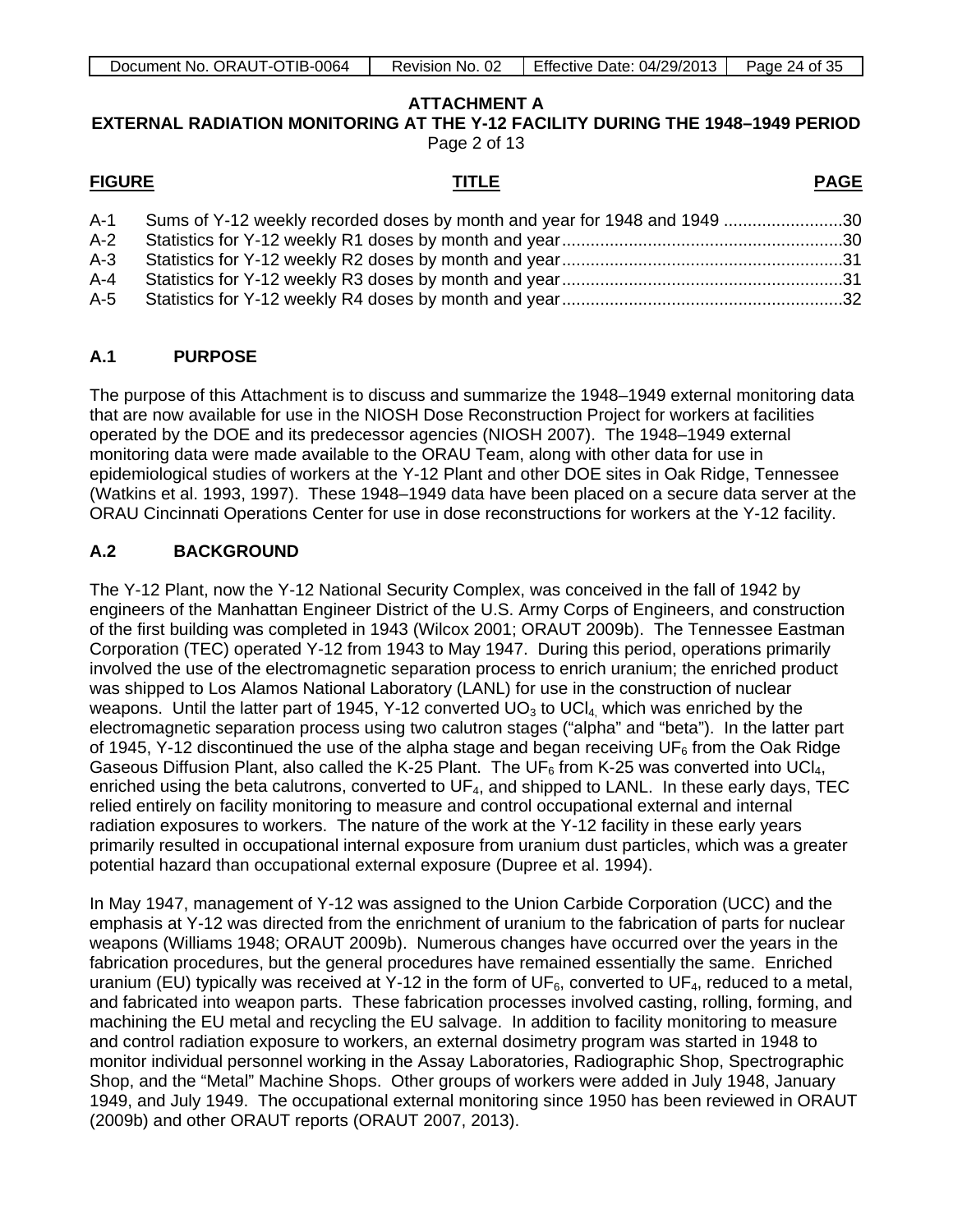**EXTERNAL RADIATION MONITORING AT THE Y-12 FACILITY DURING THE 1948–1949 PERIOD** Page 3 of 13

# **A.3 EXTERNAL RADIATION MONITORING DEVICES**

Doses to the whole body from external radiation exposure at the Y-12 facility during 1948 and 1949 were measured using Victoreen pocket ionization chambers (PICs) exchanged on a daily basis and film badge dosimeters exchanged on a weekly basis (Souleyrette 2003; ORAUT 2009b). The MDLs for these dose measurements during this period were approximately 5 mrem for the PICs and 30 mrem for the sensitive film of the film badge dosimeters.

#### **A.3.1 Pocket Ionization Chambers**

The Victoreen PICs were condenser-type ionization chambers that were used with a separate charger and charge reader (Price 1958; Handloser 1959). The PICs were charged to a known voltage by inserting them into the charger, which connected an internal power supply across the chambers. The charge reader, a string electrometer, indicated the charge. The PICs were the size of fountain pens and had clips similar to those on fountain pens so they could be carried securely in the pocket of a shirt or coverall. Exposure to ionizing radiation discharged the chamber, and the decrease in voltage provided a measurement of a worker's radiation exposure. The PICs were calibrated using integrated exposures of 100, 200, and 300 mR from a radium source (Struxness 1948a).

Properly operating PICs were not bothered by charge leakage over a period of a few days, but their use was generally restricted to 1 day (Price 1958; Handloser 1959). At Y-12 and most other DOE sites, it was general practice to provide each worker with two PICs, and the lower exposure reading was the significant reading because a malfunction of a PIC resulted in a charge decrease, indicating a higher exposure. Malfunctions of PICs were usually due to either charge leakage across the insulators or mechanical shock such as being dropped on the floor.

The energy response of the PICs, like film, was not flat but peaked at low X-ray energies (Price 1958; Handloser 1959). At photon energies of approximately 0.3 to 1.2 MeV, the energy response was linear, but it was about 1.4 times the linear response at an energy of approximately 0.1 MeV. Below 0.1 MeV, the response dropped rapidly because the photons underwent significant attenuation in the walls of the PICs. The readings were much less than the actual doses at energies below about 40 keV. The walls of the PICs were thin enough to allow some response to beta particles with energies of approximately 1 MeV or more.

# **A.3.2 Film Badge Dosimeters**

The film badge dosimeter used at Y-12 was the same badge used at the Oak Ridge National Laboratory in 1949 (ORAUT 2009b) and described by Thornton, Davis, and Gupton (1961). This was a U.S. Atomic Energy Commission Catalog Number PF-1B film badge manufactured by the A. M. Sample Machine Company in Knoxville, Tennessee (Patterson et al. 1957; ORAUT 2009b). The photographic film in the badge was encased in a protective cover of stainless steel with a clip for attachment to the pocket or collar of a shirt or coverall (Handloser 1959). One portion of the film (shielded window) was covered by a 1-mm-thick cadmium filter to determine the penetrating wholebody dose from photons (gamma rays and high-energy X-rays); the uncovered portion of the film (open window) was used to determine the skin dose from low-energy X-rays and beta particles (Handloser 1959).

The film badge dosimeters used at Y-12 from 1948 to 1963 contained DuPont type 552 film packets (Souleyrette 2003). These packets contained two film emulsions: (1) a so-called sensitive 502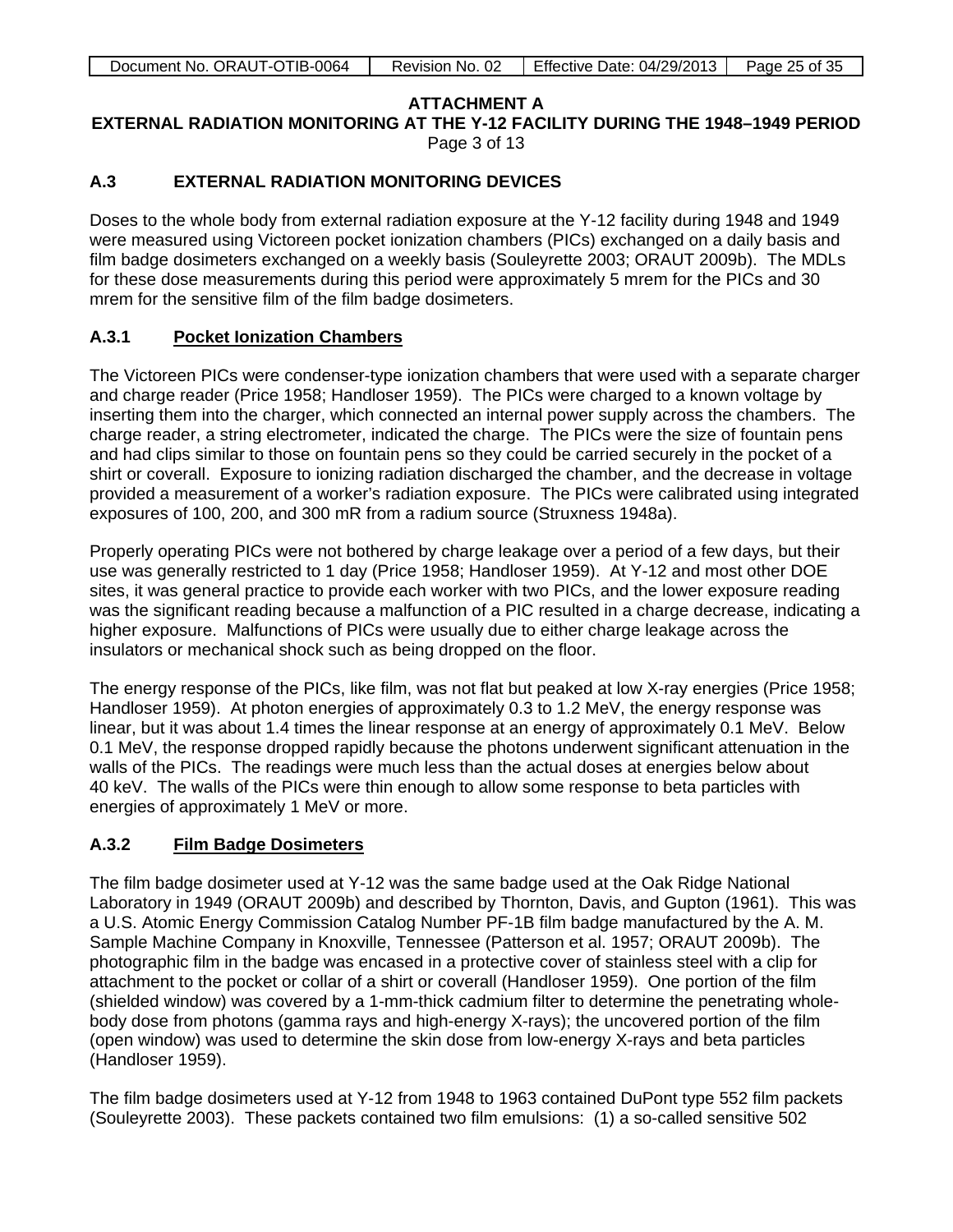| Document No. ORAUT-OTIB-0064 | Revision No. | Effective Date: 04/29/2013 | Page 26 of 35 |
|------------------------------|--------------|----------------------------|---------------|
|                              |              |                            |               |

**EXTERNAL RADIATION MONITORING AT THE Y-12 FACILITY DURING THE 1948–1949 PERIOD** Page 4 of 13

emulsion with an effective dose range of approximately 30 mrem to 10 rem, and (2) a so-called insensitive 510 emulsion with an effective dose range of approximately 500 mrem to 20 rem (Craft, Ledbetter, and Hart 1953; Thornton, Davis, and Gupton 1961; Parrish 1979). Film badge dosimeters typically exhibited about the same sensitivity to beta and gamma radiation; that is, a 1-rem dose of beta particles yielded about the same response in the film as 1 rem of gamma rays (Auxier 1967). Thus, the MDLs of the film badge dosimeters were approximately the same for beta particles and gamma rays (ORAUT 2009b).

The DuPont 552 film packets were calibrated using X-rays, beta particles from a natural uranium slab, and gamma rays from a radium source (Struxness 1949). The gamma-ray calibrations used integrated exposures of 100, 250, 500, 750, and 1,000 mrem from the radium source (Struxness 1948a). The film badges were calibrated for beta particles by placing the film badge face down on the slab of natural uranium (Struxness 1949). The dose rate to skin from the beta particles at the surface of the natural uranium slab was taken to be 270 mR/hr (Murray 1948). The currently accepted value for the dose rate to skin from beta particles at the surface of a natural uranium slab is approximately 235 mrem/hr (DOE 2004). If one makes the common assumption that 1 mR/hr is approximately equal to 1 mrem/hr (Whyte 1959; NBS 1962), the beta-particle calibrations during the 1948–1949 period provide conservative estimates of a Y-12 worker's exposure to beta particles during that period.

# **A.4 Y-12 EXTERNAL DOSE DATABASE**

External monitoring records for 1950 to 1988 were provided by the Y-12 staff from 1978 through the early 1990s for use in epidemiologic studies by the Center for Epidemiologic Research of the Oak Ridge Associated Universities (Watkins et al. 1993, 1997). These records contained gamma, beta, and neutron monitoring records for individuals, summarized by quarters. For some time, it was assumed that no external monitoring records were available before 1950. After considerable investigation, including interviews with knowledgeable Y-12 staff members, it was discovered that a limited set of external monitoring data did exist for 1948 and 1949 (West 1980). Further investigation resulted in the retrieval of a single electronic file with 11,492 weekly monitoring records. Each record in the file included film badge identification (ID), date of weekly readings, four dose fields, and descriptive comments. The four dose fields consisted of the PIC dose reading and three photographic film dose readings. The PIC doses were the sum of the daily readings for the week and are referred to as R1. Doses from film badge readings of sensitive film with open window, sensitive film with shielding, and insensitive film with shielding are referred to as R2, R3, and R4, respectively.

Efforts were made to link the film badge ID in the Y-12 external monitoring file for 1948 and 1949 with Y-12 worker names and departments in the ORAU Team DOE facility database. A total of 229 distinct individuals were identified among the 11,492 records in the dataset. Each film badge ID in the Y-12 external monitoring file for 1948 and 1949 had 26, 52, 78, or 104 records, corroborating that monitoring results were recorded on a weekly basis during this period. As listed in Table A-1, there were 3,599 and 7,893 weekly records for 1948 and 1949, respectively. Based on four weekly monitoring records during some months and five weekly monitoring records during other months, the data in Table A-1 indicate that the total number of monitored Y-12 workers was approximately 26 during the first half of 1948, 107 during the second half of 1948, 141 during the first half of 1949, and 168 during the second half of 1949.

Although each record in the dataset had a value for all four dose fields (R1, R2, R3, and R4), many of the results were recorded as NR (no reading or no response). In fact, 7,876 or 69% of the 11,492 total records reported NR in each of the four dose fields. Therefore, only 3,616 of the records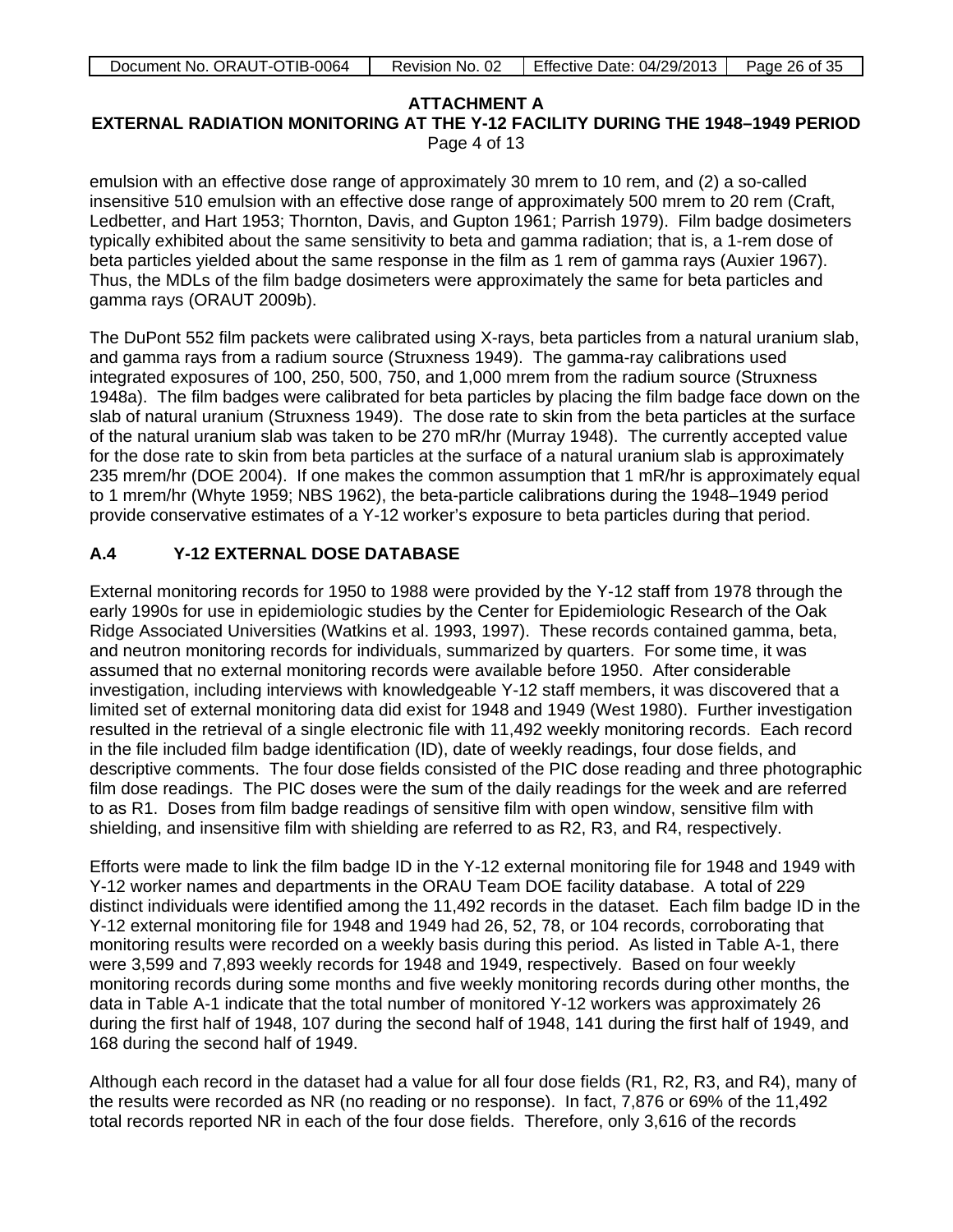### **ATTACHMENT A EXTERNAL RADIATION MONITORING AT THE Y-12 FACILITY DURING THE 1948–1949 PERIOD** Page 5 of 13

Table A-1. Number of total and non-NR weekly

|              | 1948                        | 1949                        |
|--------------|-----------------------------|-----------------------------|
|              | Total records/              | Total records/              |
| <b>Month</b> | non-NR records <sup>a</sup> | non-NR records <sup>a</sup> |
| January      | 130/0                       | 564/165                     |
| February     | 104/0                       | 564/150                     |
| March        | 104/0                       | 564/162                     |
| April        | 130/41                      | 705/186                     |
| May          | 104/77                      | 564/148                     |
| June         | 104/60                      | 564/186                     |
| July         | 535/162                     | 840/272                     |
| August       | 428/146                     | 672/255                     |
| September    | 428/144                     | 840/271                     |
| October      | 535/201                     | 672/203                     |
| November     | 428/164                     | 672/200                     |
| December     | 569/208                     | 672/215                     |
| Total        | 3,599/1,203                 | 7,893/2,413                 |

a. At least one of the R1, R2, R3, or R4 values in the record was not NR (i.e., at least one of the R1, R2, R3, or R4 contained a number that represented a dose).

supplied information on occupational external doses. The information provided by these 3,616 records is summarized in the next section.

#### **A.5 EVALUATION OF 1948–1949 EXTERNAL DOSE DATA**

Results in this section are based on all weekly records occurring in a month, although an individual worker could have provided multiple weekly records each month. Tables A-2 to A-5 present by month and year the number of non-null records and the number of these records equal to zero for R1, R2, R3, and R4, respectively. In addition, the number of these records with a dose of 30 mrem is listed for R2, R3, and R4. From January through March 1948, all dose field readings were blank. During the second half of 1948 and all of 1949, nearly all recorded doses for R2, R3, and R4 were set to 30 mrem. In 1949, R3 and R4 were generally not recorded because there were only 60 and 61 recorded doses, respectively, compared with 1,744 R2 doses, 99.5% of which equaled 30 mrem. Therefore, R2, R3, and R4 provided very few specific radiation doses, and 30 mrem was used as an upper bound on the actual dose received during the weekly monitoring period for film badges.

Figure A-1 shows the sum of all weekly records by month for R1 to R4. In 1948, the monthly dose sums were nearly identical for R2, R3, and R4, with the exception of a slightly lower R4 dose in July. The monthly sums for the PIC readings starting in July 1948 were generally about one-third as large as film badge sums for R2, R3, and R4. In 1949, the monthly PIC sums were about one-third or less of the R2 sums, with the exception of the period from March through June, when the R2 sums dipped much lower. Sums for R3 and R4 in 1949 were at or near zero except for January.

Figures A-2 to A-5 show descriptive statistics by month and year for R1 to R4, respectively, based on all weekly recorded doses excluding the NRs. The 75th percentile for R1 was near 30 mrem for the entire period from April 1948 through December 1949, indicating that approximately three-fourths of the PIC weekly readings each month had a value of 30 mrem or less. However, maximum R1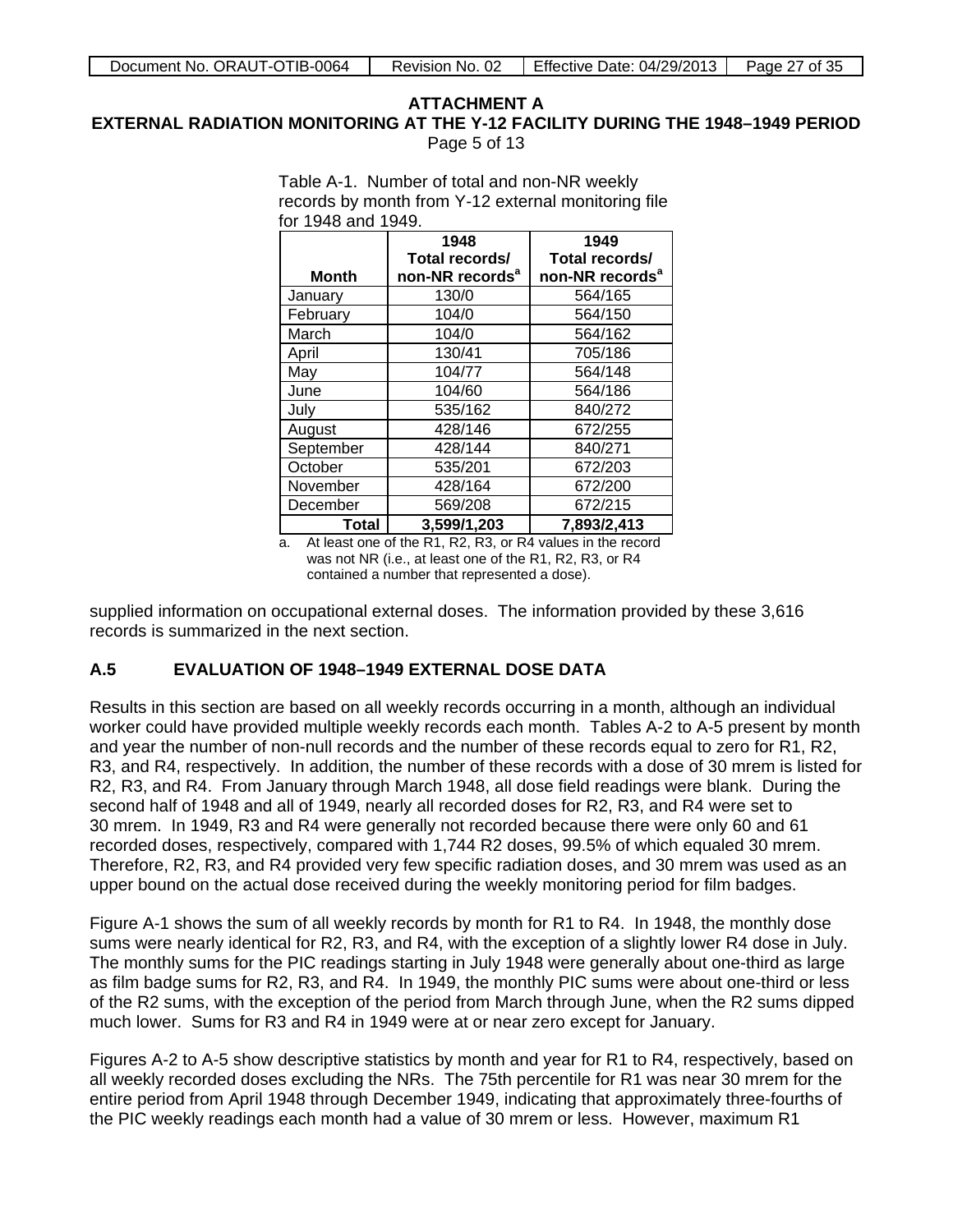**EXTERNAL RADIATION MONITORING AT THE Y-12 FACILITY DURING THE 1948–1949 PERIOD** Page 6 of 13

> Table A-2. Number of PIC (R1) weekly records from Y-12 monthly external monitoring file for 1948 and 1949 and number of these records equal to zero.

|                 | 1948         |             |       | 1949        |
|-----------------|--------------|-------------|-------|-------------|
| <b>Month</b>    | N<br>$N = 0$ |             | N     | $N = 0$     |
| Januarv         | 0            |             | 127   | 35          |
| February        | 0            |             | 123   | 23          |
| March           | 0            |             | 119   | 23          |
| April           | 3            | 1           | 138   | 14          |
| May             | 54           | 23          | 97    | 9           |
| June            | 46           | 11          | 94    | 14          |
| Julv            | 115          | 33          | 104   | 19          |
| August          | 111          | 27          | 97    | 25          |
| September       | 118          | 43          | 118   | 30          |
| October         | 147          | 44          | 86    | 23          |
| November        | 111          | 42          | 80    | 20          |
| December        | 136          | 50          | 81    | 27          |
| <b>Total R1</b> | 841          | 274 (32.6%) | 1,264 | 262 (20.7%) |

Table A-3. Number of sensitive film–open window (R2) weekly records from Y-12 monthly external monitoring file for 1948 and 1949 and number of these records equal to zero and to 30 mrem.

|                 | 1948  |           |             |       | 1949     |               |
|-----------------|-------|-----------|-------------|-------|----------|---------------|
| Month           | N     | $N = 0$   | $N = 30$    | N     | $N = 0$  | $N = 30$      |
| January         | 0     |           |             | 98    | 0        | 94            |
| February        | 0     |           |             | 93    | 0        | 90            |
| March           | 0     |           |             | 100   | 0        | 99            |
| April           | 40    | 14        | 0           | 102   | 0        | 102           |
| May             | 76    | 29        | 0           | 101   | 0        | 101           |
| June            | 60    | 7         | 5           | 139   | 0        | 139           |
| July            | 142   | 0         | 124         | 232   | 0        | 232           |
| August          | 140   | 0         | 140         | 196   | 0        | 196           |
| September       | 137   | 0         | 136         | 200   | 0        | 200           |
| October         | 200   | 0         | 200         | 158   | 0        | 158           |
| November        | 161   | 0         | 161         | 156   | 0        | 156           |
| December        | 200   | 0         | 200         | 169   | 0        | 169           |
| <b>Total R2</b> | 1,156 | 50 (4.3%) | 966 (83.6%) | 1,744 | $0(0\%)$ | 1,736 (99.5%) |

readings were generally above 60 mrem after October 1948. Beginning in July 1948, the R2 values of the 25th percentile, median, and 75th percentile were all 30 mrem, suggesting that a dose of 30 mrem was likely to be assigned if a weekly badge reading during the month fell below the MDL. For R3 from July 1948 through March 1949, it appears that a dose of 30 mrem was assigned if a weekly badge reading was below the MDL, and beginning in April 1949 the weekly badge reading was listed as NR if the reading was below the MDL. For R4 it appears that 30 mrem was assigned based on the MDL of R2 and R3 during the same period. Several very high maximum doses were recorded for R2, including 760 mrem in July 1948 and 2,500 mrem in both January and February 1949 (see Figure A-3). With the exception of one R3 dose of 640 mrem in July 1948, R3 and R4 have weekly doses of only 30 mrem from July 1948 through March 1949 and then no additional dose records except one R4 dose of 30 mrem in November (see Figures A-4 and A-5). Figure A-5 shows that 30 mrem was the maximum recorded dose for R4 throughout 1948 and 1949.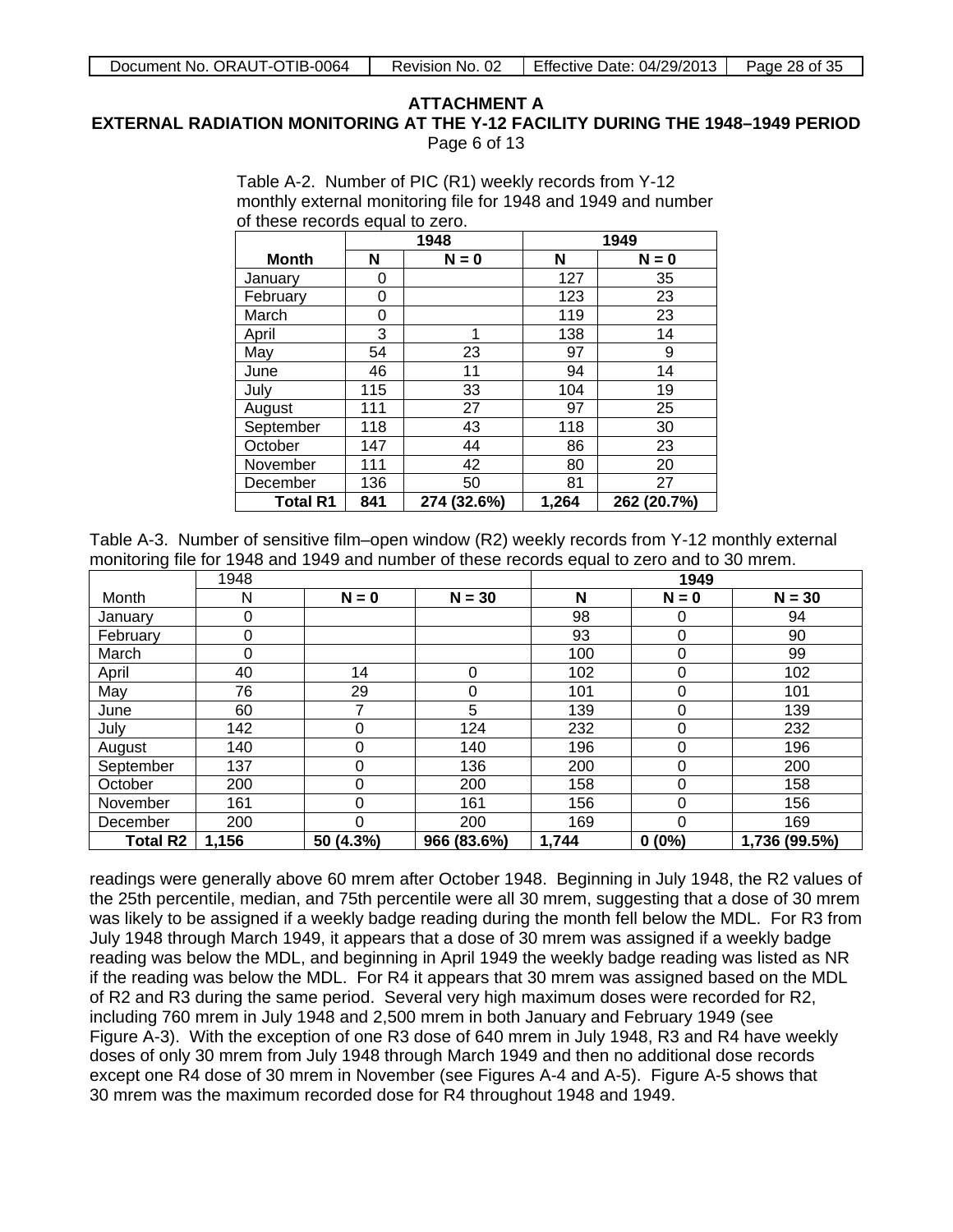**EXTERNAL RADIATION MONITORING AT THE Y-12 FACILITY DURING THE 1948–1949 PERIOD** Page 7 of 13

> Table A-4. Number of sensitive film–cadmium shielded (R3) weekly records from Y-12 monthly external monitoring file for 1948 and 1949 and number of these records equal to zero and to 30 mrem.

|                 | 1948  |           |             |    | 1949      |           |
|-----------------|-------|-----------|-------------|----|-----------|-----------|
| <b>Month</b>    | N     | $N = 0$   | $N = 30$    | N  | $N = 0$   | $N = 30$  |
| January         | 0     |           |             | 56 | 0         | 56        |
| February        | 0     |           |             | 3  | 0         | 3         |
| March           | 0     |           |             | 1  | 0         |           |
| April           | 40    | 14        | $\Omega$    | 0  |           |           |
| May             | 76    | 29        | 0           | 0  |           |           |
| June            | 60    | 7         | 5           | 0  |           |           |
| July            | 142   | 0         | 124         | 0  |           |           |
| August          | 140   | 0         | 140         | 0  |           |           |
| September       | 137   | 0         | 137         | 0  |           |           |
| October         | 200   | $\Omega$  | 200         | 0  |           |           |
| November        | 161   | 0         | 161         | 0  |           |           |
| December        | 200   | O         | 200         | 0  |           |           |
| <b>Total R3</b> | 1,156 | 50 (4.3%) | 966 (83.6%) | 60 | (0%)<br>0 | 60 (100%) |

Table A-5. Number of insensitive film–cadmium shielded (R4) weekly records from Y-12 monthly external monitoring file for 1948 and 1949 and number of these records equal to zero and to 30 mrem.

|                 |          | 1948        |             |          | 1949     |           |
|-----------------|----------|-------------|-------------|----------|----------|-----------|
| <b>Month</b>    | N        | $N = 0$     | $N = 30$    | N        | $N = 0$  | $N = 30$  |
| January         | $\Omega$ | 0           | 0           | 56       | 0        | 56        |
| February        | 0        | 0           | 0           | 3        | 0        | 3         |
| March           | $\Omega$ | 0           | 0           | 1        | 0        |           |
| April           | 40       | 19          | 0           | 0        |          |           |
| May             | 76       | 35          | 0           | 0        |          |           |
| June            | 60       | 8           | 0           | 0        |          |           |
| July            | 142      | $\mathbf 0$ | 142         | 0        |          |           |
| August          | 139      | 0           | 139         | 0        |          |           |
| September       | 143      | 0           | 143         | 0        |          |           |
| October         | 200      | 0           | 200         | 0        |          |           |
| November        | 161      | $\Omega$    | 161         | 1        |          |           |
| December        | 200      | $\Omega$    | 200         | $\Omega$ |          |           |
| <b>Total R4</b> | 1,161    | 62 (5.3%)   | 985 (84.8%) | 61       | $0(0\%)$ | 61 (100%) |

The two very high weekly R2 doses in Figure A-3 in January and February 1949, which occurred in one worker, suggest a large skin dose that might not have been detected by the PICs. These two high R2 doses do not appear to be due to beta particles because the ratio of R2 to R3 of approximately 100:1 is much larger than the expected beta-to-gamma dose ratio from exposure to uranium. These two high readings are more likely the result of exposure to very-low-energy photons leaking from an X-ray spectrograph or other devices, a problem that was noted in early Health Physics reports (Struxness 1948b,c). The R2 readings from the 502 sensitive film under the open window of a film badge show a response to photons with energies less than 0.1 MeV that is as much as 15 to 20 times greater than the response to photons of higher energies (Handloser 1959; Thornton, Davis, and Gupton 1961). However, PICs have trouble detecting photons with energies less than 0.1 MeV because they are heavily attenuated in the wall materials of the PICs, as discussed in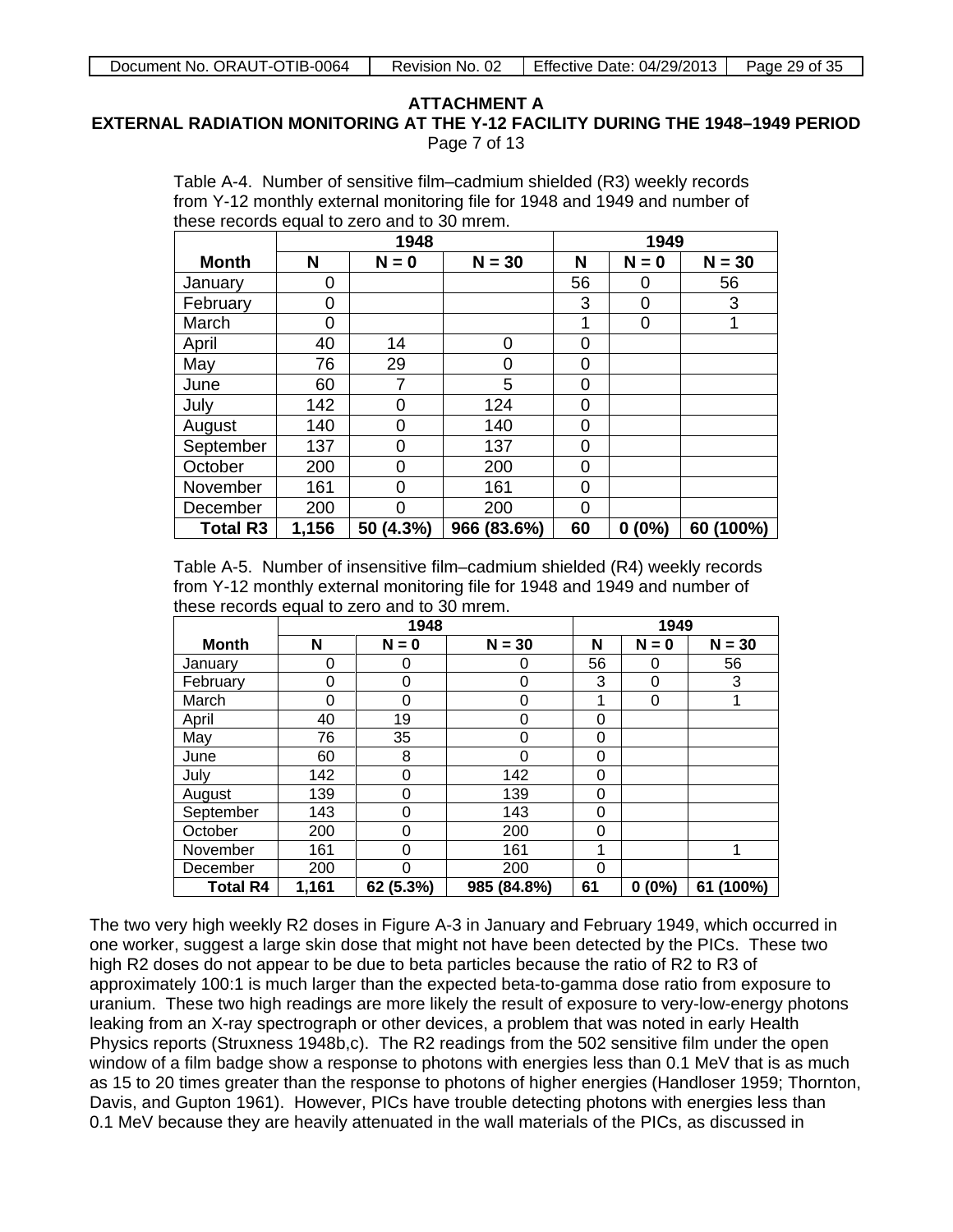# **ATTACHMENT A EXTERNAL RADIATION MONITORING AT THE Y-12 FACILITY DURING THE 1948–1949 PERIOD** Page 8 of 13







Figure A-2. Statistics for Y-12 weekly R1 doses (mrem) by month and year (NRs excluded).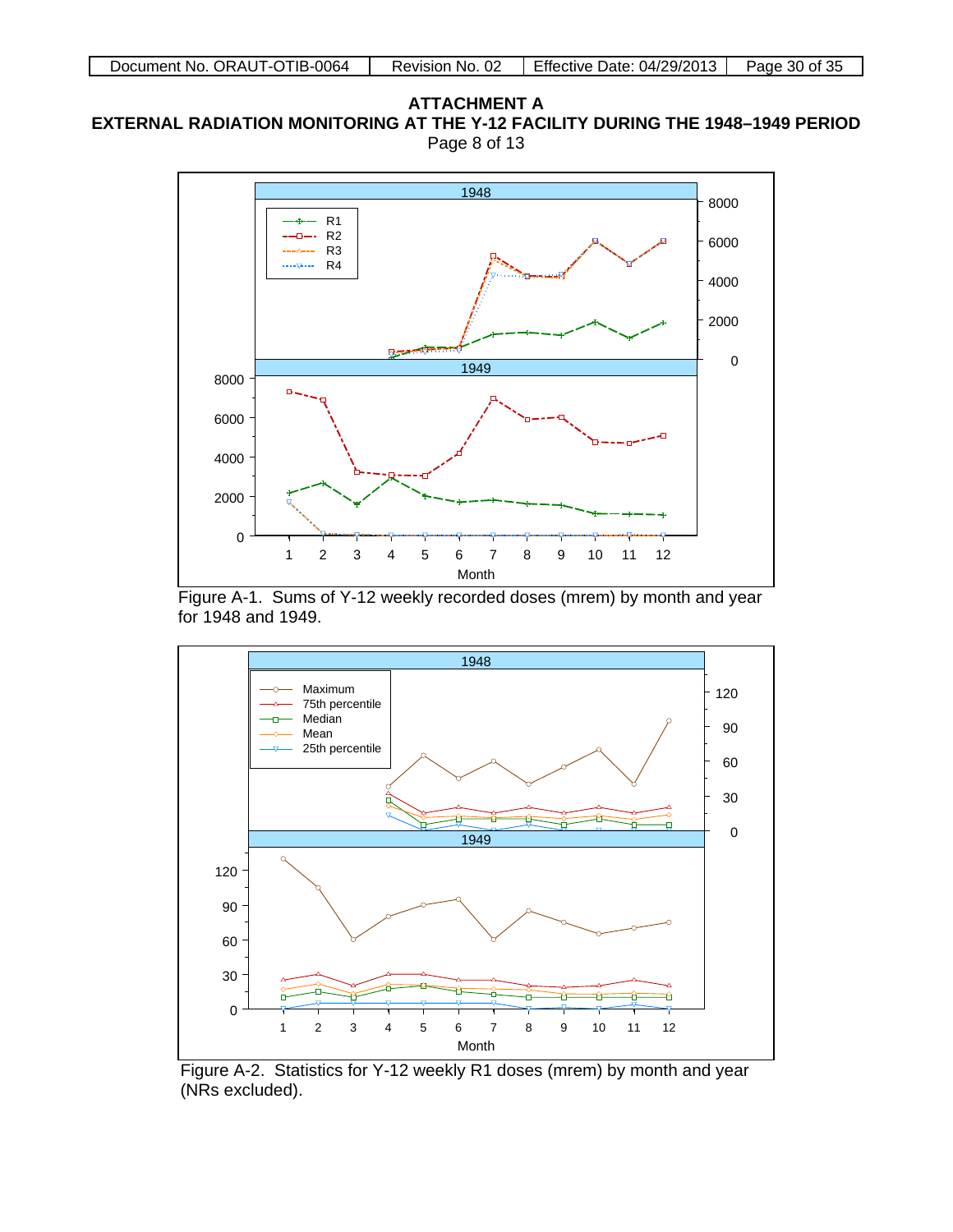### **ATTACHMENT A EXTERNAL RADIATION MONITORING AT THE Y-12 FACILITY DURING THE 1948–1949 PERIOD** Page 9 of 13



Figure A-3. Statistics for Y-12 weekly R2 doses (mrem) by month and year (NRs excluded).



Figure A-4. Statistics for Y-12 weekly R3 doses (mrem) by month and year (NRs excluded).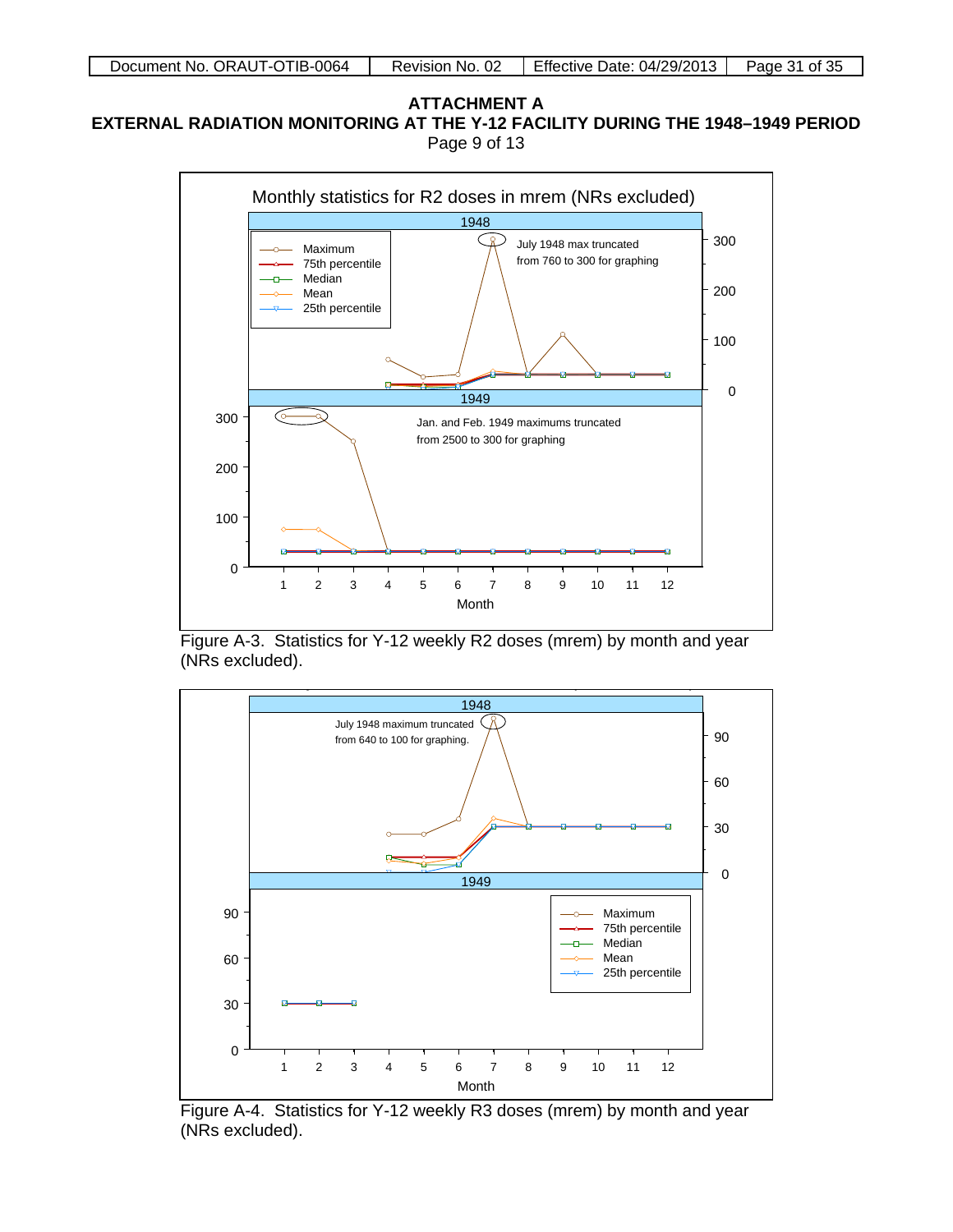**ATTACHMENT A EXTERNAL RADIATION MONITORING AT THE Y-12 FACILITY DURING THE 1948–1949 PERIOD** Page 10 of 13



Figure A-5. Statistics for Y-12 weekly R4 doses (mrem) by month and year (NRs excluded).

Section 3.1. The high R2 reading for another worker in July 1948 appears to be an artifact because: (1) the R2 and R3 readings for the skin and whole-body doses are nearly equal (see Figures A-3 and A-4), and (2) the high R3 reading of 640 mrem for the whole-body dose is not observed in the R1 or R4 readings for the worker (see Figures A-2 and A-5).

# **A.6 COMPARISON WITH REGRESSION APPROACH ESTIMATES FOR 1948–1949 QUARTERLY DOSES**

In this section the means of the weekly R1, R2, R3, and R4 doses from the Y-12 external monitoring file for 1948 and 1949 are calculated and then scaled to full quarter values to be compared with corresponding mean quarterly doses that were estimated using the regression approach for gamma and beta doses discussed in ORAUT (2013) and ORAUT (2007) respectively. The purpose of this comparison is to examine whether the regression approach provides realistic estimates that are favorable to claimants for dose reconstruction purposes. The mean dose was selected as the most appropriate comparison statistic from the regression approach because it is calculated using both the log of the geometrical mean  $\mu$  and the log of the geometrical standard deviation  $\sigma$ . Specifically, for a given quarter the mean dose on the original scale (arithmetic mean) from regression is calculated as follows:

$$
E(dose) = \exp(\mu + 0.5\sigma^2)
$$
 (A-1)

The weekly mean doses for R1, R2, R3, and R4 were calculated directly with all NRs deleted before calculation to ensure that results were not lowered, and are listed in Table A-6. It is important to note that each dose entry in the Y-12 external monitoring file for 1948 and 1949 represents the dose per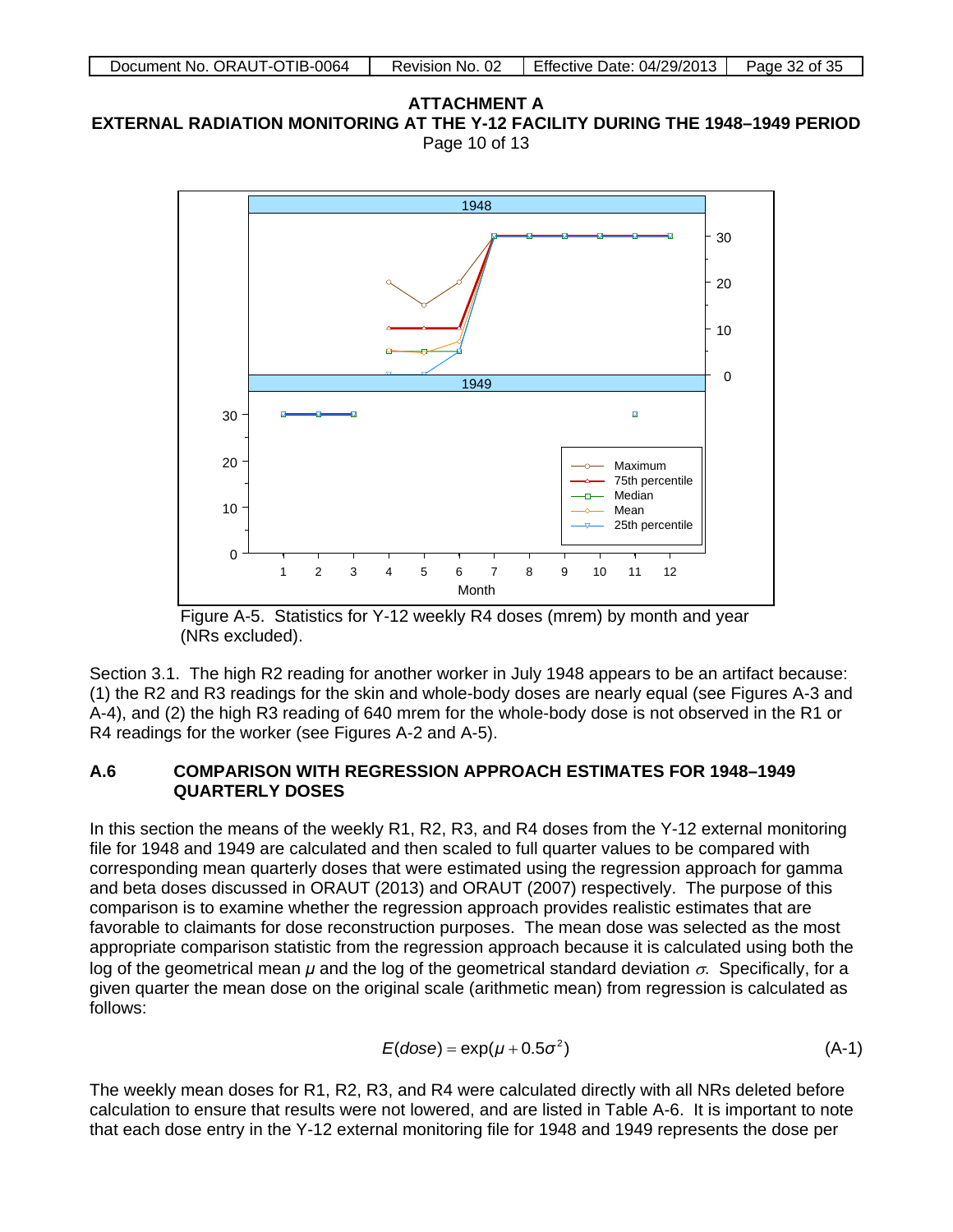**EXTERNAL RADIATION MONITORING AT THE Y-12 FACILITY DURING THE 1948–1949 PERIOD** Page 11 of 13

week in the specified quarter and not the dose per quarter. In order to make a valid comparison with the regression results, weekly means must be scaled up to represent the dose over an entire quarter. Table A-7 lists the average weekly dose from Table A-6 multiplied by 12.5 weeks per quarter, assuming 50 working weeks and 2 vacation weeks per year. R3, the sensitive film reading under the 1-mm-thick cadmium shield of film badge, can be compared to the regression approach quarterly gamma dose estimates, *E*(gamma dose), in the next to last column of the Table A-7. For R2, the sensitive film reading under the open window of the film badge, comparison can be made to *E*(beta dose) from the regression approach, which is the last column of the table.

|      |         | Means of weekly doses in each quarter |       |       |       |  |  |  |
|------|---------|---------------------------------------|-------|-------|-------|--|--|--|
| Year | Quarter | E(R1)                                 | E(R2) | E(R3) | E(R4) |  |  |  |
| 1948 |         |                                       |       |       |       |  |  |  |
|      | 2       | 12.03                                 | 7.98  | 7.53  | 5.65  |  |  |  |
|      | 3       | 11.09                                 | 32.58 | 31.86 | 30.00 |  |  |  |
|      | 4       | 12.20                                 | 30.00 | 30.00 | 30.00 |  |  |  |
| 1949 |         | 17.29                                 | 59.85 | 30.00 | 30.00 |  |  |  |
|      | 2       | 20.12                                 | 30.00 |       |       |  |  |  |
|      | 3       | 15.49                                 | 30.00 |       |       |  |  |  |
|      |         | 13.10                                 | 30.00 |       | 30.00 |  |  |  |

Table A-6. Means of weekly recorded doses in the quarter from Y-12 external monitoring file, 1948 and 1949.

| Table A-7. Comparison of mean weekly doses from Table A-6 scaled up to a full |  |
|-------------------------------------------------------------------------------|--|
| quarter and mean quarterly dose estimates from regression approach.           |  |

|      |         |        | Weekly means scaled to full quarter |        |        |                                | $E$ (beta                    |
|------|---------|--------|-------------------------------------|--------|--------|--------------------------------|------------------------------|
| Year | Quarter | E(R1)  | E(R2)                               | E(R3)  | E(R4)  | $\mathsf{dose}$ ) <sup>a</sup> | $\mathsf{dose}$ <sup>b</sup> |
| 1948 |         |        | ----                                |        |        | 362.54                         | 2,272.0                      |
|      | 2       | 150.36 | 99.75                               | 94.13  | 70.63  | 351.66                         | 2,235.7                      |
|      | 3       | 138.63 | 407.25                              | 398.25 | 375.00 | 341.11                         | 2,199.5                      |
|      | 4       | 152.50 | 375.00                              | 375.00 | 375.00 | 330.87                         | 2,163.2                      |
|      | Total   | 441.49 | 882.00                              | 867.38 | 820.63 | 1,386.18                       | 8,870.4                      |
| 1949 |         | 216.13 | 748.13                              | 375.00 | 375.00 | 320.94                         | 2,127.0                      |
|      | 2       | 251.50 | 375.00                              |        |        | 311.31                         | 2,090.7                      |
|      | 3       | 193.63 | 375.00                              |        |        | 301.97                         | 2,054.5                      |
|      | 4       | 163.75 | 375.00                              |        | 375.00 | 292.91                         | 2,018.2                      |
|      | Total   | 825.01 | 1873.13                             | 375.00 | 750.00 | 1,227.14                       | 8,290.4                      |

a. See Table 7-1a in this document and Table 7-1 in ORAUT (2013) for gamma dose arithmetic means from regression approach to *E*(R3).

b. See ORAUT (2007, Table 9-2) for beta dose arithmetic means from regression approach to *E*(R2).

When the weekly doses are scaled up to a full quarter as listed in Table A-7, most of the quarterly means based on the monitoring data for 1948 and 1949 in column *E*(R3) tend to slightly surpass the gamma dose estimates based on the regression approach. However, the vast majority of the R3 dose records in the Y-12 external monitoring file for 1948 and 1949 had a recorded value of 30 mrem (see Table A-4), which was probably assigned to a worker when the film badge reading was below the MDL, and represented a bounding dose to the worker for that week. In early 1948, a zero was entered instead to indicate a film badge reading of less than the MDL (see Table A-4). It is clear that the quarterly regression approach estimates are reasonable estimates of the gamma doses received by workers in these 2 years. In contrast, the quarterly beta dose comparisons of *E*(R2) to the regression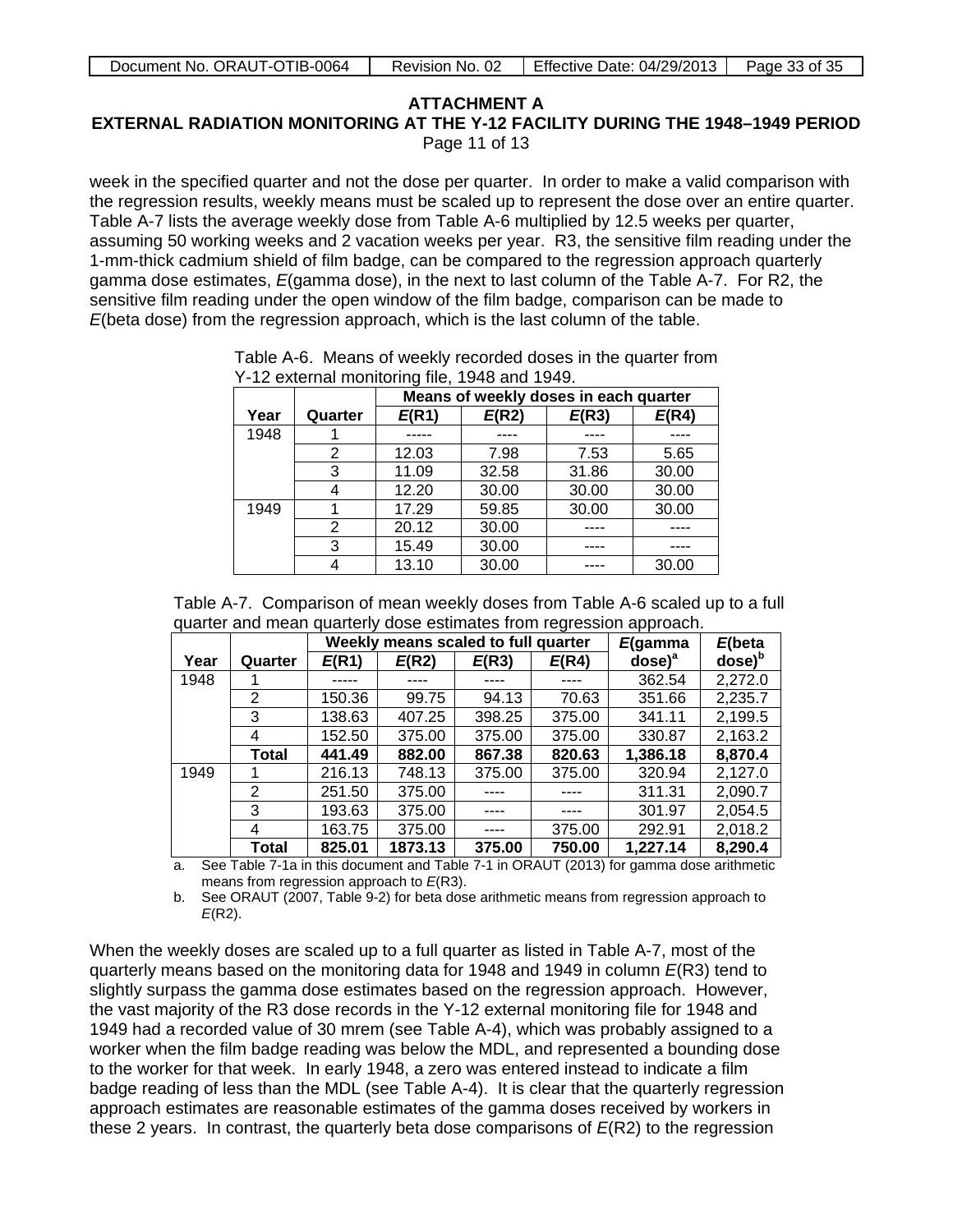| Document No. ORAUT-OTIB-0064 | Revision No. 02 | Effective Date: 04/29/2013 | Page 34 of 35 |
|------------------------------|-----------------|----------------------------|---------------|
|                              |                 |                            |               |

**EXTERNAL RADIATION MONITORING AT THE Y-12 FACILITY DURING THE 1948–1949 PERIOD** Page 12 of 13

approach reveal that backwards extrapolation of beta doses provides ultraconservative dose estimates for workers in 1948 and 1949. The source of this discrepancy for beta doses is that in 1948 and 1949 machining at Y-12 mainly involved EU, which was reflected in R2 doses that differed little from R3 doses. It was not until 1950 that the monitoring program was expanded and included workers with exposure to natural and depleted uranium because machining process began to involve less highly enriched uranium (ORAUT 2007). The regression approach was based on beta doses for 1956 to 1965 when machining processes mainly involved natural and depleted uranium. Figure 4-1 of ORAUT (2007) illustrates the increasing dose rate of beta particles as the percent of enrichment of uranium declines. To assess the possible impact of the dose entries listed as "less than the MDL," the dose records for R2, R3, and R4 with values of zero or 30 mrem were changed to half of the MDL or 15 mrem, as recommended by NIOSH (2007). Table A-8 lists the recalculated means scaled up to a full quarter. There were a few dose entries that had non-zero values that were less than the MDL. It is likely that these represent film readings with a detection limit that was deemed more accurate than the typical MDL of 30 mrem (Morgan 1961). These values were not adjusted in the analysis in Table A-8, though it is clear that adjusting these values by half would further reduce the mean quarterly doses derived from the Y-12 external monitoring file for 1948 and 1949.

|      |         |        | Y-12 dose files for 1948-1949 <sup>a</sup> | E(gamma | $E$ (beta |                              |           |
|------|---------|--------|--------------------------------------------|---------|-----------|------------------------------|-----------|
| Year | Quarter | E(R1)  | E(R2)                                      | E(R3)   | E(R4)     | $\mathsf{dose}$ <sup>b</sup> | $dose)^c$ |
| 1948 |         |        |                                            |         |           | 362.54                       | 2272.0    |
|      | 2       | 150.74 | 147.73                                     | 143.11  | 136.72    | 351.66                       | 2235.7    |
|      | 3       | 142.81 | 228.22                                     | 218.38  | 187.50    | 341.11                       | 2199.5    |
|      |         | 157.92 | 187.50                                     | 178.50  | 187.50    | 330.87                       | 2163.2    |
|      | Total   | 457.46 | 563.45                                     | 548.99  | 511.72    | 1386.18                      | 8870.4    |
| 1949 |         | 222.98 | 565.72                                     | 187.50  | 187.50    | 320.94                       | 2127.0    |
|      | 2       | 250.00 | 187.50                                     |         |           | 311.31                       | 2090.7    |
|      | 3       | 196.22 | 187.50                                     |         |           | 301.97                       | 2054.5    |
|      | 4       | 167.38 | 187.50                                     | ----    | 187.50    | 292.91                       | 2018.2    |
|      | Total   | 836.59 | 1128.22                                    | 187.50  | 375.00    | 1227.14                      | 8290.4    |

Table A-8. Comparison of mean weekly doses from Table A-6 with an adjustment for doses assigned when below MDL and mean quarterly dose estimates from regression approach.

a. Doses below MDL, listed as 0 or 30 mrem, were set to 15 mrem (half the R2 and R3 MDL) as recommended in NIOSH (2007).

b. See Table 7-1a in this document and Table 7-1 in ORAUT (2013) for gamma dose arithmetic mean from regression approach to *E*(R3).

c. See ORAUT (2007, Table 9-2) for beta dose arithmetic mean from regression approach to *E*(R2).

Table A-8 indicates that when dose entries of 0 or 30 mrem are adjusted to half of the MDL, the resulting mean doses in column *E*(R3) all fall below the comparable quarterly results from the regression approach, *E*(gamma dose). This comparison provides further evidence that the quarterly gamma doses from the regression approach are valid estimates of worker dose during this period. Quarterly beta doses from the regression approach are again ultraconservative, reflecting the difference in sources of beta dose exposure in 1948 and 1949 than in later years.

# **A.7 DISCUSSION**

The Y-12 external monitoring data for 1948 and 1949 have been reviewed in this report and appear to be useful in a variety of ways for dose reconstructions of Y-12 workers. In an earlier study, for